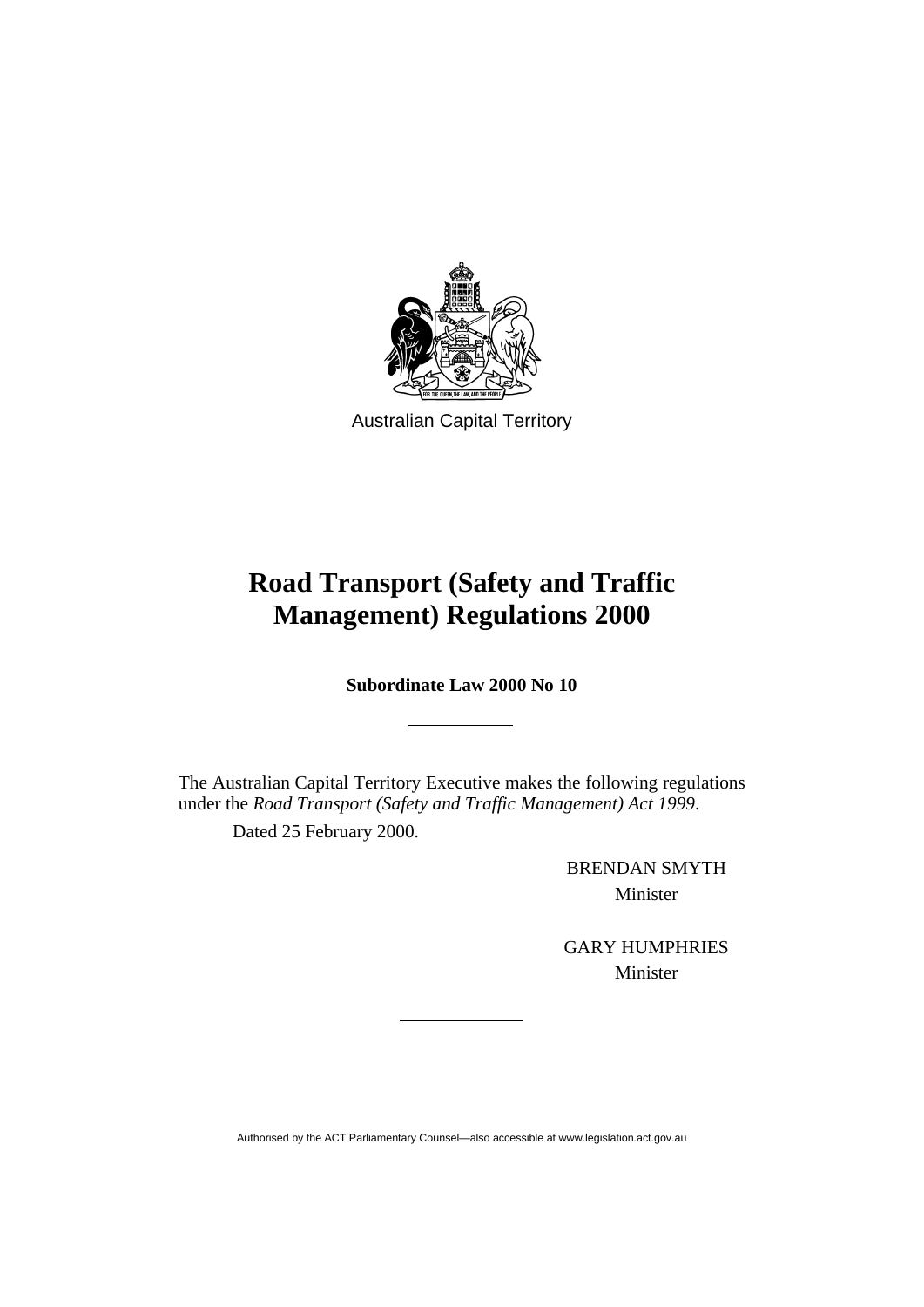

Australian Capital Territory

# **Road Transport (Safety and Traffic Management) Regulations 2000**

**Subordinate Law 2000 No 10** 

made under the *Road Transport (Safety and Traffic Management) Act 1999*

# **CONTENTS**

Regulation

#### CHAPTER 1—PRELIMINARY

- 1 Name of regulations
- 2 Commencement
- 3 Definitions—the dictionary (NSW cl 3 (1), (4))
- 4 Notes (NSW cl 4)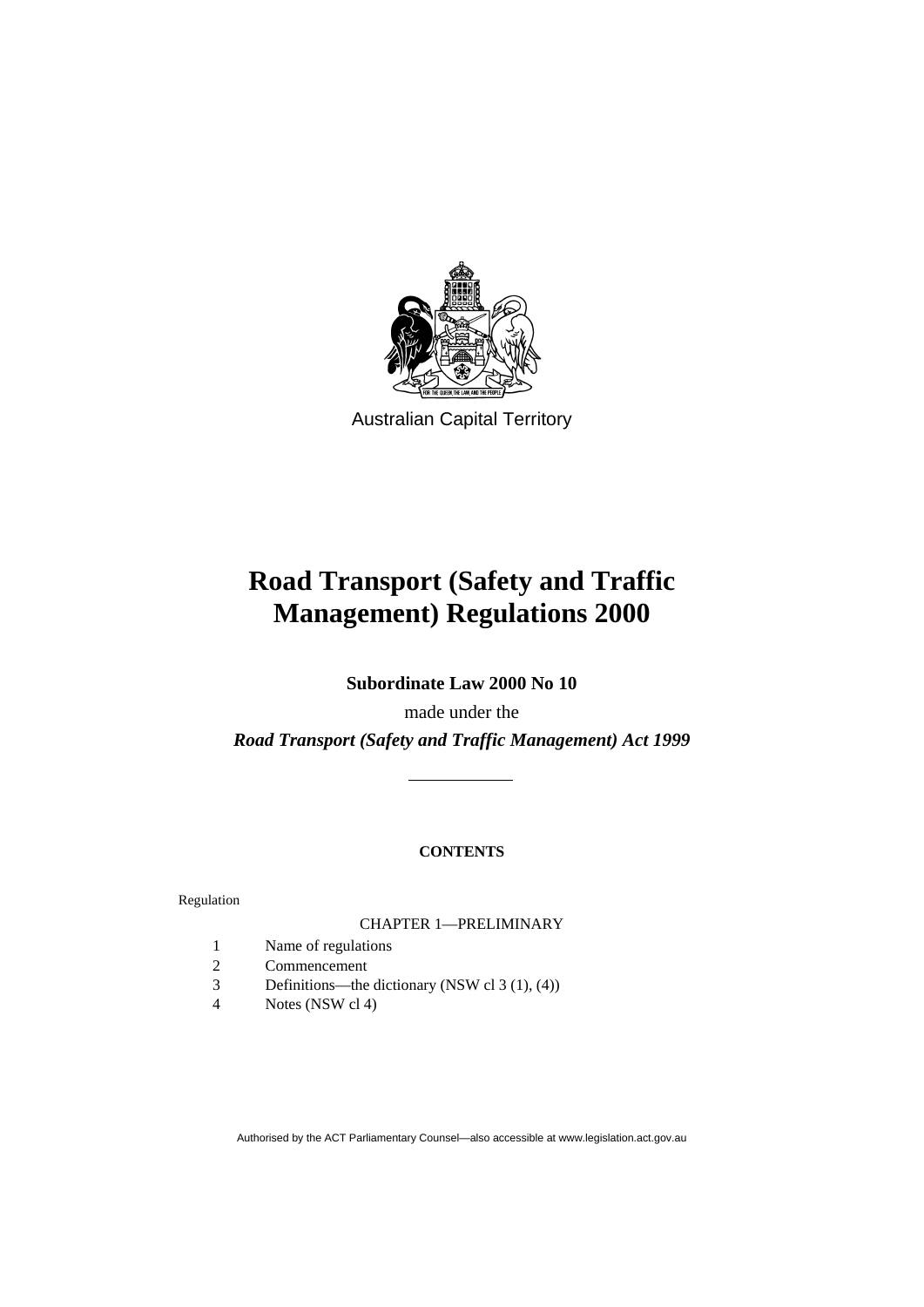Regulation CHAPTER 2—AUSTRALIAN ROAD RULES PART 2.1—INCORPORATION INTO ACT LAW 5 What are the Australian Road Rules (NSW cl 5) 6 Incorporation of Australian Road Rules into ACT law (NSW cl 6) PART 2.2—HOW THE AUSTRALIAN ROAD RULES ARE INCORPORATED *Division 2.2.1—General*  7 References to another law of this jurisdiction etc (NSW cl 10) *Division 2.2.2—Other provisions for the Australian Road Rules*  8 ARR r 10 (2)—penalties for offences (NSW cl 37) 9 ARR r 95—emergency stopping lane only signs (NSW cl 11) 10 ARR r 104—no truck signs (NSW cl 12) 11 ARR r 151 (3) (b)—riding a motorbike or bicycle alongside more than 1 other rider 12 ARR r 158 (2) (c)—vehicles permitted to travel in bus lanes (NSW cl 15) 13 ARR r 179 (1) (c)—stopping in a loading zone (NSW cl 17) 14 ARR r 199 (2)—stopping near a postbox (NSW dict, pt 2) 15 ARR r 206 (2) (b) and (c)—parking by people with disabilities permit holders (NSW cl 21, cl 126) 16 ARR r 207 (2) (a)—fees for parking in pay parking spaces (NSW cl 22) 17 ARR r 215 (4)—lights required to be fitted to a vehicle 18 ARR r 216 (3)—towing a vehicle at night or in hazardous weather conditions (NSW dict, pt 2) 19 ARR r 220 (3)—using lights on vehicles that are stopped 20 ARR r 221 (f)—using hazard warning lights on buses carrying children 21 ARR r 222—using warning lights on buses carrying children 22 ARR r 225—use of radar detectors (NSW cl 23) 23 ARR r 240 (2)—wheeled recreational devices and toys not to be used on certain roads (NSW cl 25) 24 ARR r 266 (7)—wearing of seatbelts by passengers under 16 years old (NSW dict, pt 2) 25 ARR r 267 (3)—certificates of exemption from wearing seatbelts (NSW cl 27) 26 ARR r 270 (3)—wearing motorbike helmets (NSW dict, pt 2) 27 ARR r 271 (6)—riding on motorbikes (NSW cl 29) 28 ARR r 287 (3) (e) and (4)—duties of participants in crashes (NSW cl 30) 29 ARR r 289 (1) (g)—driving on a nature strip (NSW cl 31) 30 ARR r 298—driving with a person in or on a trailer 31 ARR r 310 (3), (4)—exemption for road workers etc 32 ARR r 313—postal workers (NSW cl 32)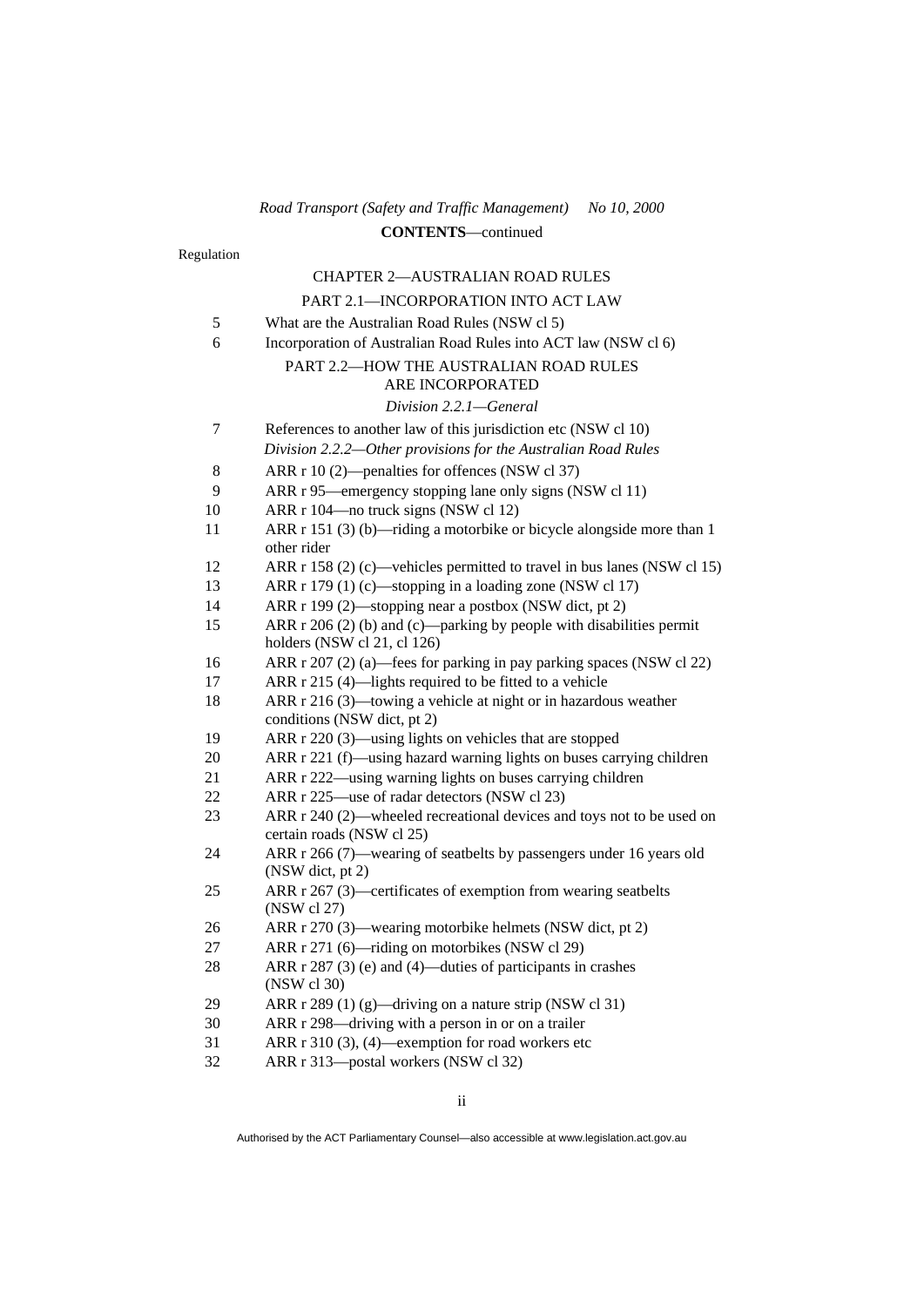| Road Transport (Safety and Traffic Management) No 10, 2000 |  |
|------------------------------------------------------------|--|
| <b>CONTENTS</b> —continued                                 |  |

| Regulation |                                                                                       |
|------------|---------------------------------------------------------------------------------------|
| 33         | ARR dict—definitions for dictionary (NSW dict, pt 2)                                  |
|            | Division 2.2.3-Offences against the Australian Road Rules                             |
| 34         | Application of Criminal Code (Cwlth) (NSW cl 33)                                      |
| 35         | Offences are strict liability offences (NSW cl 34)                                    |
| 36         | General defence of accident or reasonable effort (NSW cl 35)                          |
|            | PART 2.3-ADDITIONAL ACT ROAD RULES                                                    |
|            | Division 2.3.1—Noise and other nuisances                                              |
| 37         | Making unnecessary engine noise (NSW cl 42)                                           |
| 38         | Emission of waste oil or grease (NSW cl 43)                                           |
|            | Division 2.3.2-Driver and passenger safety                                            |
| 39         | Safety of persons on trailers (NSW cl 45)                                             |
| 40         | Passengers in sidecars to be seated (NSW cl 47)                                       |
|            | Division 2.3.3-Trailers and towing                                                    |
| 41         | Number of vehicles that may be drawn (NSW cl 48)                                      |
| 42         | Towing by vehicles under 4.5t (NSW cl 49)                                             |
|            | Division 2.3.4-Lights on vehicles                                                     |
| 43         | Lights on motor vehicles generally (NSW cl 55)                                        |
|            | Division 2.3.5—Stopping and parking                                                   |
|            |                                                                                       |
| 44         | Use of meters in metered parking areas (NSW cl 61, MTA s 163F)                        |
| 45         | Parking in metered parking spaces (NSW cl 62, MTA s 163D)                             |
| 46         | Temporary closure of metered parking spaces<br>(NSW cl 63, MTA s 163M)                |
| 47         | Misuse of parking meters                                                              |
|            | (NSW cl 64, MTA s 163H (1), 163J (b), 163K)                                           |
| 48         | Interfering with parking meters etc (NSW cl 65, MTA s 163H (2))                       |
| 49         | Use of tickets in ticket parking areas (NSW cl 66, MTA s 163E)                        |
| 50         | Parking in ticket parking spaces (NSW cl 67, MTA s 163D)                              |
| 51         | Temporary closure of ticket parking spaces (NSW cl 68)                                |
| 52         | Use of false or damaged parking tickets etc (NSW cl 69)                               |
| 53         | Misuse of ticket machines<br>(NSW cl 70, MTA s 163H (1), 163J (a), 163K)              |
| 54         | Interfering with parking ticket machines etc (MTA s 163H (2))                         |
| 55         | Removing parking tickets etc (MTA s 163G)                                             |
| 56         | Unauthorised use and revocation of mobility parking scheme authorities<br>(NSW cl 80) |
| 57         | No stopping on a road with a red kerb                                                 |
| 58         | Stopping in an emergency etc or to comply with another law<br>(ARR r 165)             |
|            | Division 2.3.6—Miscellaneous other road rules                                         |
| 59         | Carriage of dangerous goods (NSW cl 59, MTA s 133B)                                   |
| 60         | Interrupting funeral processions etc (NSW cl 84)                                      |

iii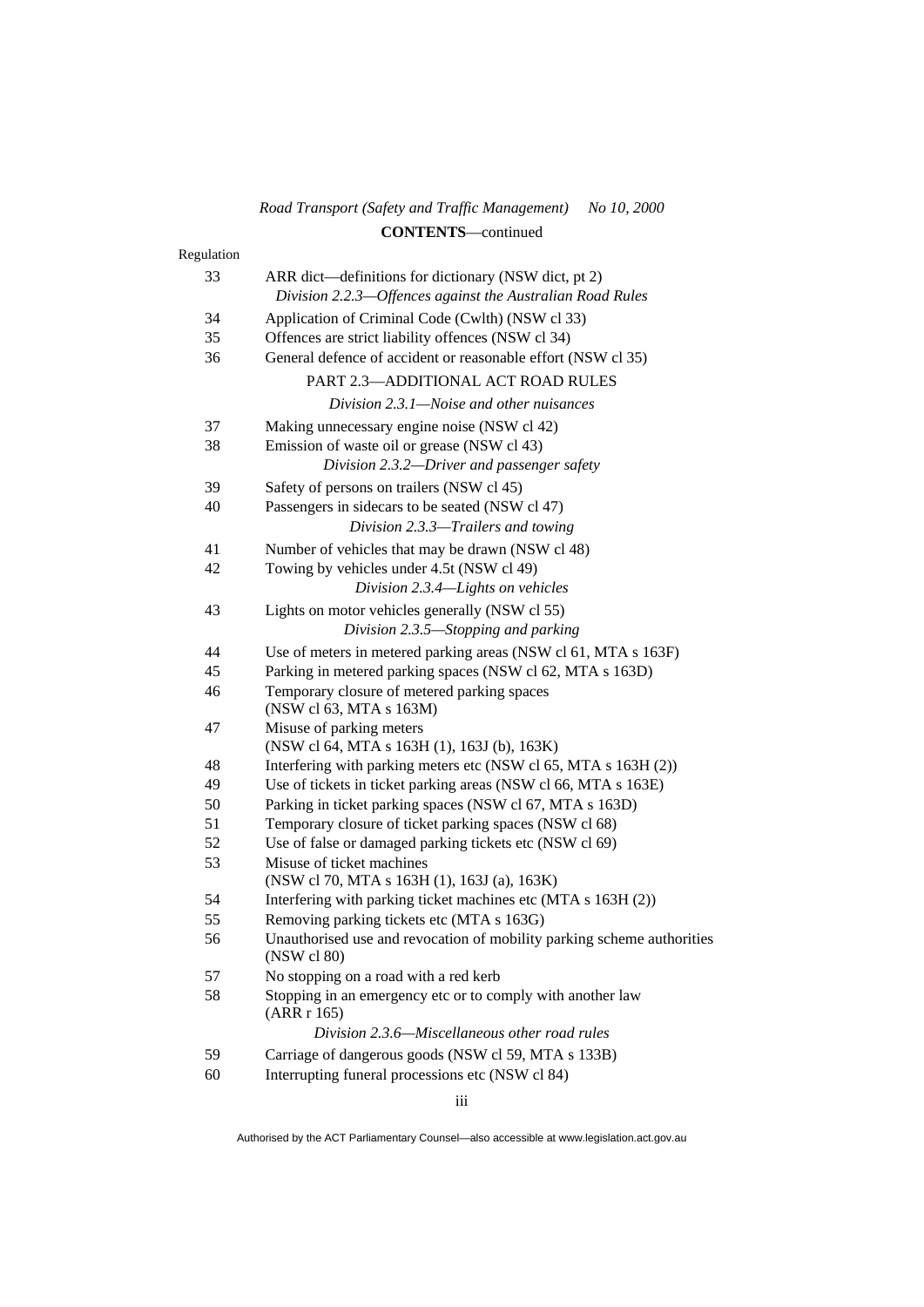# 61 Driving on roads closed to traffic (NSW cl 86) 62 Use of wheeled recreational devices and wheeled toys on roads (NSW cl 88) PART 2.4—OTHER PROVISIONS 63 Devices that are prescribed traffic control devices (NSW cl 131) 64 Preventing prescribed traffic control devices being clearly visible (NSW cl 132 (1)-(2)) 65 Use of *do not overtake turning vehicle sign* (NSW cl 132 (3)) 66 Approvals etc by road transport authority 67 Exemption from requirement about riding on motorbikes 68 Defence of complying with direction of police officer or authorised person (MTA s 139) 69 Exemption for driver of police vehicles (NSW cl 161) 70 Exemption for driver of emergency vehicles (NSW cl 161) 71 Stopping and parking exemption for police and emergency vehicles and authorised persons (NSW cl 161) PART 3.1—PARKING SCHEMES *Division 3.1.1—Metered parking schemes*  72 Metered parking schemes (NSW cl 97 (1)-(5)) 73 Metered parking areas (NSW cl 98) 74 Parking meters (NSW cl 97 (6), 99)

Regulation

- 
- 75 Metered parking spaces (NSW cl 100)

# *Division 3.1.2—Ticket parking schemes*

- 76 Ticket parking schemes (NSW cl 101)
- 77 Ticket parking areas (NSW cl 102)
- 78 Ticket parking spaces (NSW cl 103)
- 79 Ticket machines (NSW cl 104)
- 80 Parking tickets (NSW cl 105)
- 81 Duration of parking tickets (NSW cl 106)

*Division 3.1.3—Heavy vehicle parking* 

- 82 Definitions for div 3.1.3 (MTA s 150F (1))
- 83 References in div to land adjoining residential land (MTA s 150F (2))
- 84 Vehicle parked partly on residential land (MTA s 150F (3))
- 85 Parking of certain vehicles on residential land prohibited (MTA s 150G)
- 86 Parking of certain vehicles on land adjoining residential land prohibited (MTA s 150H)
- 87 Parking of certain commercial vehicles on land with multi-unit developments (MTA s 150J)
- 88 Daily infringement (MTA s 150K)
- 89 Codes of practice (MTA ss 150M-150N)
- 90 Notice of codes of practice etc (MTA s 150P)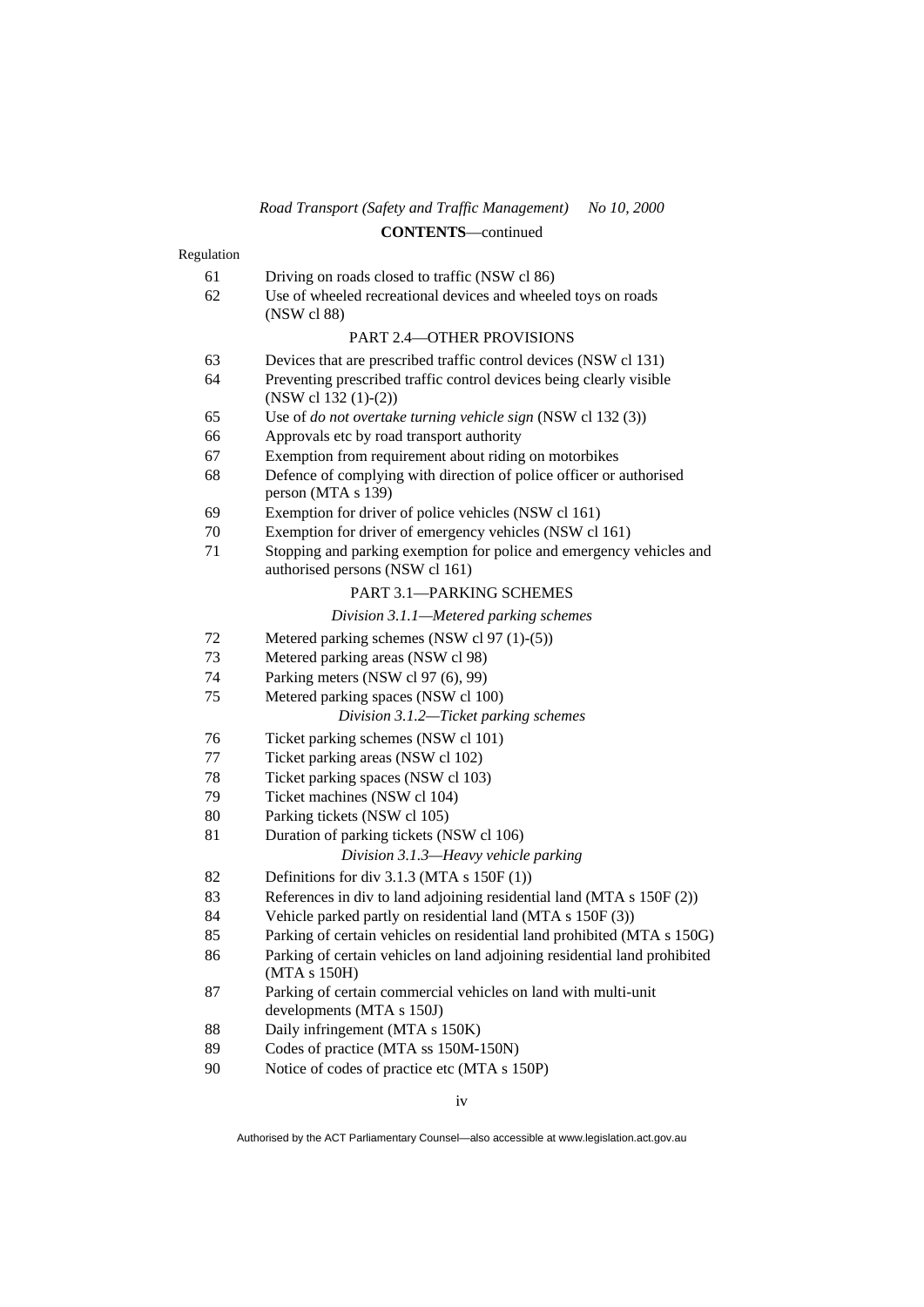| Regulation |                                                                             |
|------------|-----------------------------------------------------------------------------|
| 91         | Application for exemption (MTA s 150S)                                      |
| 92         | Decision on application for exemption (MTA ss 150T, 150V)                   |
| 93         | Endorsement of certificates (MTA ss 150V-150W)                              |
| 94         | Variation of conditions of exemptions (MTA s 150X)                          |
| 95         | Additional information by applicant (MTA s 150Y)                            |
| 96         | Loss etc of existing operator's certificate (MTA s 150Z)                    |
| 97         | Cancellation of existing operator's certificate etc<br>(MTA ss 150ZA-150ZB) |
|            | Division 3.1.4—Miscellaneous                                                |
| 98         | Overlapping schemes (NSW cl 115)                                            |
| 99         | Trailers not separately chargeable (NSW cl 118)                             |
|            | PART 3.2-PARKING PERMITS AND MOBILITY PARKING<br><b>SCHEME AUTHORITIES</b>  |
| 100        | Parking permits (NSW cl 124)                                                |
| 101        | Mobility parking scheme authorities (NSW cl 125)                            |
|            | <b>CHAPTER 4-TRAFFIC OFFENCE DETECTION DEVICES</b>                          |
| 102        | Definitions for ch 4 (MTR reg 26P)                                          |
| 103        | Approved traffic offence detection devices (MTR reg 26Q)                    |
| 104        | Major testing of traffic offence detection devices (MTR reg 26R)            |
| 105        | Use of traffic offence detection devices (MTR reg 26T)                      |
| 106        | Approved people—testing and sealing (MTR reg 26U)                           |
| 107        | Approved people—use (MTR reg 26W)                                           |
| 108        | Meaning of codes on images (MTR reg 26X)                                    |
|            | <b>CHAPTER 5-MISCELLANEOUS</b>                                              |
| 109        | Additional powers of police (NSW cl 75)                                     |
| 110        | Prohibition on car minding (NSW cl 89)                                      |
| 111        | Removal of unattended vehicles from certain places (NSW cl 155 (1))         |
| 112        | Disposal of impounded or forfeited vehicles (NSW (Gen) cl 15)               |
| 113        | Responsible person to inspect driver licence (NSW cl 90, MTA s 167)         |
| 114        | Responsible person's consent (NSW cl 91)                                    |
| 115        | Application of Criminal Code (Cwlth) to regulations (NSW cl 33)             |
| 116        | Offences against regulations are strict liability offences (NSW cl 34)      |
| 117        | General defence of accident or reasonable effort (NSW cl 35)                |
|            | <b>CHAPTER 6-TRANSITIONAL</b>                                               |
|            | PART 6.1-PARKING                                                            |
| 118        | Existing Class A and Class B parking spaces                                 |
| 119        | Existing parking labels                                                     |
| 120        | Existing disability labels                                                  |
| 121        | Existing codes of practice                                                  |
| 122        | Existing exemptions                                                         |
|            |                                                                             |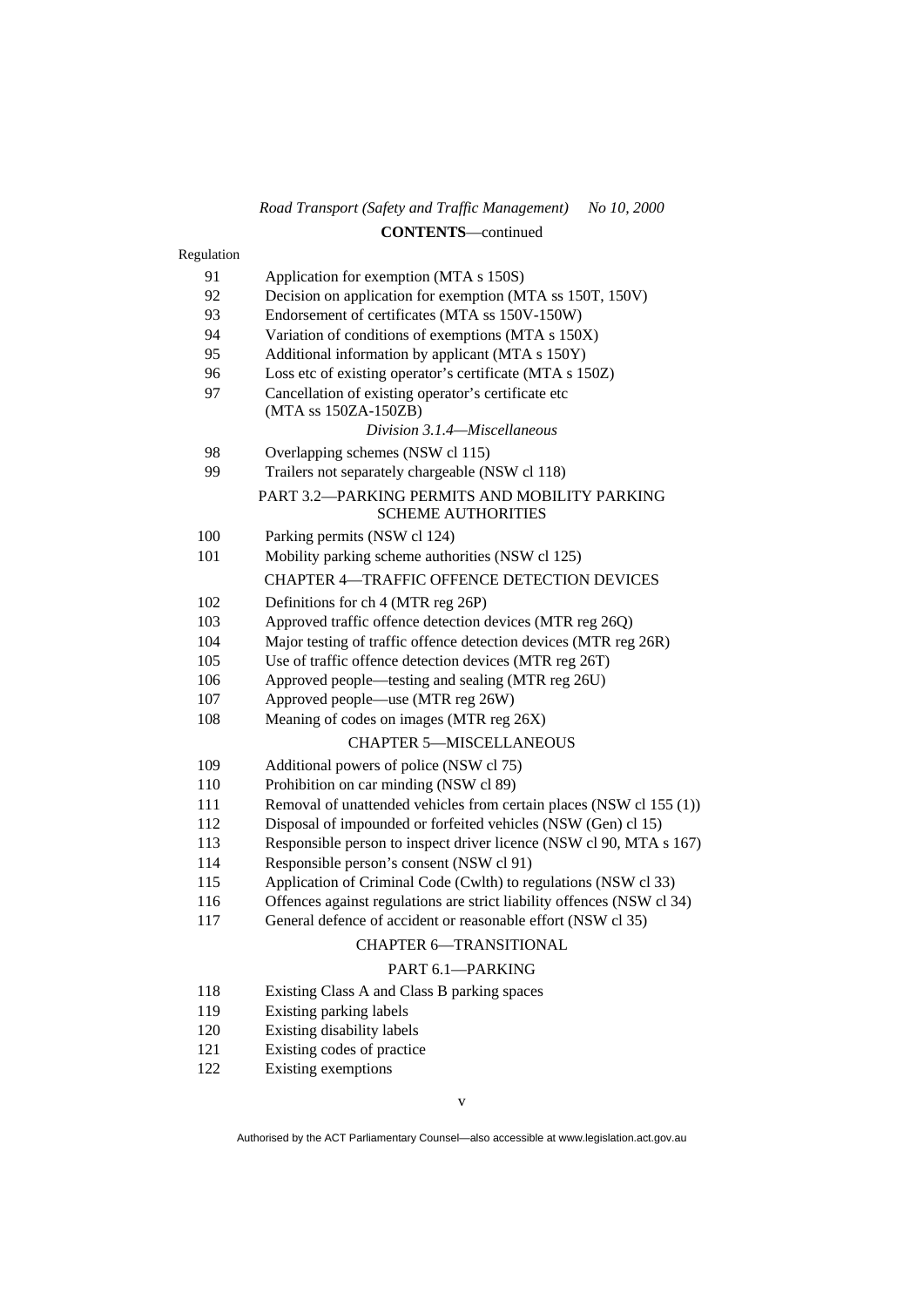# Regulation

| 123 | Existing applications for exemptions and variation of conditions |
|-----|------------------------------------------------------------------|
| 124 | Existing notices to show cause                                   |
|     | <b>PART 6.2—TRAFFIC OFFENCE DETECTION DEVICES</b>                |
| 125 | Existing tests and certificates                                  |
| 126 | Existing approved people—use                                     |
|     | <b>PART 6.3—OTHER TRANSITIONAL PROVISIONS</b>                    |
| 127 | Existing medical certificate about seatbelts                     |
| 128 | Expiry of ch 6                                                   |
|     |                                                                  |

#### SCHEDULE MEANING OF CODES ON IMAGES

# DICTIONARY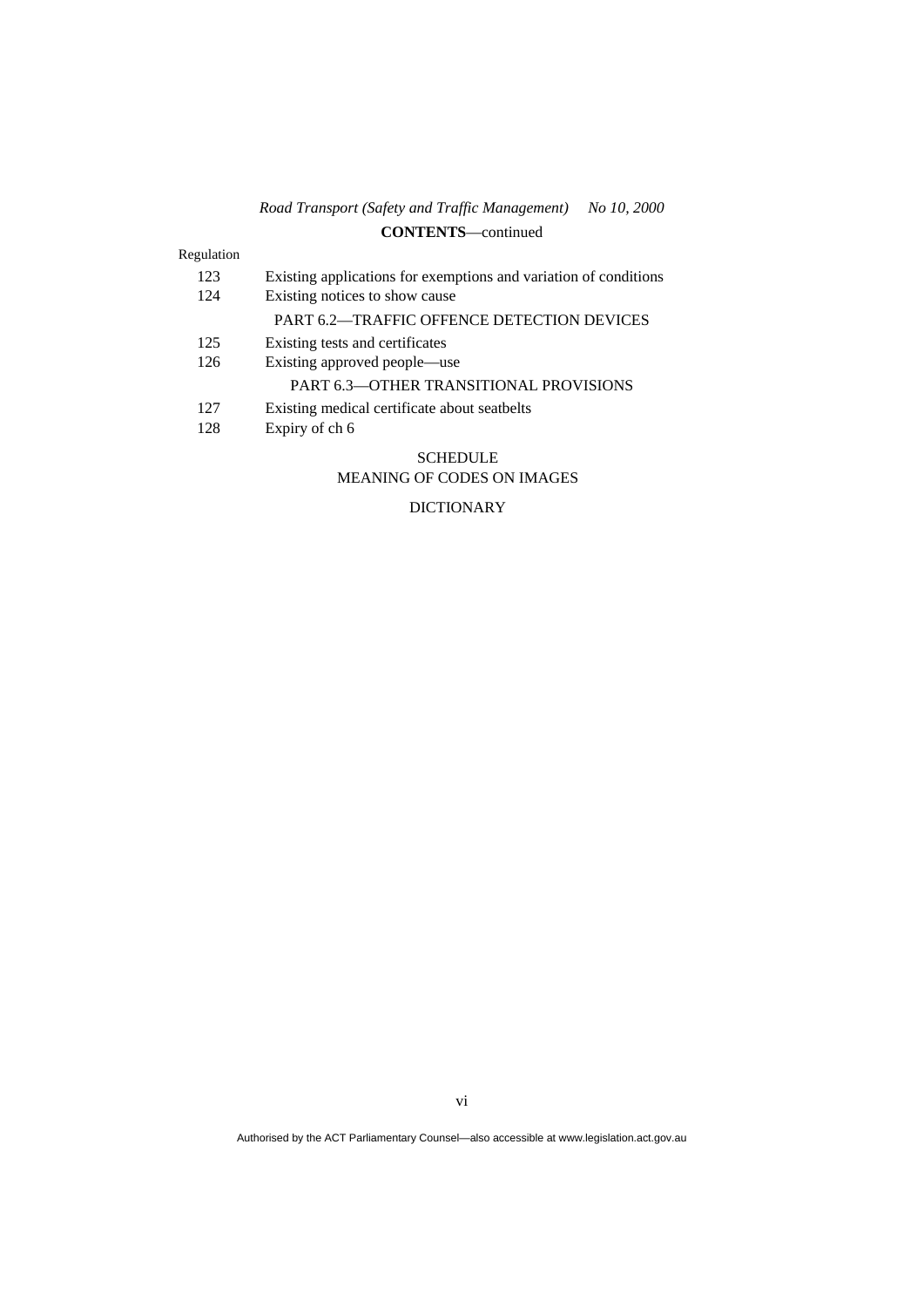# **CHAPTER 1—PRELIMINARY**

#### **1 Name of regulations**

 These regulations are the *Road Transport (Safety and Traffic Management) Regulations 2000*.

#### **2 Commencement**

 These regulations commence on the commencement of the *Road Transport (General) Act 1999*.

**3 Definitions—the dictionary** (NSW cl 3 (1) and (4))

**(1)** The dictionary at the end of these regulations is part of these regulations.

*Note 1* The dictionary defines certain words and expressions used in these regulations, and includes references (*signpost definitions*) to other words and expressions defined elsewhere in these regulations or elsewhere in the road transport legislation.

For example, the signpost definition '*semitrailer*—see the *Road Transport (Vehicle Registration) Regulations 2000*, dictionary.' means the word 'semitrailer' is defined in the dictionary to those regulations and the definition applies to these regulations.

*Note* 2 A definition in the dictionary (including a signpost definition) applies to the entire regulations unless the definition, or another provision of the regulations, provides otherwise or the contrary intention otherwise appears (see *Interpretation Act 1967*, s 11F and s 11G as applied by the *Subordinate Laws Act 1989*, s 9).

**(2)** The definitions in the dictionary do not apply to the Australian Road Rules unless these regulations provide otherwise.

# **4 Notes** (NSW cl 4)

**(1)** A note in these regulations is explanatory and is not part of these regulations.

*Note* See *Interpretation Act 1967*, s 12 (1) and (4)–(5) (as applied by the *Subordinate Laws Act 1989*, s 9) for the legal status of notes*.*

**(2)** In this regulation—

*note* includes material enclosed in brackets in regulation headings.

*Note 1* For comparison, a number of regulations contain bracketed notes in their headings drawing attention to equivalent or comparable (though not necessarily identical) provisions of Acts or other regulations. Abbreviations in the notes include the following:

> • MTA: *Motor Traffic Act 1936*, as in force immediately before the commencement of these regulations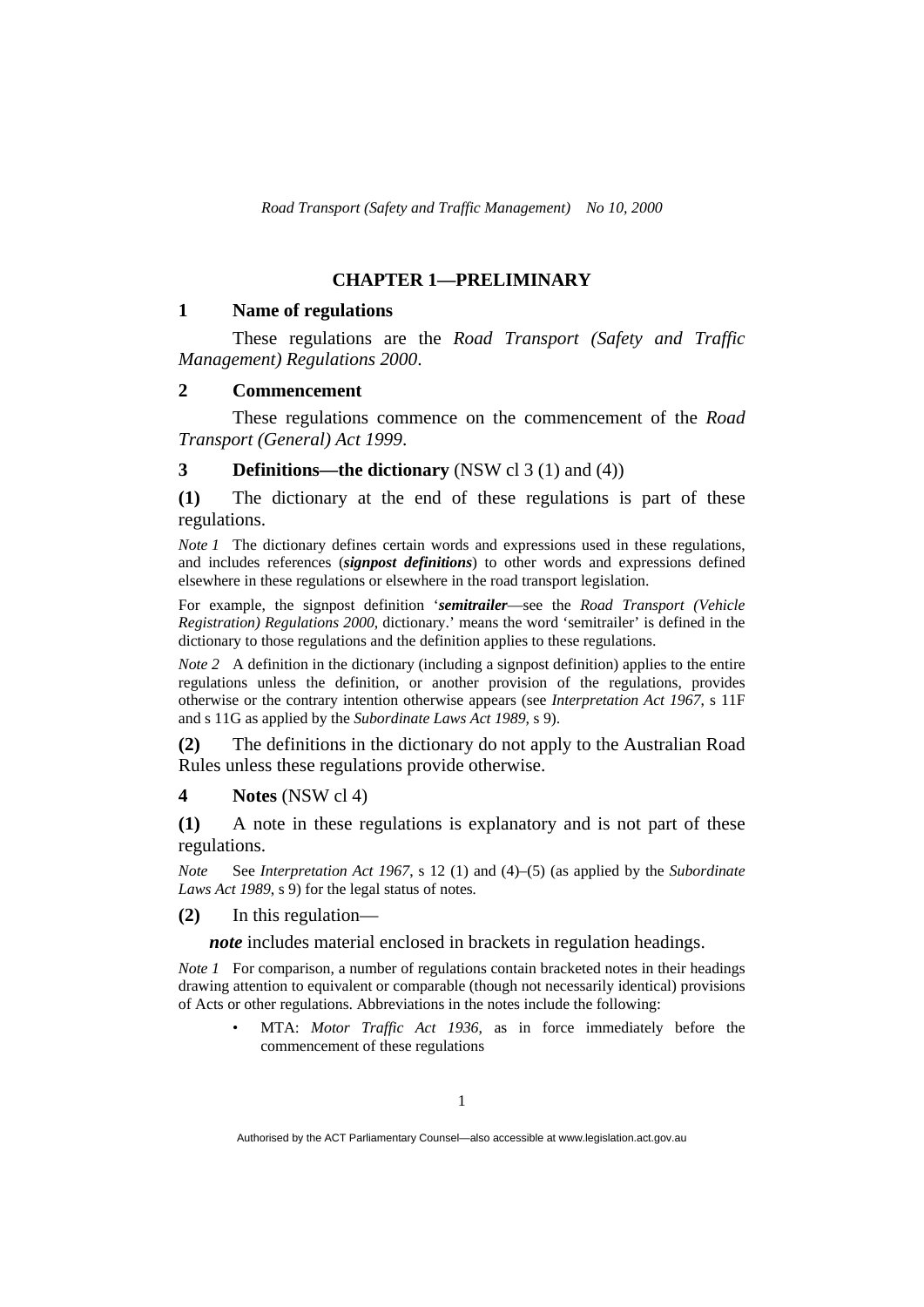- MTR: *Motor Traffic Regulations 1934*, as in force immediately before the commencement of these regulations
- NSW: *Road Transport (Safety and Traffic Management) (Road Rules) Regulation 1999* (NSW)
- NSW (Gen): *Road Transport (General) Regulation 1999* (NSW)

*Note 2* The abbreviation ARR, for the Australian Road Rules, has also been used in some regulation headings.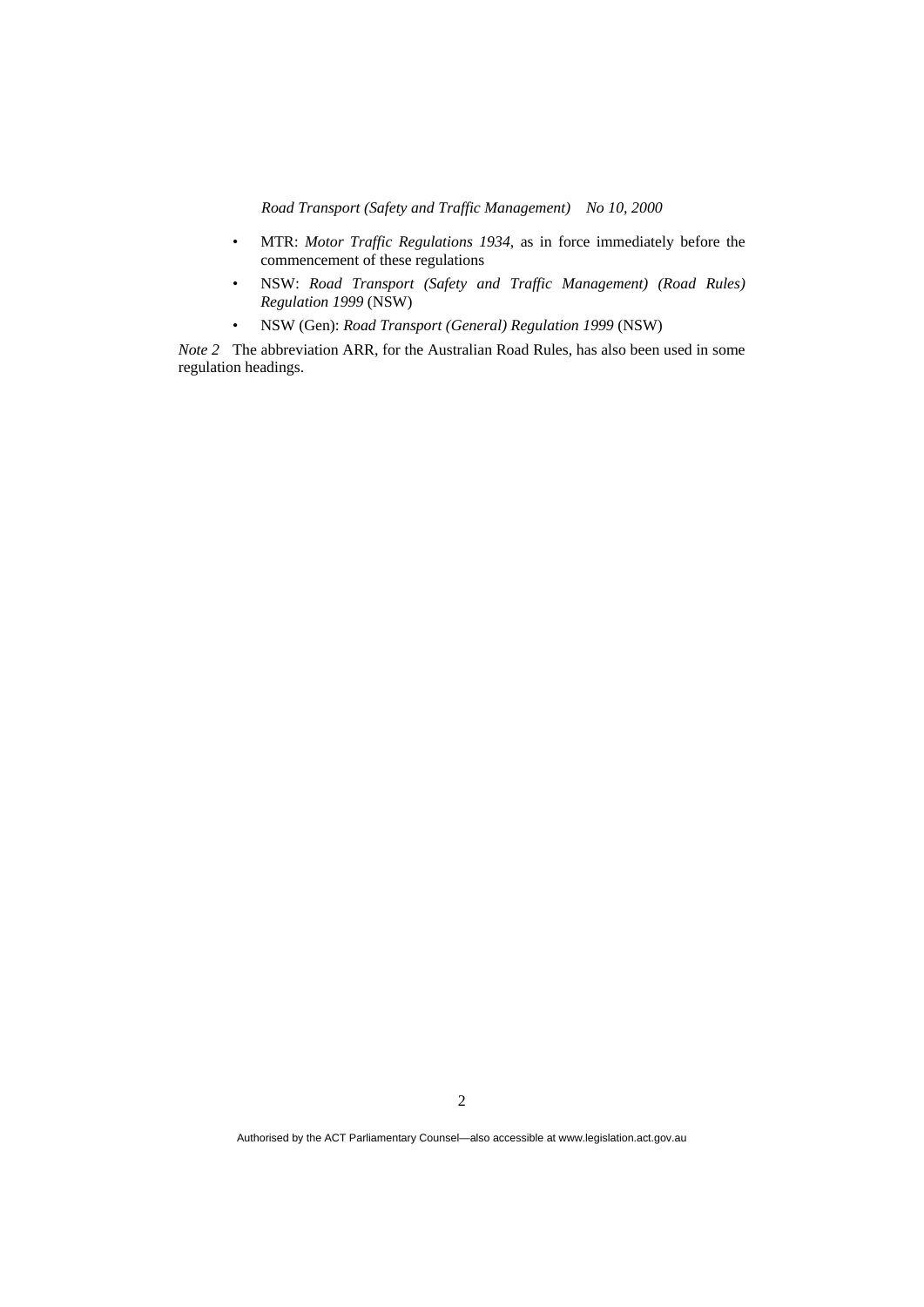# **CHAPTER 2—AUSTRALIAN ROAD RULES**

### **PART 2.1—INCORPORATION INTO ACT LAW**

#### **5 What are the Australian Road Rules** (NSW cl 5)

 In these regulations, the *Australian Road Rules* are that part of the publication known as the Australian Road Rules, ISBN 0 7240 8874 1, published by the National Road Transport Commission on 19 October 1999 that consists of the rules approved by the Australian Transport Council under the *National Road Transport Commission Act 1991* (Cwlth) on 29 January 1999 (together with the amendments of the rules approved by the Australian Transport Council on 30 June 1999 and 11 October 1999).

*Note* Copies of the Australian Road Rules, as published by the National Road Transport Commission, are available from the ACT Publishing Services.

The latest version of the Australian Road Rules is also available in electronic form on the commission's Internet site at http://www.nrtc.gov.au or on the Commonwealth Office of Legislative Drafting's Internet site at http://law.gov.au/nrtc. However, care should be taken in consulting the latest electronic version on either site because its provisions may differ from the version of the Australian Road Rules mentioned in these regulations.

#### **6 Incorporation of Australian Road Rules into ACT law** (NSW cl 6)

**(1)** The Australian Road Rules (other than rule 2) are to be read with, and as if they formed part of, these regulations.

**(2)** Subregulation (1) has effect subject to these regulations.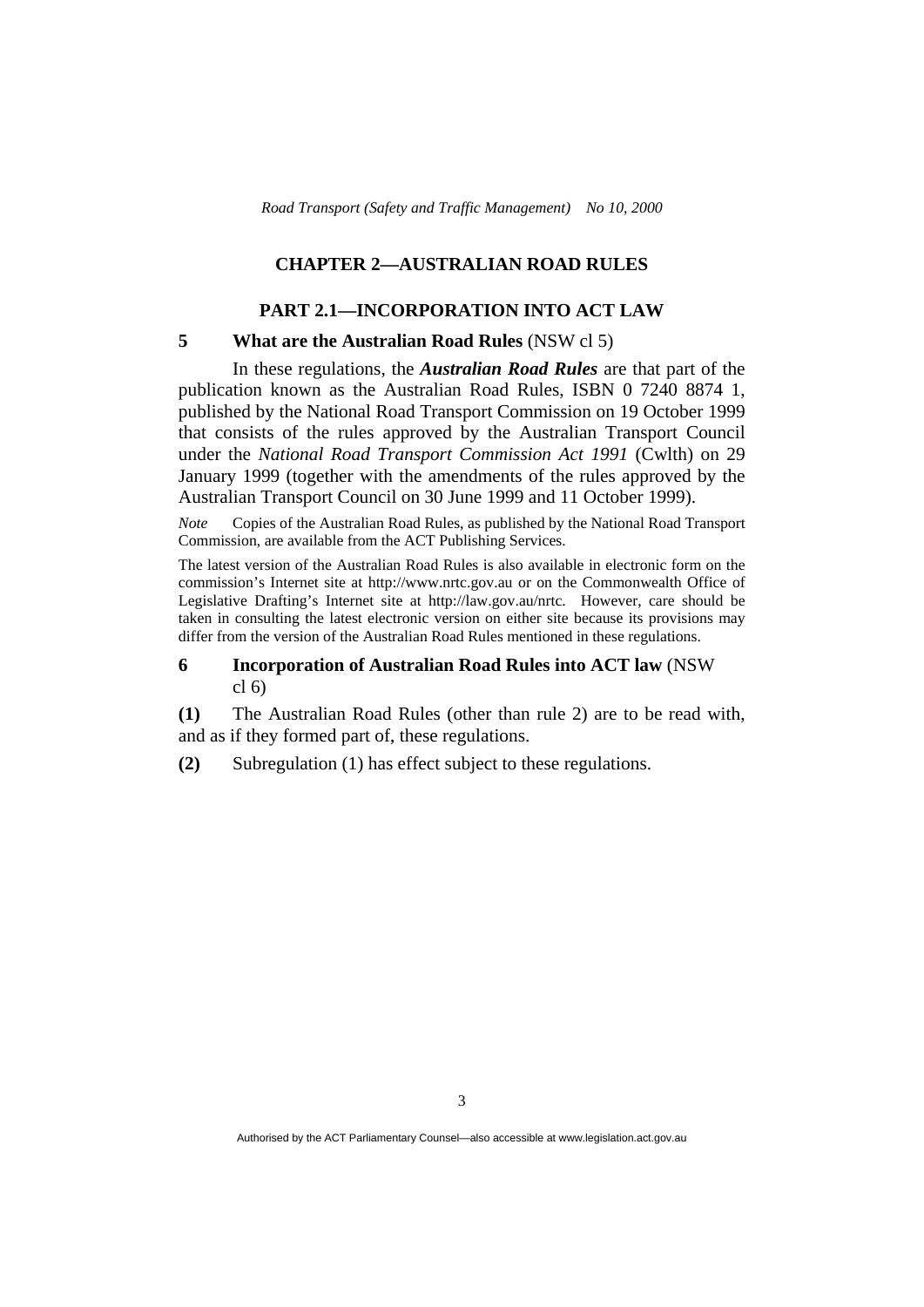# **PART 2.2—HOW THE AUSTRALIAN ROAD RULES ARE INCORPORATED**

# *Division 2.2.1—General*

*Note 1* The Australian Road Rules are not completely self-contained and need to be read with associated laws of each jurisdiction. Many of the rules provide for 'another law of this jurisdiction' to define terms used in the Australian Road Rules for application of the Australian Road Rules in the ACT, to permit things to be done in the ACT otherwise prohibited by the Australian Road Rules or to exempt persons in the ACT from complying with the Australian Road Rules.

*Note 2* The following table sets out the provisions of the Australian Road Rules for which provision is made by this Part:

| <b>ARR</b> provision    | provision of these | ARR provision                                | provision of these |
|-------------------------|--------------------|----------------------------------------------|--------------------|
|                         | regulations        |                                              | regulations        |
| 10(2)                   | 8                  | 271(6)                                       | 27                 |
| 95                      | 9                  | $287(3)$ (e) and (4)                         | 28                 |
| 104                     | 10                 | 289(1)(g)                                    | 29                 |
| 151(3)(b)               | 11                 | 298                                          | 30                 |
| 158(2)(c)               | 12                 | $310(3)$ and $(4)$                           | 31                 |
| 179(1)(c)               | 13                 | 313                                          | 32                 |
| 199(2)                  | 14                 | dict, def approved<br>bicycle helmet         | 33(1)              |
| $206(2)$ (b) and<br>(c) | 15                 | dict, def authorised<br>person               | 33(1)              |
| 207(2)(a)               | 16                 | dict, def emergency<br>worker                | 33(1)              |
| 215(3)                  | 17                 | dict, def GVM                                | 33(2)              |
| 216(3)                  | 18                 | dict, def hazard<br>warning lights           | 33(3)              |
| 220(3)                  | 19                 | dict, def<br>mechanical<br>signalling device | 33(1)              |
| 221(f)                  | 20                 | dict, def oversize<br>vehicle                | 33(1)              |
| 222                     | 21                 | dict, def police<br>officer                  | 33(1)              |
| 225                     | 22                 | dict, def portable<br>warning device         | 33(4)              |
| 240(2)                  | 23                 | dict, def postal<br>worker                   | 33(1)              |
| 266(7)                  | 24                 | dict, def <i>public</i> bus                  | 33(1)              |
| 267(3)                  | 25                 | dict, def taxi                               | 33(1)              |
| 270(3)                  | 26                 |                                              |                    |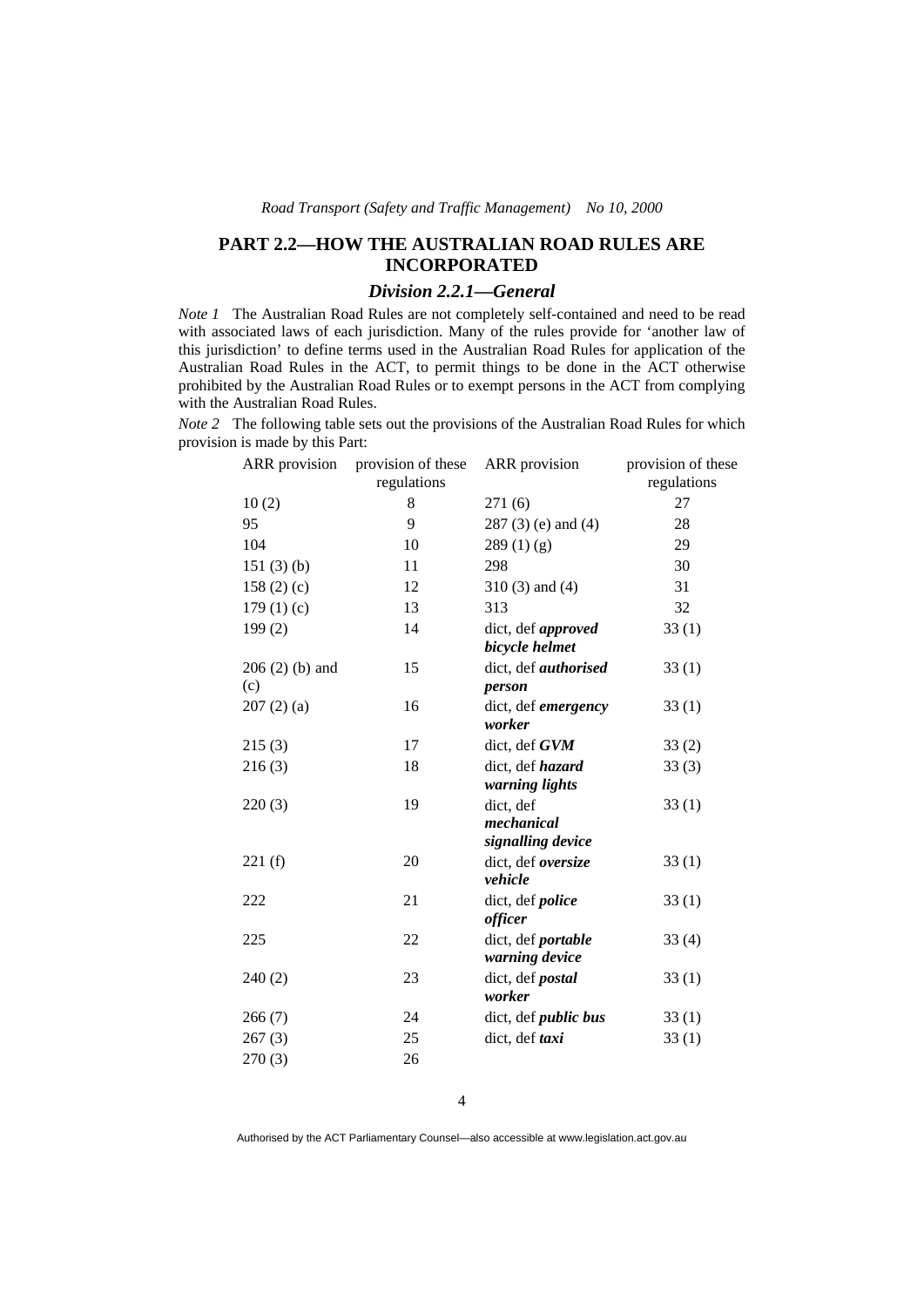*Note 3* The following table sets out other provisions of the Australian Road Rules for which provision is made by other Territory laws (including provisions in other Parts of these regulations):

| ARR provision                                                      | Other law                                                            |  |  |
|--------------------------------------------------------------------|----------------------------------------------------------------------|--|--|
| 12(2)                                                              | Road Transport (General) Act 1999, s 12                              |  |  |
| 13(2)                                                              | Road Transport (General) Act 1999, s 12                              |  |  |
| $28(2)$ , n 3                                                      | these regulations, reg 65                                            |  |  |
| $32(2)$ , n 3                                                      | these regulations, reg 65                                            |  |  |
| 185(1)                                                             | these regulations, reg 100                                           |  |  |
| $287(1)$ , n 2                                                     | Road Transport (Safety and Traffic Management) Act<br>1999, s 16     |  |  |
| 311(1)(c)                                                          | Road Transport (Dimensions and Mass) Act 1990                        |  |  |
| 312(3)(c)                                                          | Road Transport (Safety and Traffic Management) Act<br>1999, ss 31-32 |  |  |
| dict, def <i>parking</i><br>permit for people<br>with disabilities | these regulations, reg 101                                           |  |  |

## **7 References to another law of this jurisdiction etc** (NSW cl 10)

**(1)** In the Australian Road Rules, a reference to *another law of this jurisdiction* includes a reference to the Act and these regulations.

**(2)** In the Australian Road Rules—

*law of this jurisdiction* means a Territory law or a law applying as a Territory law.

*this jurisdiction* means the Australian Capital Territory.

*Division 2.2.2—Other provisions for the Australian Road Rules* 

# **8 ARR r 10 (2)—penalties for offences** (NSW cl 37)

 For subrule 10 (2) of the Australian Road Rules, the penalty for an offence against the Australian Road Rules is a maximum penalty of 20 penalty units.

# **9 ARR r 95—emergency stopping lane only signs** (NSW cl 11)

 For rule 95 of the Australian Road Rules, the driver of a police or emergency vehicle is permitted to drive in an emergency stopping lane.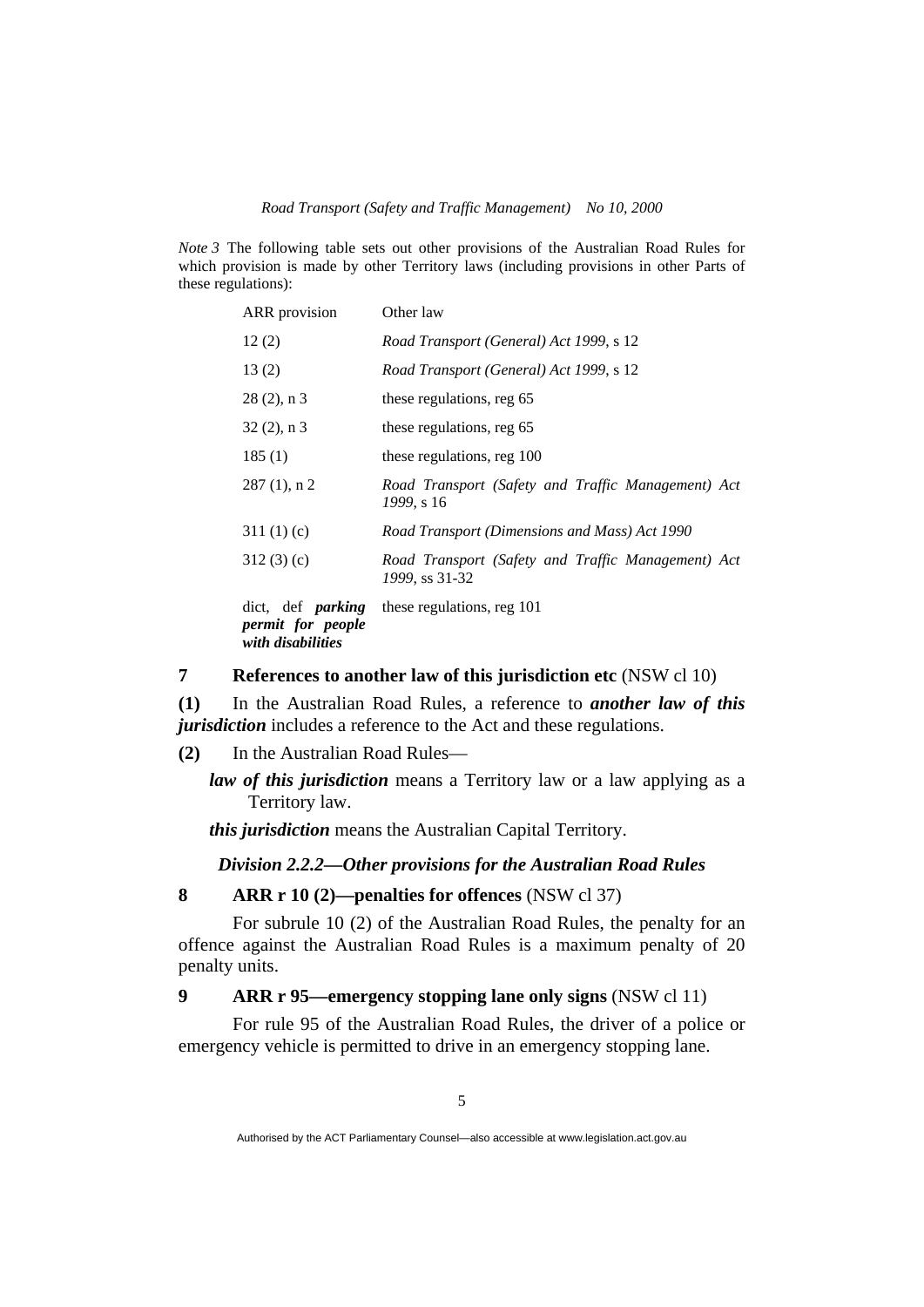## **10 ARR r 104—no truck signs** (NSW cl 12)

 For rule 104 of the Australian Road Rules, a driver is permitted to drive a vehicle on a road (or a bridge, causeway, ramp or similar structure forming part of a road) past a *no trucks sign* mentioned in subrule 104 (1), (2) or (3) if the destination of the driver's vehicle is a place on or reached from the road (or structure) and there is no alternative route by which to reach the destination.

# **11 ARR r 151 (3) (b)—riding a motorbike or bicycle alongside more than 1 other rider**

For paragraph 151 (3) (b) of the Australian Road Rules, the rider of a motorbike or bicycle is permitted to ride alongside more than 1 rider if each of the riders is taking part in an event approved by the road transport authority for this regulation.

# **12 ARR r 158 (2) (c)—vehicles permitted to travel in bus lanes**  (NSW cl 15)

- **(1)** For paragraph 158 (2) (c) of the Australian Road Rules—
	- (a) the driver of a taxi is permitted to drive in a bus lane; and
	- (b) the rider of a motorbike is permitted to drive in a bus lane.
- **(2)** In this regulation—

*taxi* includes a private hire car and a restricted hire vehicle.

# **13 ARR r 179 (1) (c)—stopping in a loading zone** (NSW cl 17)

For paragraph 179 (1) (c) of the Australian Road Rules—

- (a) the driver of a motor vehicle that is built mainly for the transport of goods and is dropping off, or picking up, goods is permitted to stop in a loading zone; and
- (b) the driver of a vehicle displaying a current loading zone permit is permitted to stop in a loading zone in accordance with the conditions of the permit.

# **14 ARR r 199 (2)—stopping near a postbox** (NSW dict, pt 2)

For subrule 199 (2) of the Australian Road Rules—

*public postbox* means a postbox erected, maintained or used by Australia Post.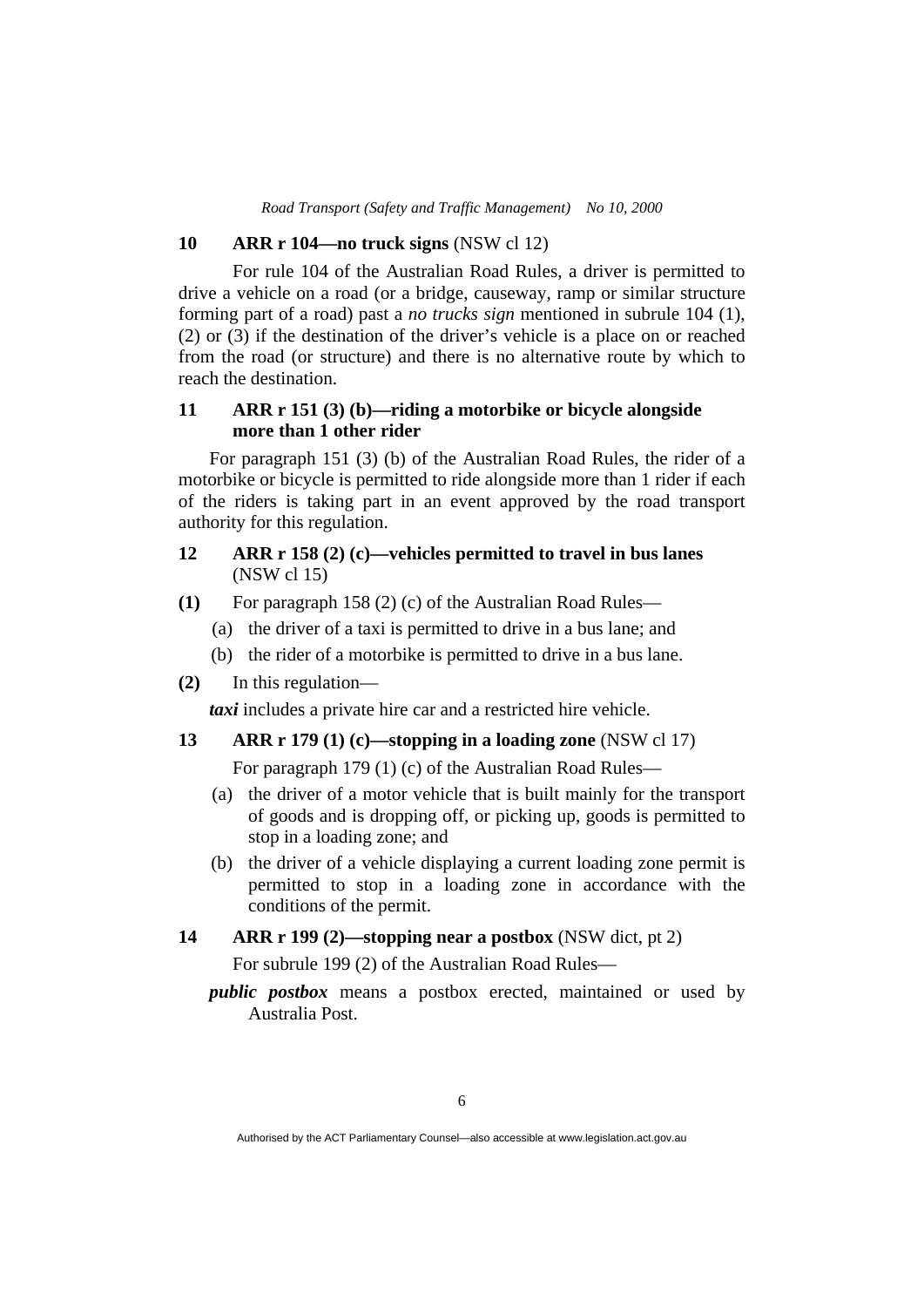## **15 ARR r 206 (2) (b) and (c)—parking by people with disabilities permit holders** (NSW cl 21, cl 126)

**(1)** For paragraph 206 (2) (b) of the Australian Road Rules, a driver to whom rule 206 of the Australian Road Rules applies may park for not longer than 2 hours on a length of road, or in an area, to which a *permissive parking sign* applies if the maximum period of parking allowed by the sign is not longer than 30 minutes.

**(2)** For paragraph 206 (2) (c) of the Australian Road Rules, a driver to whom rule 206 of the Australian Road Rules applies may park for an unlimited period on a length of road, or in an area, to which a *permissive parking sign* applies if the maximum period of parking allowed by the sign is longer than 30 minutes.

# **16 ARR r 207 (2) (a)—fees for parking in pay parking spaces** (NSW cl 22)

**(1)** For paragraph 207 (2) (a) of the Australian Road Rules, if a *permissive parking sign* applies to a length of road or area that is (or is part of) a pay parking area, the relevant parking fee is payable for parking in a pay parking space on the road or in the area.

**(2)** For this regulation, the relevant parking fee does not become payable under subregulation (1) until immediately after a vehicle is parked in the pay parking space concerned.

*Note* Part 3.1 of these regulations makes provision for the administration of pay parking schemes (including the designation of pay parking areas by the erection of permissive parking signs and the fixing of fees).

# **17 ARR r 215 (4)—lights required to be fitted to a vehicle**

 For subrule 215 (4) of the Australian Road Rules, the lights required to be fitted to a vehicle are the lights required to be fitted to the vehicle under Schedule 1 to the *Road Transport (Vehicle Registration) Regulations 2000*.

# **18 ARR r 216 (3)—towing a vehicle at night or in hazardous weather conditions** (NSW dict, pt 2)

For subrule 216 (3) of the Australian Road Rules—

*dangerous goods*—see *Road Transport Reform (Dangerous Goods) Regulations 1997* (Cwlth), regulation 2.2.

*placard load*—see *Road Transport Reform (Dangerous Goods) Regulations 1997* (Cwlth), regulation 2.13.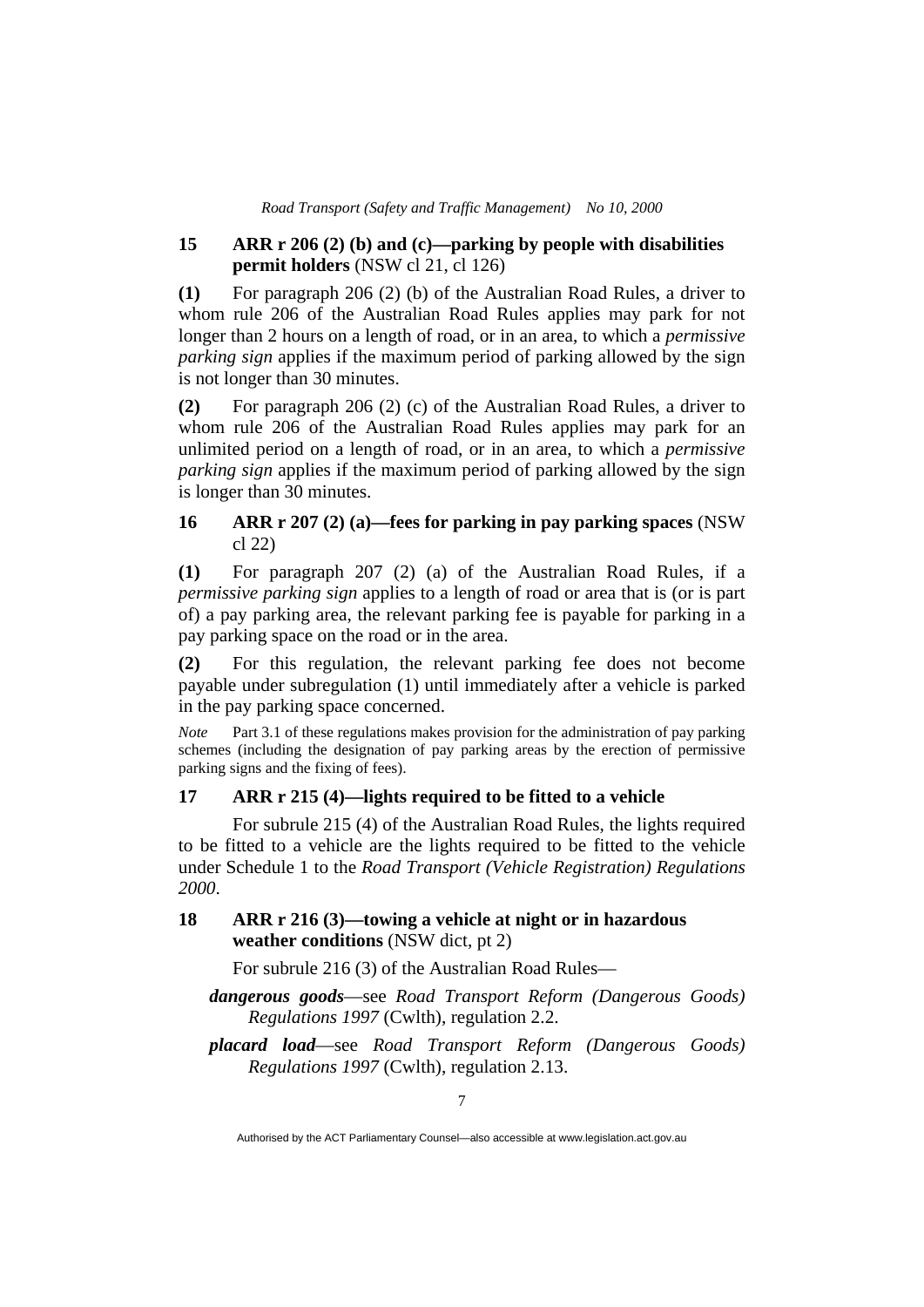# **19 ARR r 220 (3)—using lights on vehicles that are stopped**

 For subrule 220 (3) of the Australian Road Rules, a light of a kind required to be fitted to a vehicle is a light of that kind required to be fitted to the vehicle under Schedule 1 to the *Road Transport (Vehicle Registration) Regulations 2000*.

# **20 ARR r 221 (f)—using hazard warning lights on buses carrying children**

**(1)** This regulation applies to a bus that is carrying children and is fitted with hazard warning lights in accordance with Schedule 1 to the *Road Transport (Vehicle Registration) Regulations 2000*, but is not fitted with any other warning lights in accordance with that Schedule.

**(2)** For paragraph 221 (f) of the Australian Road rules, if the driver of the bus stops the bus to drop off or pick up a child, the driver is permitted to operate the hazard warning lights.

# **21 ARR r 222—using warning lights on buses carrying children**

**(1)** This regulation applies to a bus that is carrying children and is fitted with warning lights (other than hazard warning lights) in accordance with Schedule 1 to the *Road Transport (Vehicle Registration) Regulations 2000*.

**(2)** For rule 222 of the Australian Road Rules, the driver of the bus must operate the warning lights by activating them.

## **22 ARR r 225—use of radar detectors** (NSW cl 23)

Every driver is exempt from rule 225 of the Australian Road Rules.

*Note* Rule 225 of the Australian Road Rules is superfluous in the ACT because subsection 9 (2) of the Act makes it an offence for a person to drive or park a motor vehicle on a road or road related area if a traffic offence evasion device is fitted to, applied to, or carried in the vehicle.

# **23 ARR r 240 (2)—wheeled recreational devices and toys not to be used on certain roads** (NSW cl 25)

 For subrule 240 (2) of the Australian Road Rules, a person must not travel in or on a wheeled recreational device on any road at night.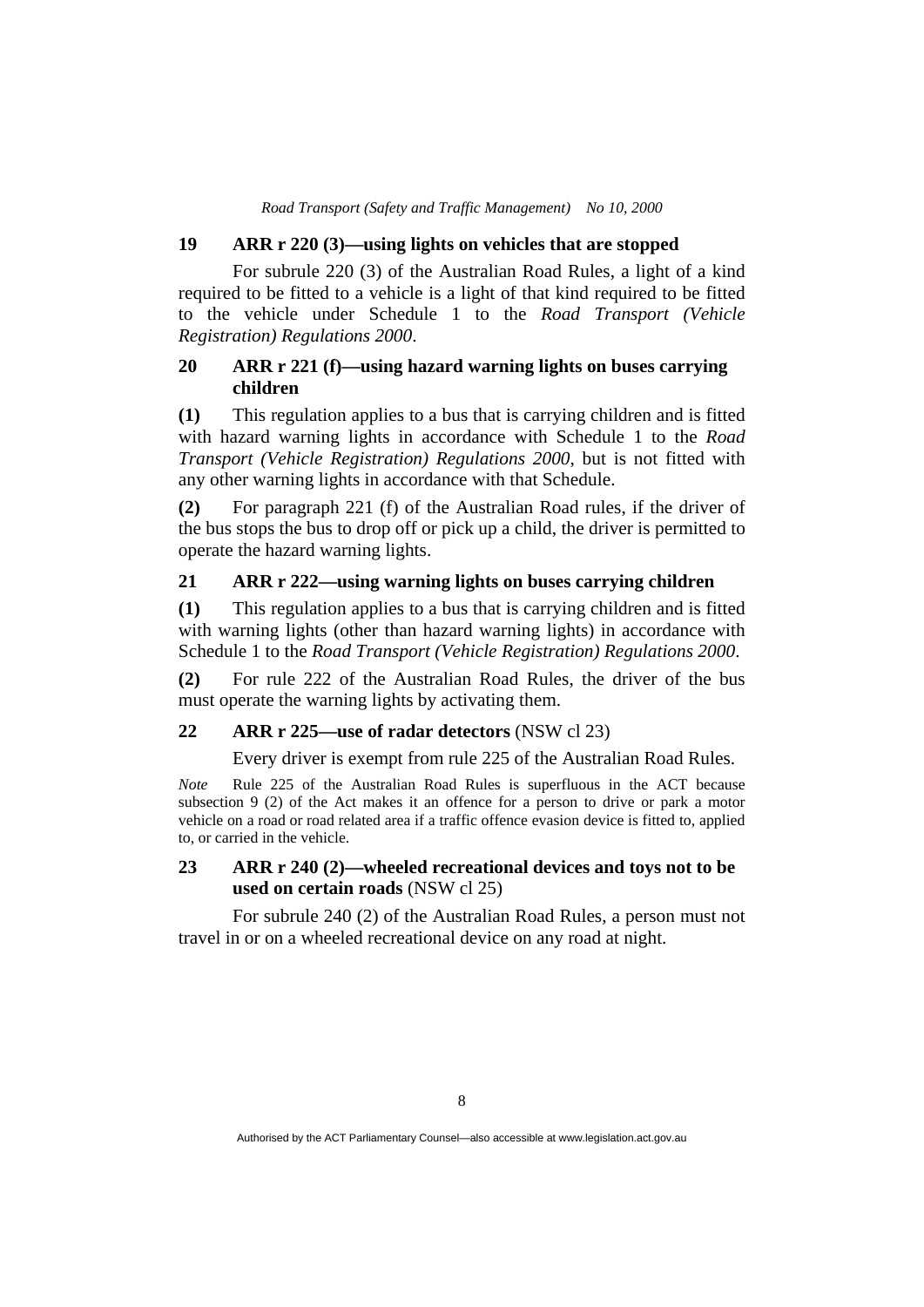**24 ARR r 266 (7)—wearing of seatbelts by passengers under 16 years old** (NSW dict, pt 2)

For subrule 266 (7) of the Australian Road Rules—

*approved child restraint* means a child restraint that is approved by the road transport authority under paragraph 66 (Approvals etc by road transport authority) (1) (b).

# **25 ARR r 267 (3)—certificates of exemption from wearing seatbelts**  (NSW cl 27)

 For subrule 267 (3) of the Australian Road Rules, a certificate is issued under a law of this jurisdiction for a person if—

- (a) the certificate is signed by a doctor; and
- (b) it certifies that—
	- (i) the person cannot wear a seatbelt for medical reasons; or
	- (ii) the person cannot, because of that person's size, build or any other physical characteristic, safely drive a vehicle while wearing a seatbelt.
- **26 ARR r 270 (3)—wearing motorbike helmets** (NSW dict, pt 2)

For subrule 270 (3) of the Australian Road Rules—

*approved motor bike helmet* means a protective helmet for motor bike riders that is approved by the road transport authority under paragraph 66 (Approvals etc by road transport authority) (1) (c).

#### **27 ARR r 271 (6)—riding on motorbikes** (NSW cl 29)

For subrule 271 (6) of the Australian Road Rules—

- (a) subrule 271 (2) of the Australian Road Rules does not apply to a passenger on a motorbike to the extent that the passenger is exempt from the subrule under regulation 67 (Exemption from requirement about riding on motorbikes); and
- (b) subrule 271 (3) of the Australian Road Rules does not apply to the rider of a motorbike in relation to a passenger to the extent that, under paragraph (a), subrule 217 (2) does not apply to the passenger.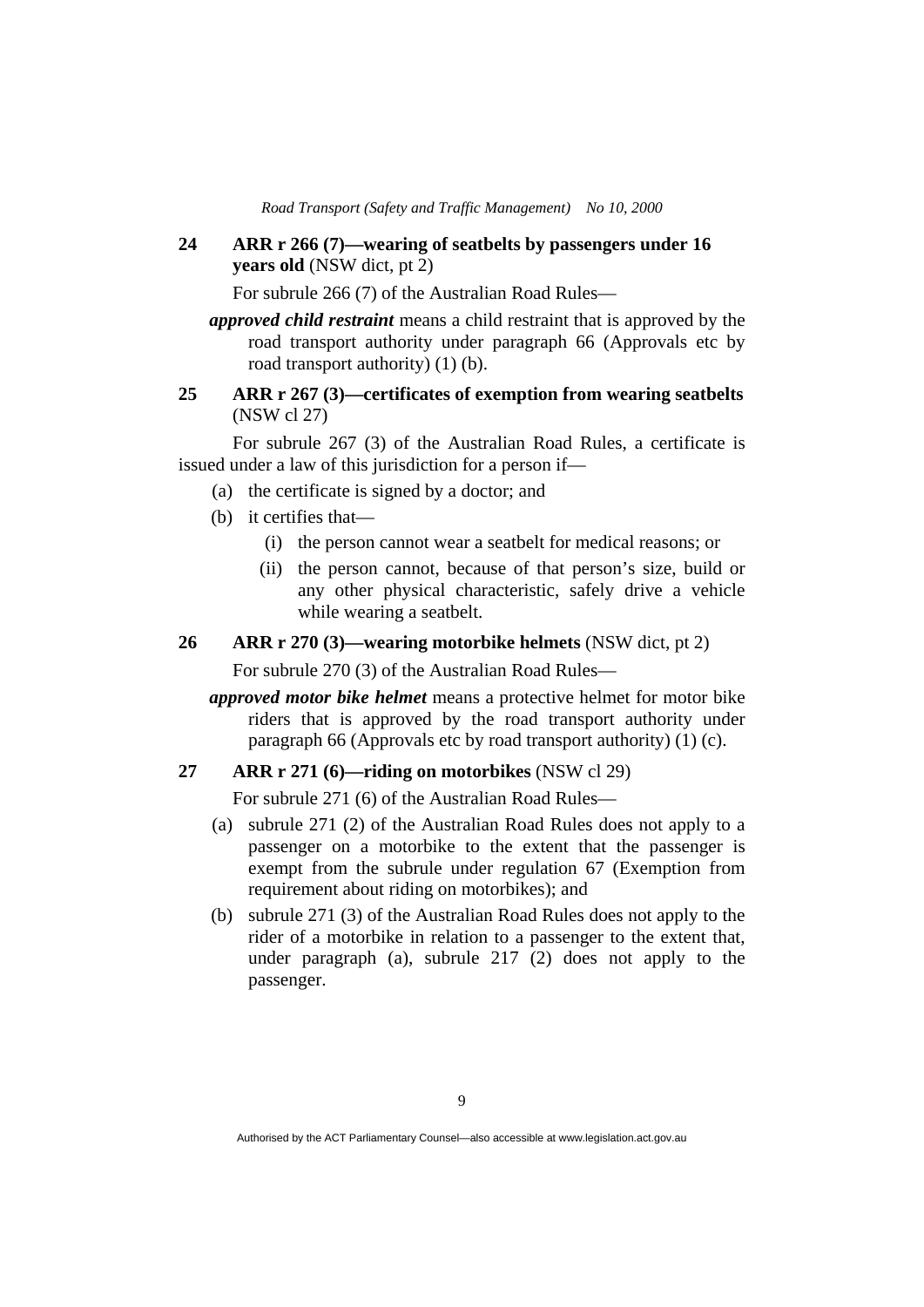## **28 ARR r 287 (3) (e) and (4)—duties of participants in crashes**  (NSW cl 30)

**(1)** For paragraph 287 (3) (e) of the Australian Road Rules, every crash not mentioned in paragraphs 287 (3) (a) to (d) of the Australian Road Rules must be reported to a police officer.

*Note* Paragraph 287 (3) (e) of the Australian Road Rules requires the driver (or the driver's representative) to give the driver's required particulars, within the required time, about a crash to a police officer if the crash is required to be reported to a police officer under another law of this jurisdiction.

**(2)** For the definition of *required particulars* in subrule 287 (4) of the Australian Road Rules, information required to be given to a police officer about a crash includes an explanation of the circumstances of the crash.

# **29 ARR r 289 (1) (g)—driving on a nature strip** (NSW cl 31)

 For paragraph 289 (1) (g) of the Australian Road Rules, a driver may drive a vehicle on a nature strip adjacent to a length of road in a builtup area if the vehicle—

- (a) is a motor vehicle (other than a ride-on lawnmower) that is built and used solely for cutting grass, or for purposes incidental to cutting grass; or
- (b) is a motor vehicle that is designed for cleaning footpaths and is being driven on the nature strip for the purpose of cleaning a footpath and is displaying an amber flashing light; or
- (c) is being used to transport goods or materials for use in (or for the purposes of) the construction or maintenance of roads by or on behalf of the Territory; or
- (d) is being used by a person in the course of his or her duties as a person authorised under these regulations to use a traffic offence detection device.

# **30 ARR r 298—driving with a person in or on a trailer**

- **(1)** For rule 298 of the Australian Road Rules, a trailer is exempt if—
	- (a) the trailer is being towed by a police or emergency vehicle; or
	- (b) the carriage of passengers is permitted in a part of the trailer and anyone in the trailer is in that part; or
	- (c) anyone who is in the trailer is engaged in the door-to-door delivery or collection of goods, or in the collection of waste or garbage, and the trailer is not travelling faster than 25 km/h; or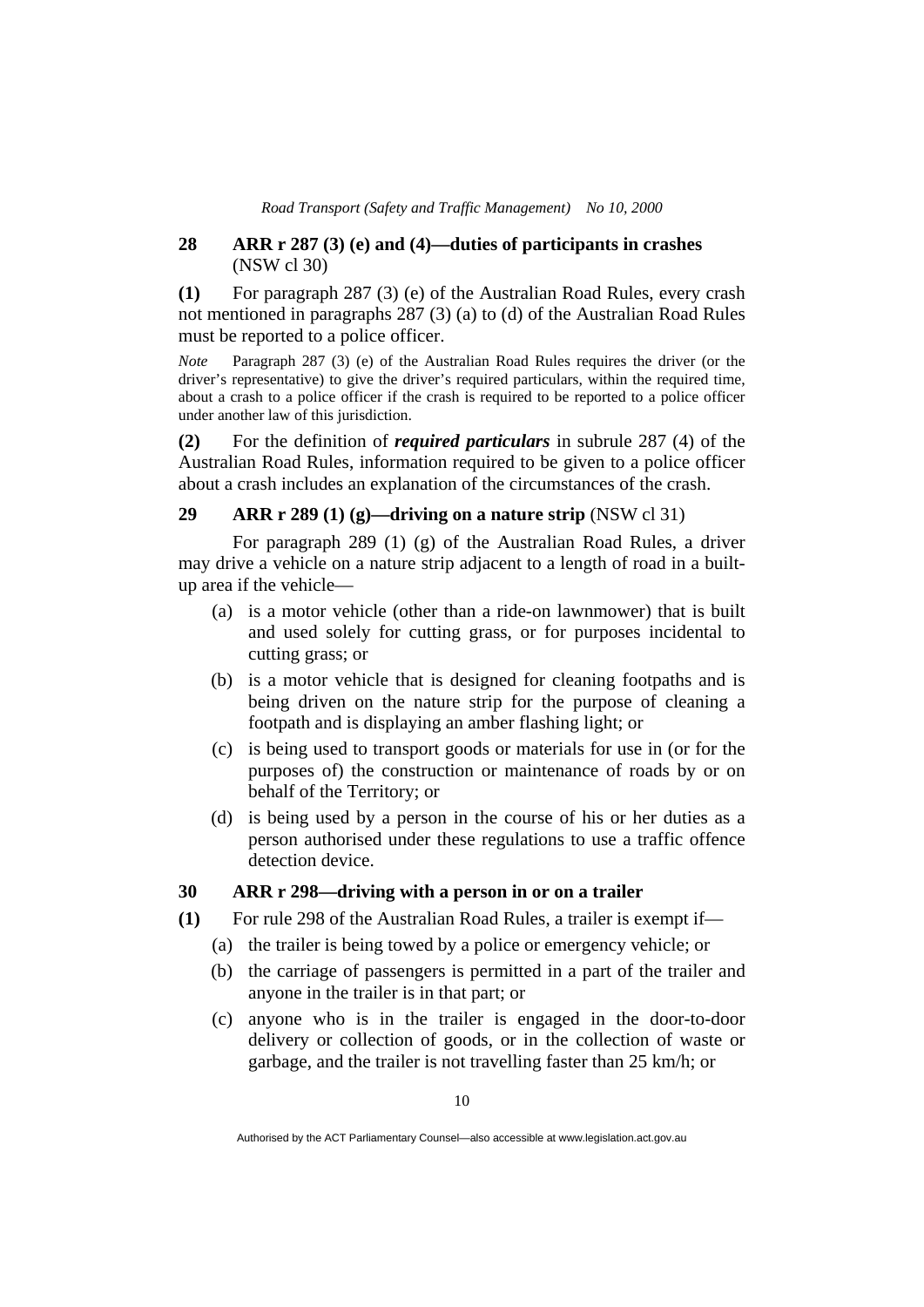(d) in all the circumstances, there is no reasonable danger of anyone in the trailer falling from the trailer or being injured.

**(2)** For this regulation, the carriage of passengers is permitted in a part of a trailer if the part is designed primarily for—

- (a) the carriage of passengers; or
- (b) the carriage of goods, but is enclosed.
- **(3)** In this regulation—

*enclosed*, for a part of a trailer, means enclosed by—

- (a) the structure of the trailer; or
- (b) a canopy, cage or other device fitted to the trailer that is of a kind approved by the road transport authority under paragraph 66 (Approvals etc by road transport authority) (1) (d).

*in* includes on.

# **31 ARR r 310 (3), (4)—exemption for road workers etc**

**(1)** For paragraph 310 (3) (b) of the Australian Road Rules, the road transport authority may authorise a person to engage in speed zoning tests.

**(2)** For the definition of *road work* in subrule 310 (4) of the Australian Road Rules, the road transport authority may authorise—

- (a) installation or maintenance work on, above or below a road; or
- (b) installation or maintenance of a traffic control device; or
- (c) a traffic survey.

**(3)** This regulation is additional to, and does not limit, any other power of the road transport authority or anyone else under a Territory law to authorise something mentioned in this regulation.

*Note* Under the Act, the road transport authority can authorise a person to install or display (or to interfere with, change or remove) a prescribed traffic control device.

# **32 ARR r 313—postal workers** (NSW cl 32)

For rule 313 of the Australian Road Rules —

 (a) rule 186 (Stopping in a mail zone) of the Australian Road Rules does not apply to the driver of a postal vehicle; and

Authorised by the ACT Parliamentary Counsel—also accessible at www.legislation.act.gov.au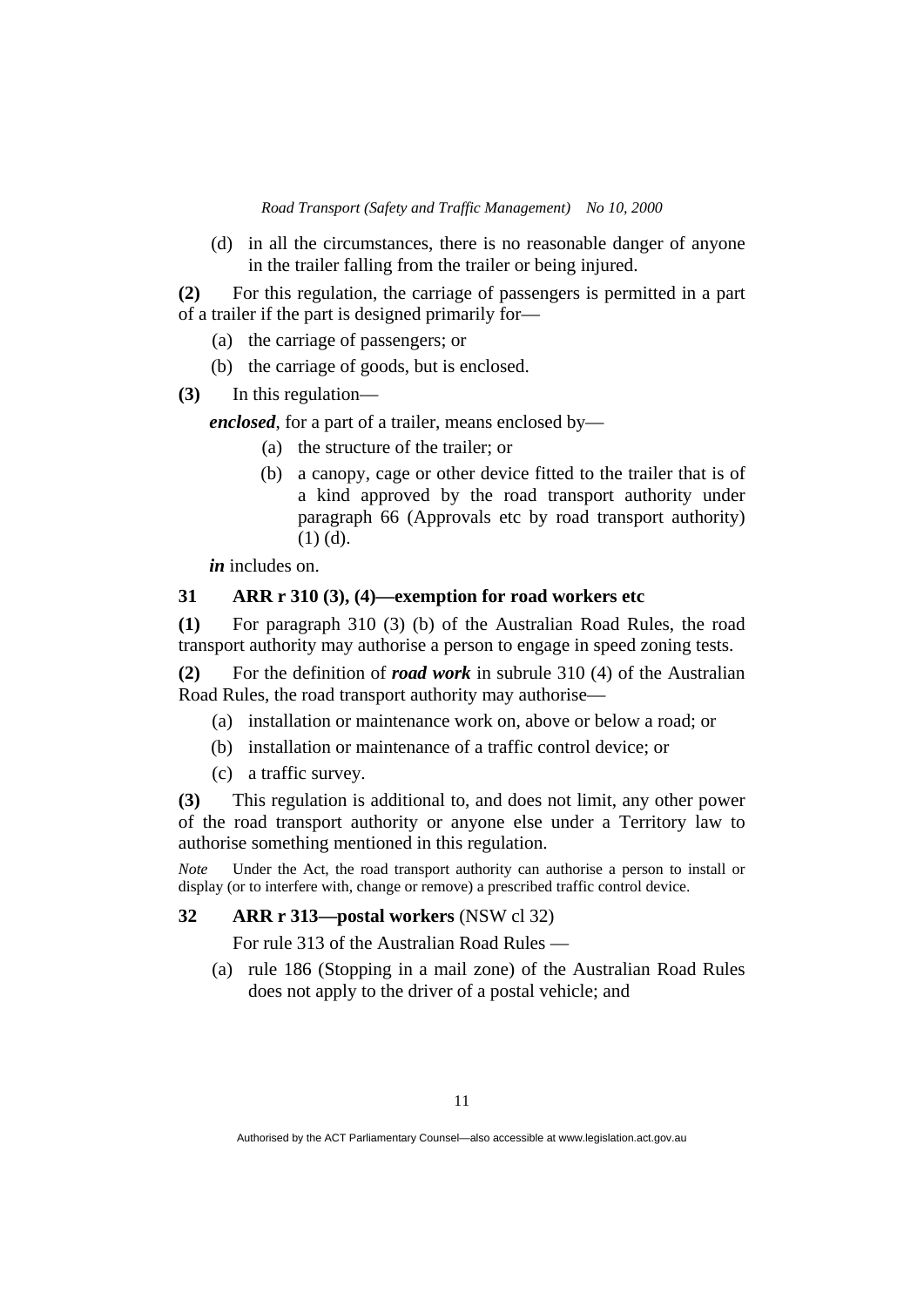- (b) rule 288 (Driving on a path) of the Australian Road Rules does not apply to the driver of a postal vehicle if—
	- (i) the vehicle is a motorbike with an engine capacity of not more that 110mL; and
	- (ii) the vehicle is being driven at a speed of not more than 10km/h.

**33 ARR dict—definitions for dictionary** (NSW dict, pt 2)

- **(1)** For the dictionary to the Australian Road Rules
	- *approved bicycle helmet* means a protective helmet for bicycle riders that is approved by the road transport authority under paragraph 66 (Approvals etc by road transport authority) (1) (a).
	- *authorised person,* for a provision of the Australian Road Rules, means a person who is appointed as an authorised officer under the *Road Transport (General) Act 1999* for the Australian Road Rules or the provision.

*emergency worker* means—

- (a) a member of the ambulance service rendering or providing transport for sick or injured people; or
- (b) a member of the fire brigade, the rural fire fighting service or the emergency service providing transport in an emergency; or
- (c) a person who is declared by the road transport authority under paragraph 66 (Approvals etc by road transport authority) (1) (e) to be an emergency worker.
- *mechanical signalling device*, in relation to a vehicle, means a device that—
	- (a) is fitted to the vehicle; and
	- (b) is a mechanical signalling device or turn signal that complies with Schedule 1 to the *Road Transport (Vehicle Registration) Regulations 2000*.

Authorised by the ACT Parliamentary Counsel—also accessible at www.legislation.act.gov.au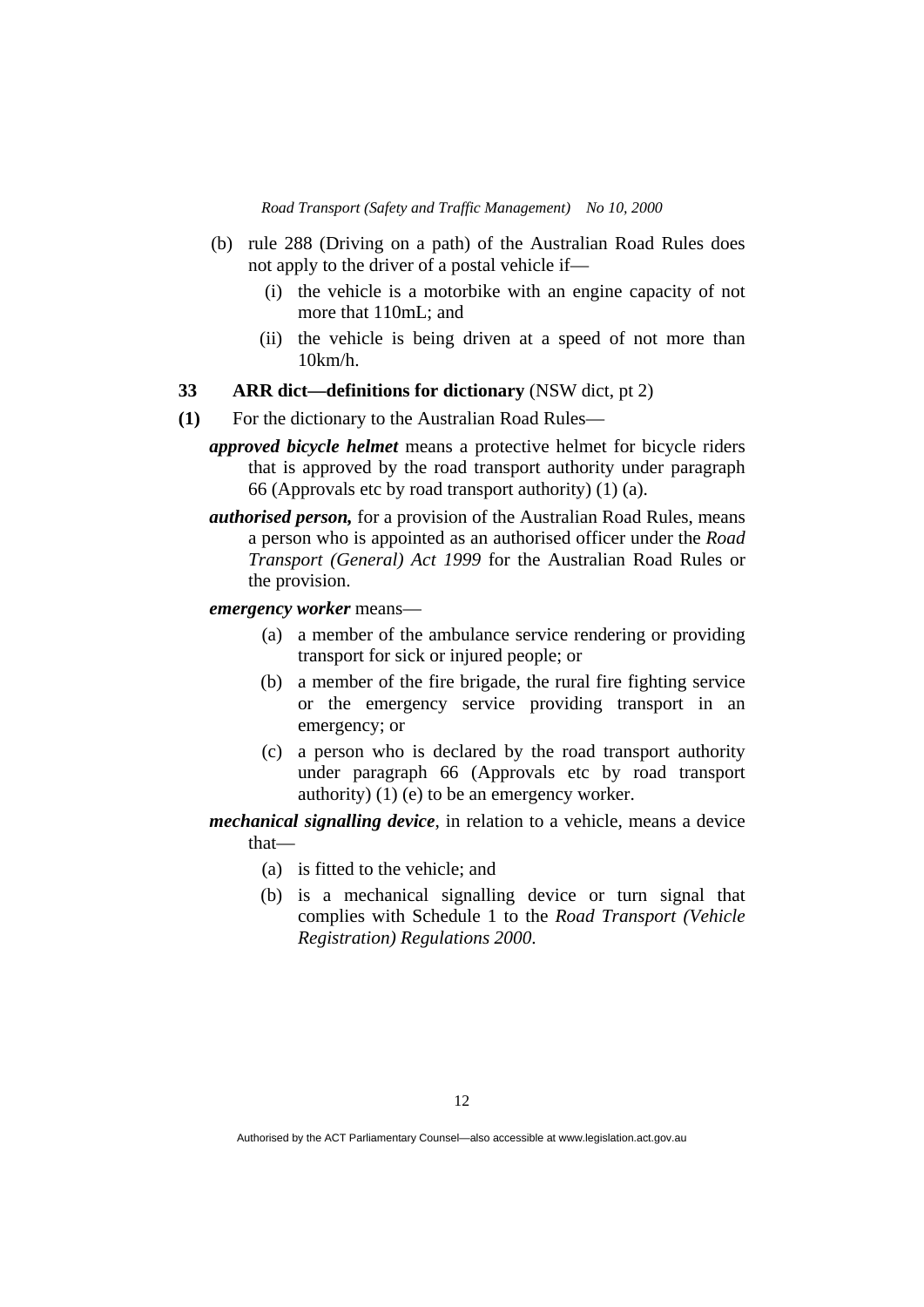*oversize vehicle* means a vehicle that has a dimension that, including the dimension of any load, exceeds a relevant dimension limit under the *Road Transport (Dimensions and Mass) Act 1990*, the *Road Transport (Vehicle Registration) Regulations 2000*, or this regulation.

*police officer*—see *Interpretation Act 1967*, dictionary.

*postal worker* means an employee of Australia Post or anyone else engaged by Australia Post to deliver post.

*public bus* means a motor vehicle that—

- (a) is built mainly to carry people; and
- (b) seats more than 8 adults (including the driver); and
- (c) is used to transport passengers for hire or reward or in the course of trade or business.

*taxi* means a taxi or restricted taxi under the *Road Transport (General) Act 1999*, and (except in rule 182) includes a private hire car and a restricted hire vehicle under that Act.

**(2)** For paragraph (b) of the definition of *GVM* in the dictionary to the Australian Road Rules—

*vehicle registration authority* means—

- (a) the road transport authority; or
- (b) the corresponding authority of another jurisdiction.

**(3)** For the definition of *hazard warning lights* in the dictionary to the Australian Road rules—

*another law of this jurisdiction* means Schedule 1 to the *Road Transport (Vehicle Registration) Regulations 2000*.

**(4)** For the definition of *portable warning triangle* in the dictionary to the Australian Road rules, a portable warning triangle is approved if it—

- (a) is in the form of an equilateral triangle; and
- (b) has a minimum height of 300mm; and
- (c) has, on the front and back, red reflecting sheeting or material, or 9 red reflectors arranged in a triangular shape, causing a red reflection that would be clearly visible to the driver of a vehicle at night when the upper beam of light from any headlight on the vehicle (complying with the relevant provisions of Schedule 1 to the *Road Transport*

Authorised by the ACT Parliamentary Counsel—also accessible at www.legislation.act.gov.au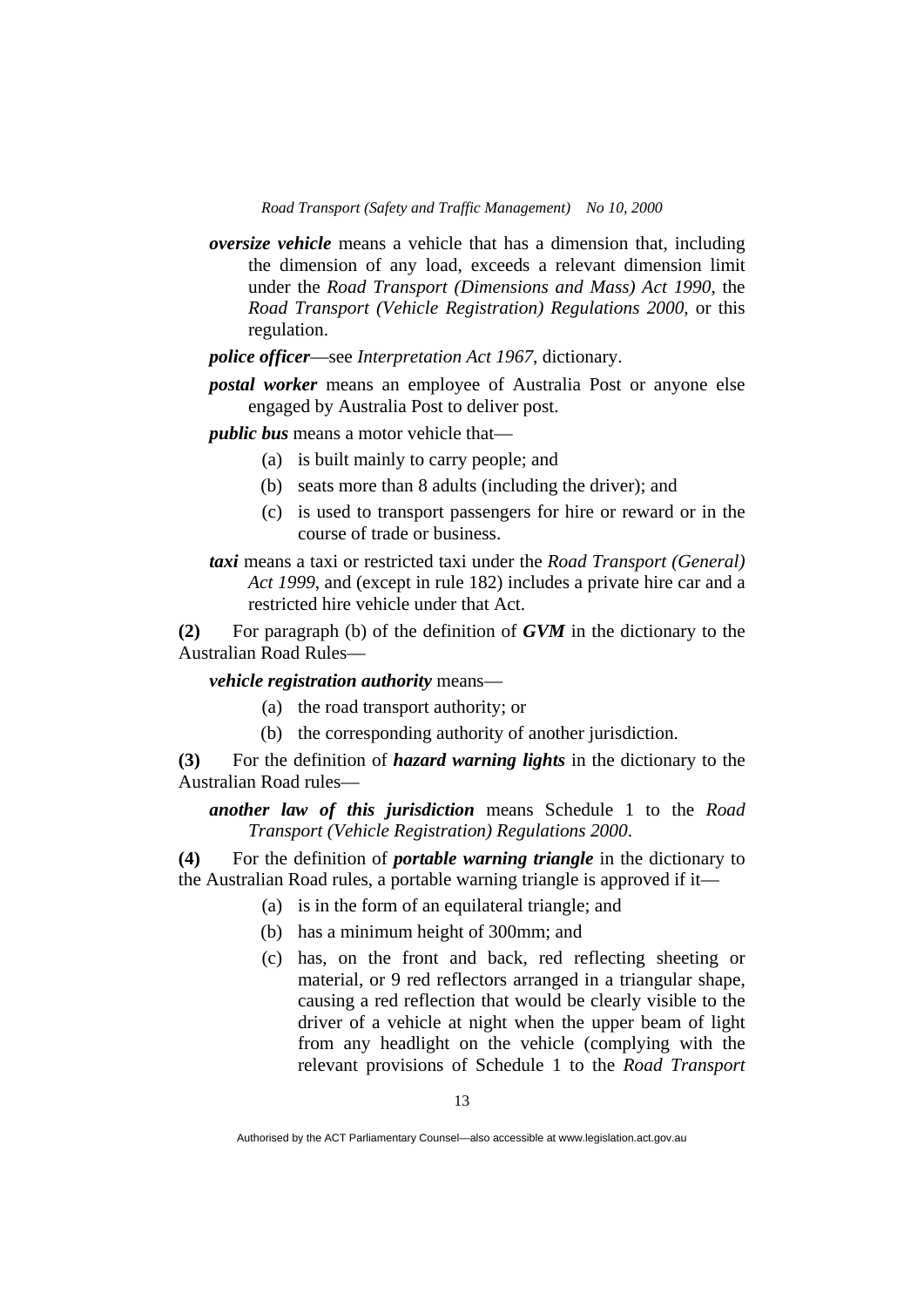*(Vehicle Registration) Regulations 2000*) is projected directly onto the sign from a distance of 200m; and

 (d) is of a robust and durable construction, capable of being readily erected to stand in an upright position and capable of remaining unaffected (to any material degree) by any reasonable force of wind or variation in weather conditions.

#### *Division 2.2.3—Offences against the Australian Road Rules*

# **34 Application of Criminal Code (Cwlth)** (NSW cl 33)

 Chapter 2 of the *Criminal Code* set out in the Schedule to the *Criminal Code Act 1995* (Cwlth) applies to an offence against the Australian Road Rules as if the Chapter were in force as a Territory law.

*Note* Chapter 2 of the *Criminal Code* codifies the general principles of criminal responsibility.

#### **35 Offences are strict liability offences** (NSW cl 34)

 An offence against the Australian Road Rules is a strict liability offence for Chapter 2 of the *Criminal Code*.

#### **36 General defence of accident or reasonable effort** (NSW cl 35)

 Without limiting any defence under Chapter 2 of the *Criminal Code*, it is a defence to an offence against the Australian Road Rules if the defendant proves that the offence—

- (a) was the result of an accident; or
- (b) could not have been avoided by any reasonable efforts by the defendant.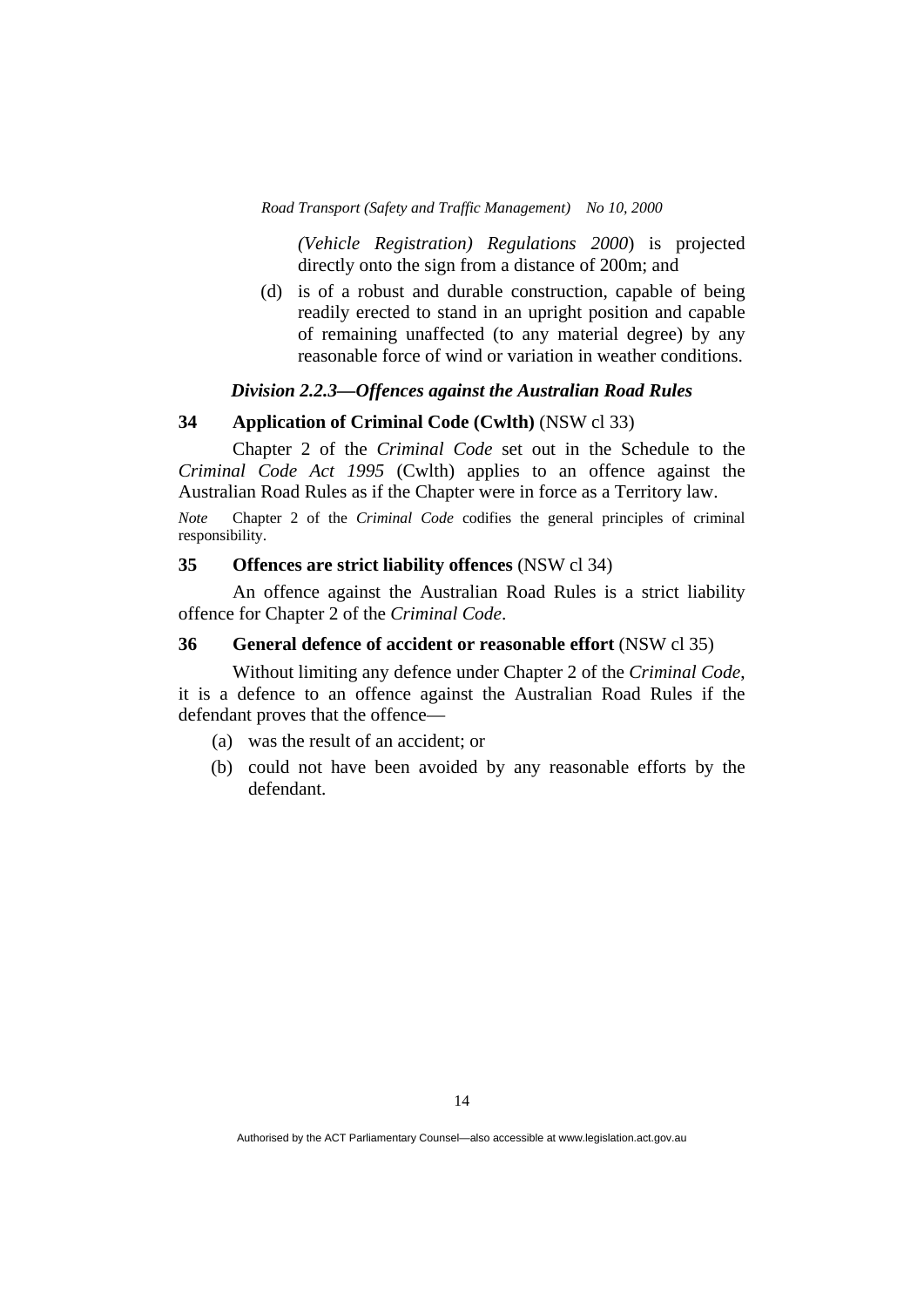# **PART 2.3—ADDITIONAL ACT ROAD RULES**

*Note* The Australian Road Rules are not completely self-contained and need to be read with associated laws of each jurisdiction. This Part sets out some of the associated laws that are particular to the ACT. Provisions of Acts and other regulations included in the road transport legislation contain other provisions that are particular to the ACT.

## *Division 2.3.1—Noise and other nuisances*

# **37 Making unnecessary engine noise** (NSW cl 42)

 The driver of a motor vehicle on a road must not make unnecessary noise by turning on, running or failing to turn off the vehicle's engine.

Maximum penalty: 20 penalty units.

*Note* Under rule 291 of the Australian Road Rules it is an offence to start or drive a vehicle in a way that makes unnecessary noise or smoke.

# **38 Emission of waste oil or grease** (NSW cl 43)

**(1)** A person must not use a motor vehicle or trailer on a road unless adequate precautions have been taken to prevent waste oil or grease from the machinery or from any other part of the vehicle from dropping onto the roadway.

Maximum penalty: 20 penalty units.

*Note* Rule 293 of the Australian Road Rules requires the driver of a vehicle to remove oil or grease that falls from the vehicle in certain circumstances.

**(2)** Without limiting the liability of anyone else, the responsible person for a motor vehicle or trailer must take reasonable steps to prevent a contravention of subregulation (1) in relation to the vehicle.

Maximum penalty: 20 penalty units.

# *Division 2.3.2—Driver and passenger safety*

# **39 Safety of persons on trailers** (NSW cl 45)

**(1)** A person must not travel on a road in or on any part of a trailer that is not a part designed primarily for the carriage of passengers or goods.

Maximum penalty: 20 penalty units.

**(2)** A person must not travel on a road in or on any part of a trailer that is a part designed primarily for the carriage of goods if the part is not enclosed.

Maximum penalty: 20 penalty units.

Authorised by the ACT Parliamentary Counsel—also accessible at www.legislation.act.gov.au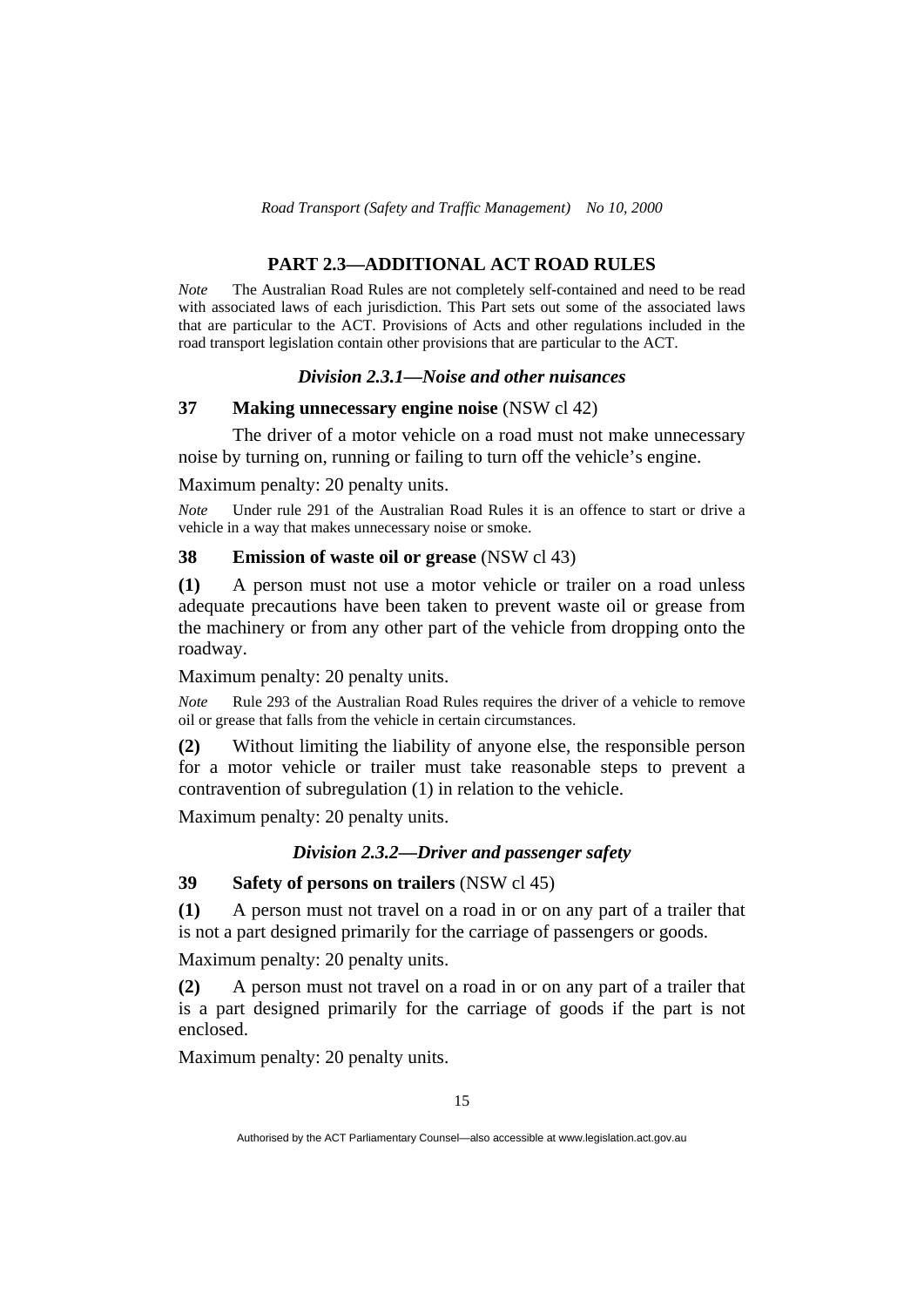- **(3)** Subregulations (1) and (2) do not apply to a person—
	- (a) who is in or on a police or emergency vehicle; or
	- (b) engaged in the door-to-door delivery or collection of goods, or in the collection of waste or garbage, in or on a trailer that is not travelling faster than 25km/h; or
	- (c) if in all the circumstances, there is a no reasonable danger of the person falling or being thrown from the trailer, or being injured, because the person is travelling in a way prohibited by this regulation.
- **(4)** In this regulation—

*enclosed*, for a part of a trailer, means enclosed by—

- (a) the structure of the trailer; or
- (b) a canopy, cage or other device fitted to the trailer that is of a kind approved by the road transport authority under paragraph 66 (Approvals etc by road transport authority) (1) (d).

*Note* Rule 298 of the Australian Road Rules prohibits a driver from driving a motor vehicle towing a trailer with a person in or on the trailer, unless the trailer is exempt from the rule under another law of this jurisdiction. Regulation 30 provides the exemption from the rule.

# **40 Passengers in sidecars to be seated** (NSW cl 47)

**(1)** A passenger in a sidecar attached to a motorbike that is moving, or is stationary but not parked, on a road must sit in a place in the sidecar designed for use by a passenger.

Maximum penalty: 20 penalty units.

**(2)** The rider of a motorbike must not ride with a passenger in a sidecar unless the passenger complies with subregulation (1).

Maximum penalty: 20 penalty units.

#### *Division 2.3.3—Trailers and towing*

*Note* The following rules of the Australian Road Rules apply to the towing of vehicles:

- rule 216 (which is about the lights that must be used when towing a vehicle at night or in hazardous weather conditions)
- rule 254 (which is about the towing of bicycles)
- rule 257 (which is about riding with a person on a bicycle trailer)
- rule 292 (which is about towing a vehicle with an insecure or overhanging load)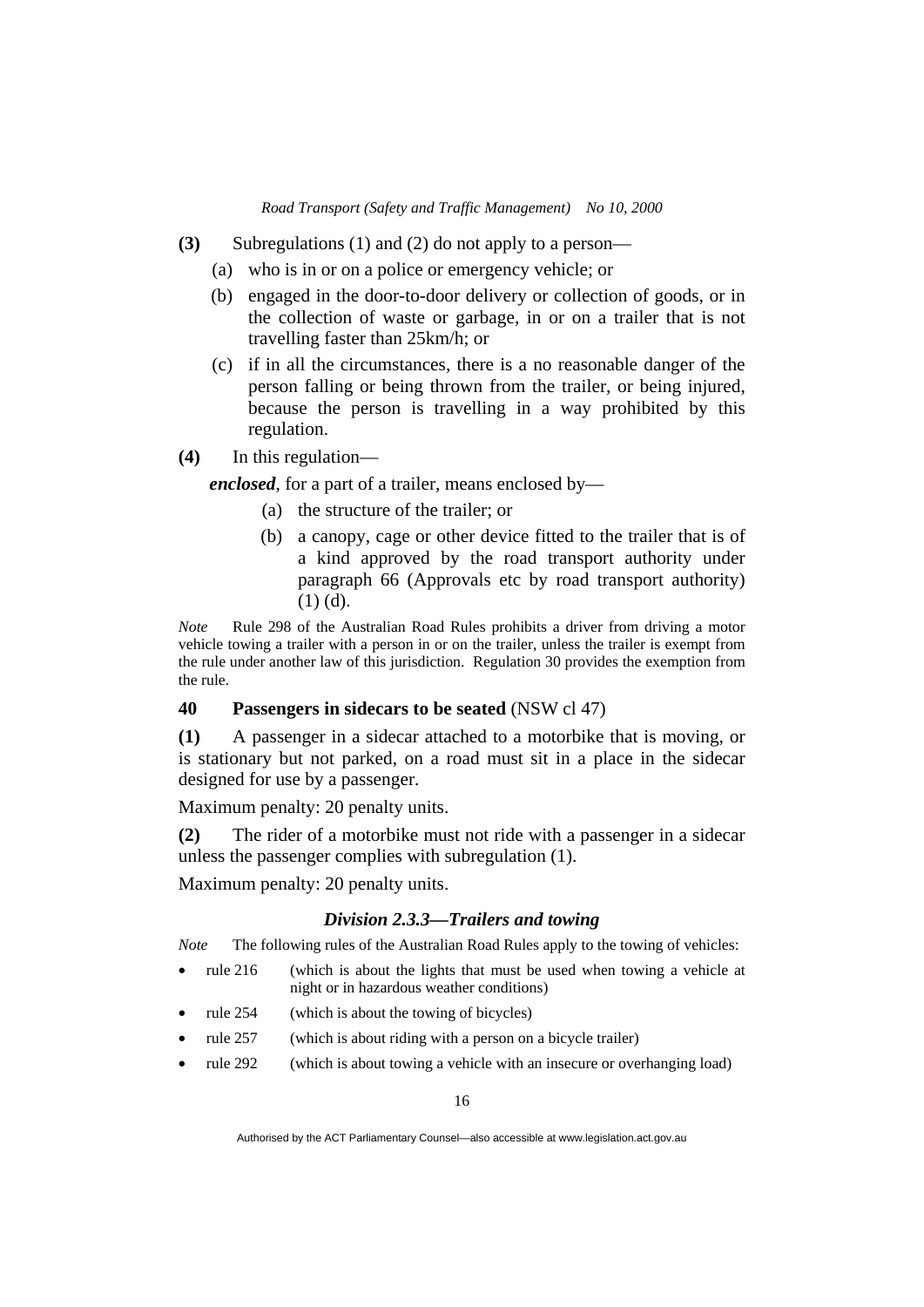- rule 294 (which is about keeping control of a motor vehicle or trailer being towed)
- rule 295 (which is about towing another vehicle with a towline)
- rule 298 (which is about driving with a person in a trailer)
- rule 312 (which provides certain exemptions for tow truck drivers).

#### **41 Number of vehicles that may be drawn** (NSW cl 48)

**(1)** The driver of an articulated vehicle must not tow any other vehicle on a road.

Maximum penalty: 20 penalty units.

**(2)** The driver of a motor vehicle must not tow more than 1 other vehicle on a road.

Maximum penalty: 20 penalty units.

**(3)** The road transport authority may exempt a vehicle or person from subregulation (1) or (2).

**(4)** Subregulation (2) does not apply in relation to a tow truck that is towing an articulated vehicle (other than a B-double or road train) if—

- (a) the articulated vehicle has broken down on a road and it is necessary for it to be towed away; or
- (b) the articulated vehicle has been involved in a crash on a road and it is necessary for it to be towed away.

**(5)** Subregulation (2) does not apply to a motor vehicle that is towing another vehicle using a lift and tow trailer if—

- (a) the other vehicle is partly supported by the lift and tow trailer; and
- (b) the vehicle is not towed at faster than 60 km/h; and
- (c) the combined weight of the towed vehicle and the lift and tow trailer is not more than the unladen weight of the towing vehicle.

**(6)** Subregulation (2) does not apply to—

- (a) a tractor-harvester-cutting head trailer combination; or
- (b) a tractor with multiple implements attached, if the implements are normally used as a single unit when performing agricultural operations; or
- (c) a tractor and implement combination towing a fuel trailer or laser tower; or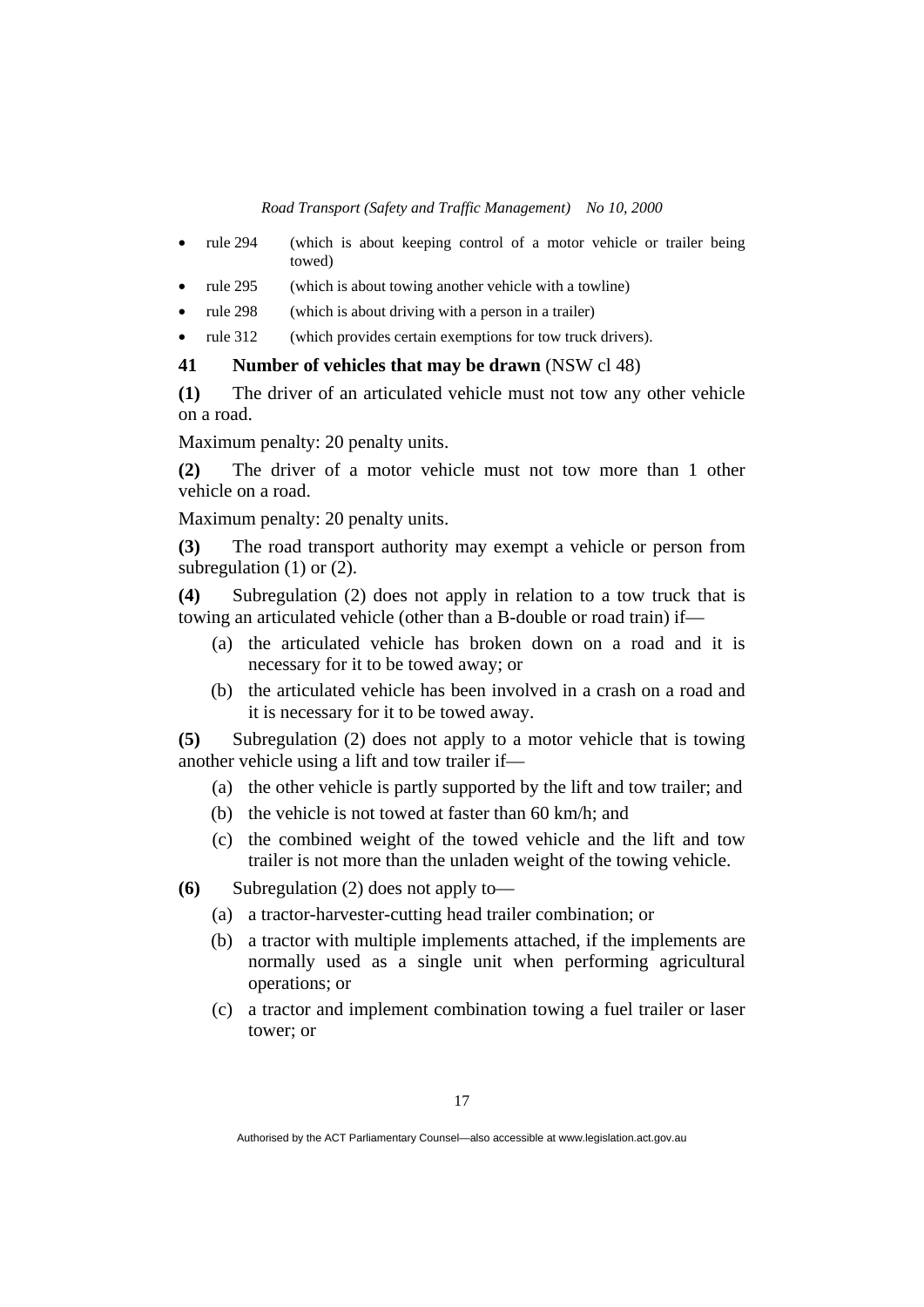- (d) an articulated low-loader consisting of a prime mover towing a converter dolly and a semitrailer; or
- (e) a B-double, dog trailer or road train.

# **42 Towing by vehicles under 4.5t** (NSW cl 49)

**(1)** The driver of a motor vehicle (the *towing vehicle*) must not tow another vehicle (the *towed vehicle*) on a road if the laden weight of the towed vehicle is more than—

- (a) the capacity of the towing attachment fitted to the towing vehicle; or
- (b) the maximum laden weight for the towed vehicle.

Maximum penalty: 20 penalty units.

**(2)** Subregulation (1) does not apply to the driver if the towing vehicle has a GVM over 4.5t.

**(3)** The road transport authority may exempt a vehicle or person from subregulation (1).

**(4)** In this regulation—

*maximum laden weight*, for the towed vehicle, means—

- (a) the maximum laden weight for a towed vehicle specified by the manufacturer of the towing vehicle in relation to the towing vehicle; or
- (b) if there is no such specification by the manufacturer, the manufacturer of the vehicle cannot be identified or the specification is not appropriate because the towing vehicle has been modified—
	- (i) 1.5 times the unladen weight of the towing vehicle if the towed vehicle is fitted with a braking system that is working properly; or
	- (ii) the unladen weight of the towing vehicle in any other case.

## *Division 2.3.4—Lights on vehicles*

*Note* The following rules of the Australian Road Rules apply to lights on vehicles:

- rule 215 (which is about using lights when driving at night or in hazardous weather conditions)
- rule 216 (which is about the lights that must be used when towing a vehicle at night or in hazardous weather conditions)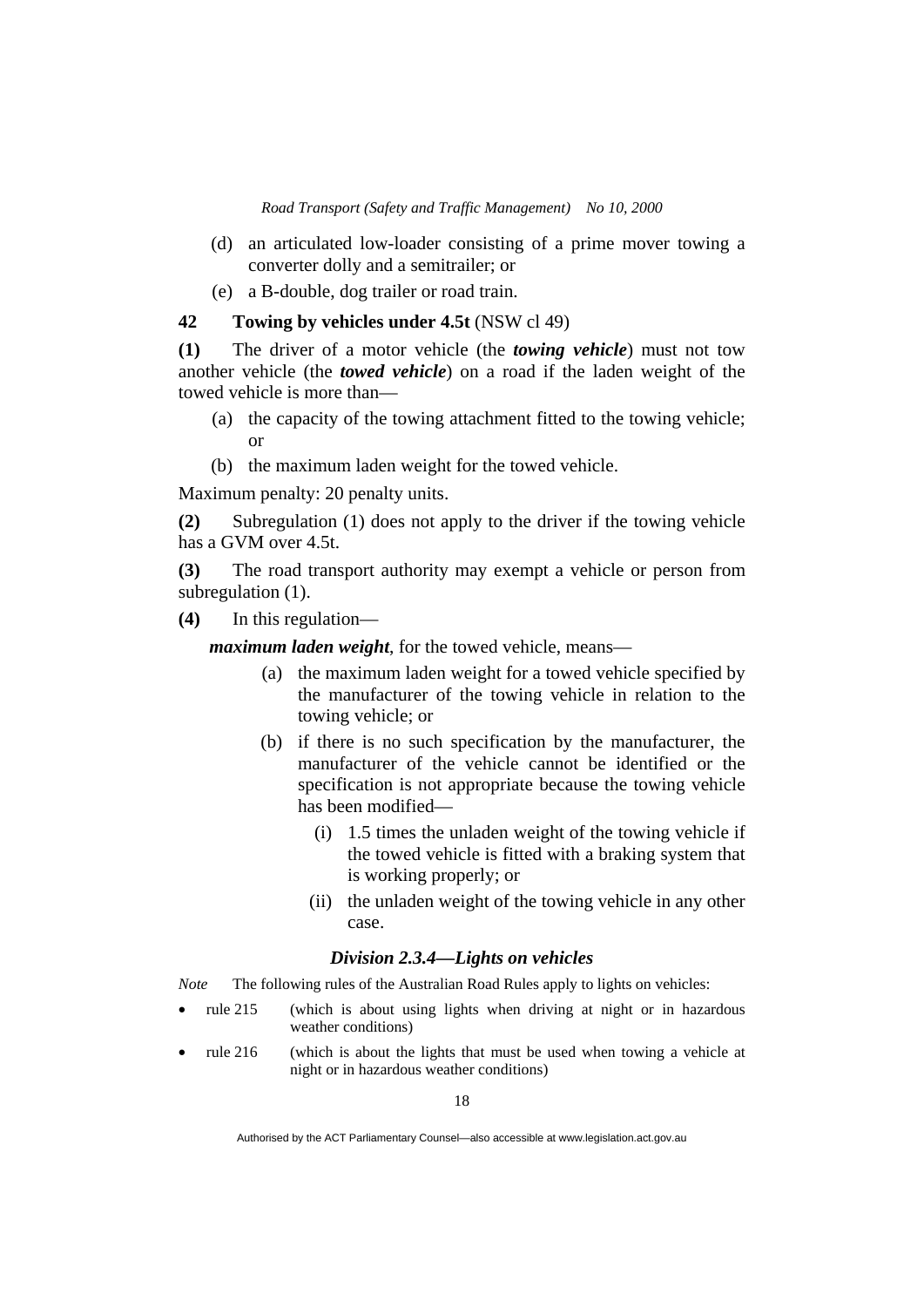- rule 217 (which is about using rear fog lights)
- rule 218 (which is about using headlights on high-beam)
- rule 219 (which is about not using lights to dazzle other road users)
- rule 220 (which is about the use of lights on a vehicle that is stopped)
- rule 221 (which is about using hazard warning lights)
- rule 222 (which is about the use of warning lights on buses carrying children)
- rule 223 (which is about using lights when riding an animal-drawn vehicle at night or in hazardous weather conditions)
- rule 259 (which is about using lights when riding a bicycle at night).

## **43 Lights on motor vehicles generally** (NSW cl 55)

**(1)** The driver of a motor vehicle fitted with a spotlight or searchlight must not operate the light, or allow it to be operated, on a road unless—

- (a) the vehicle is stationary, the light is operated only for examining or making adjustments or repairs to a vehicle, and light from it is not projected further than 6m; or
- (b) the light is operated for the temporary purpose of reading or looking for a notice, sign, house number or something similar; or
- (c) the vehicle is a police vehicle; or
- (d) the vehicle is being used by the Territory, the Commonwealth or any public authority.

Maximum penalty: 20 penalty units.

**(2)** The driver of a motor vehicle fitted with an additional headlight permitted to be fitted under Schedule 1 to the *Road Transport (Vehicle Registration) Regulations 2000* must not operate the headlight, or allow it to be operated, if—

- (a) the vehicle is being driven on a length of road in a built-up area; or
- (b) the driver is driving less than—
	- (i) 200m behind a vehicle travelling in the same direction as the driver; or
	- (ii) 200m from an oncoming vehicle.

Maximum penalty: 20 penalty units.

# *Division 2.3.5—Stopping and parking*

*Note* The rules of the Australian Road Rules that apply to the parking of vehicles include the following: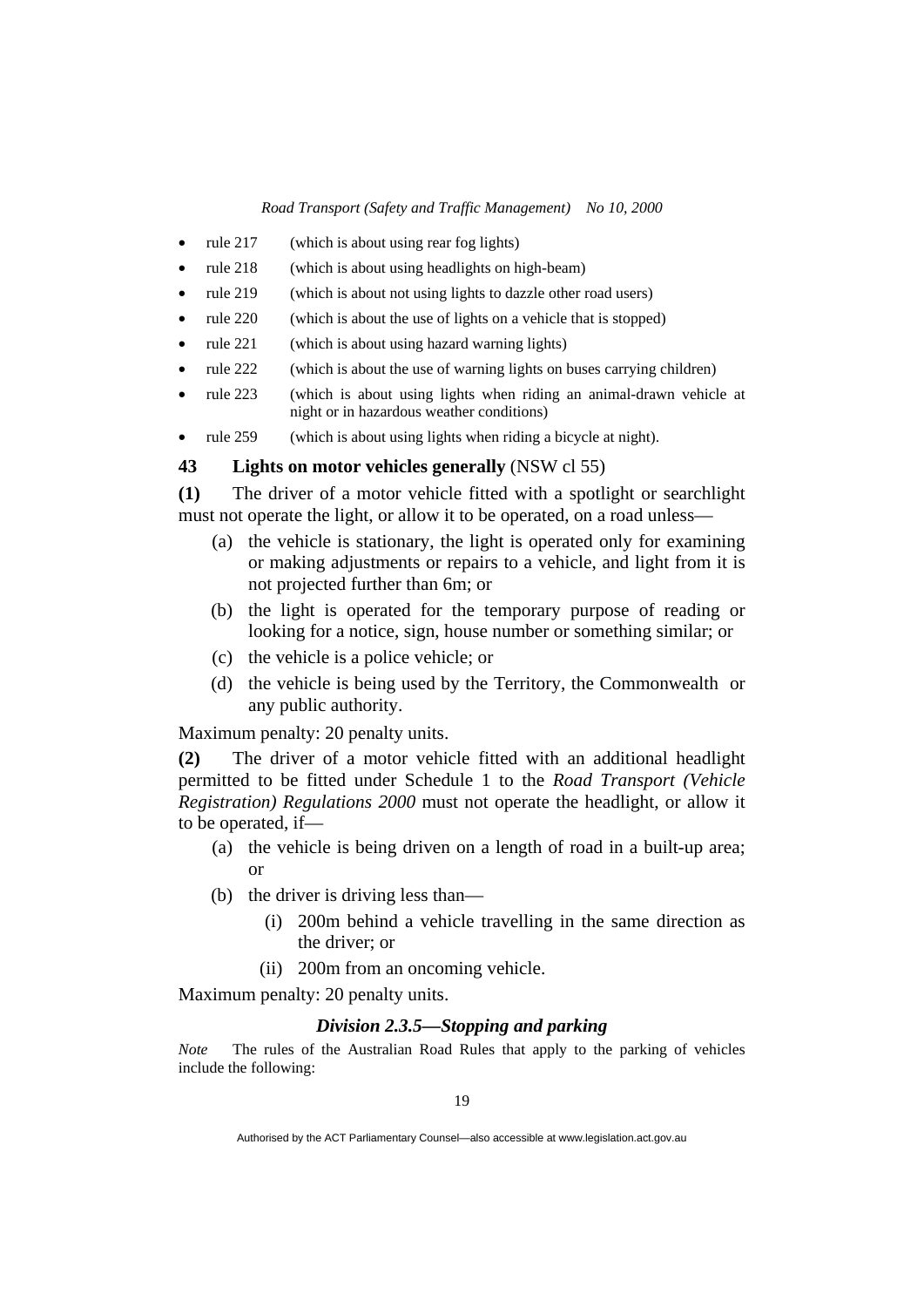- rule 189 (which is about double parking)
- rule 203 (which is about stopping in a parking area for people with disabilities)
- rule 205 (which is about parking for longer than indicated)
- rule 207 (which is about parking where fees are payable)
- rule 208 (which is about parallel parking on a road, except in a median strip parking area)
- rule 209 (which is about parallel parking in a median strip parking area)
- rule 210 (which is about angle parking)
- rule 211 (which is about parking in parking bays).

# **44 Use of meters in metered parking areas** (NSW cl 61, MTA s 163F)

**(1)** A driver must not park in a metered parking area except in a metered parking space.

Maximum penalty: 20 penalty units.

**(2)** A driver must not park in a metered parking space without paying the relevant fee for the space for at least the minimum period for which parking in the space must be paid for.

Maximum penalty: 20 penalty units.

- **(3)** A person does not commit an offence against subregulation (2) if—
	- (a) the driver parks in a metered parking space before paying the relevant fee; but
	- (b) the driver pays the fee immediately after parking.

**(4)** The driver of a vehicle must not allow the vehicle to remain parked in a metered parking space if the parking meter for the space indicates that the period for which parking in the space has been paid for has expired.

Maximum penalty: 20 penalty units.

**(5)** The driver of a vehicle must not allow the vehicle to remain parked in a metered parking space for longer than the period (if any) indicated on the metered parking signs applying to the space as the maximum period for which a vehicle may be parked in the space.

Maximum penalty: 20 penalty units.

- **(6)** A driver does not commit an offence against this regulation if—
	- (a) the driver parks in a metered parking space that is within a ticket parking area; and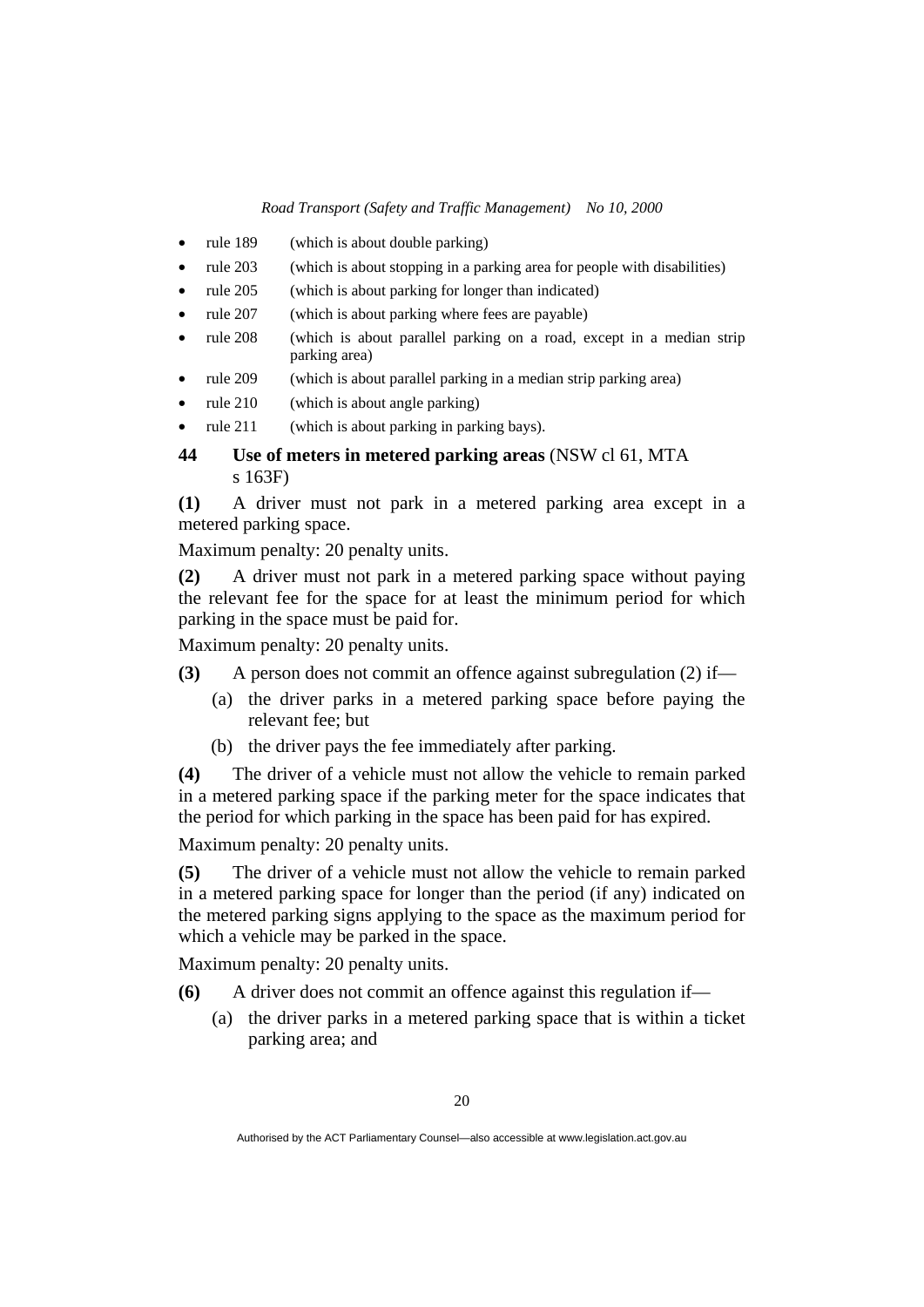(b) the driver complies with the provisions of this Division in relation to parking in the area.

**(7)** A driver does not commit an offence against this regulation (other than subregulation (5)) if the parking meter for the metered parking space is not working.

**(8)** Without limiting subregulation (7), a driver does not commit an offence against this regulation (other than subregulation (5)) if the parking meter is covered with a hood bearing the words 'out of order time limit applies'.

**(9)** This regulation does not apply to—

- (a) a metered parking space outside the controlled parking hours for the space; or
- (b) a vehicle displaying a current mobility parking scheme authority; or
- (c) a vehicle displaying a current parking permit if it is parked in a metered parking space to which the permit applies and the space is designated for use by the holder of the permit.

# **45 Parking in metered parking spaces** (NSW cl 62, MTA s 163D)

**(1)** The driver of a vehicle must not park in a metered parking space if another vehicle is parked in the space.

Maximum penalty: 20 penalty units.

**(2)** The driver of a vehicle who parks in a metered parking space must position the vehicle completely within the space.

Maximum penalty: 20 penalty units.

# **46 Temporary closure of metered parking spaces** (NSW cl 63, MTA s 163M)

**(1)** If the road transport authority decides that the use of a metered parking space should be temporarily discontinued, the authority may close the space by—

- (a) installing a sign, at or near the space, that displays words to the effect that the space is closed; or
- (b) covering the parking meter applying to the space with a parking meter hood bearing the words 'no parking'.

**(2)** A driver must not park in a metered parking space that has been closed under subregulation (1).

Authorised by the ACT Parliamentary Counsel—also accessible at www.legislation.act.gov.au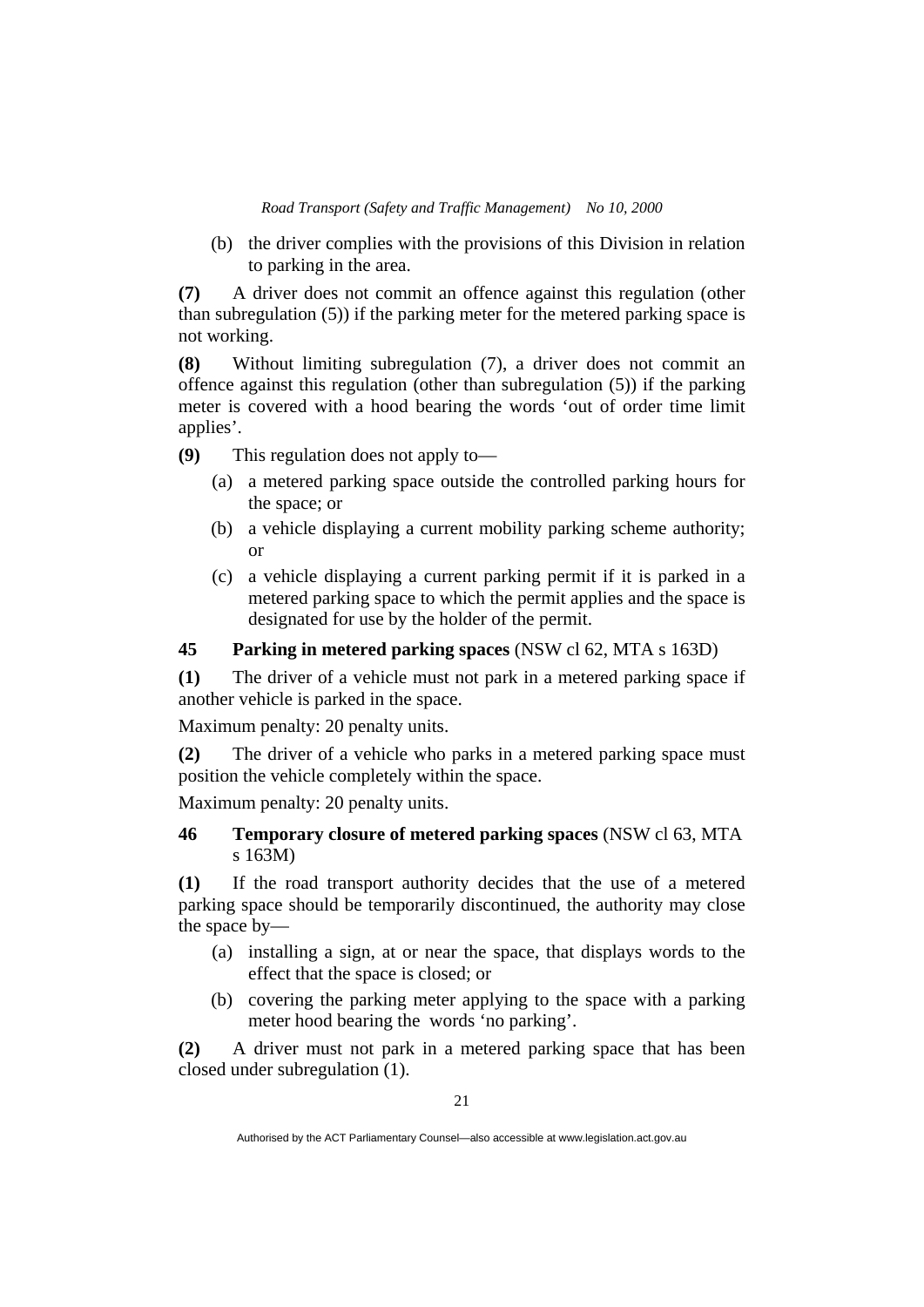Maximum penalty: 20 penalty units.

- **(3)** In this regulation
	- *sign* includes a board, device, plate, screen, words or anything else, whether or not installed with or on a traffic sign.
- **47 Misuse of parking meters** (NSW cl 64, MTA s 163H (1), 163J (b), 163K)

A person must not—

- (a) insert in a parking meter anything other than coins appropriate for the meter; or
- (b) attach anything (for example, advertising material) to a parking meter.

Maximum penalty: 20 penalty units.

# **48 Interfering with parking meters etc** (NSW cl 65, MTA s 163H (2))

A person must not—

- (a) do anything that interferes with (or is likely to interfere with) the proper working of a parking meter; or
- (b) fraudulently operate a parking meter.

Maximum penalty: 20 penalty units.

# **49 Use of tickets in ticket parking areas** (NSW cl 66, MTA s 163E)

**(1)** A driver must not park in a ticket parking area except in a ticket parking space.

Maximum penalty: 20 penalty units.

**(2)** A driver must not park in a ticket parking area unless a current parking ticket for that ticket parking area is displayed in or on the driver's vehicle in accordance with subregulation (3).

Maximum penalty: 20 penalty units.

- **(3)** The parking ticket must be displayed—
	- (a) in or on the front left-hand side of the vehicle or, if the ticket requires the driver to display the ticket in or on a part of the vehicle, in or on that part of the vehicle; and
	- (b) in a way that its date and expiry time are clearly visible from outside the vehicle.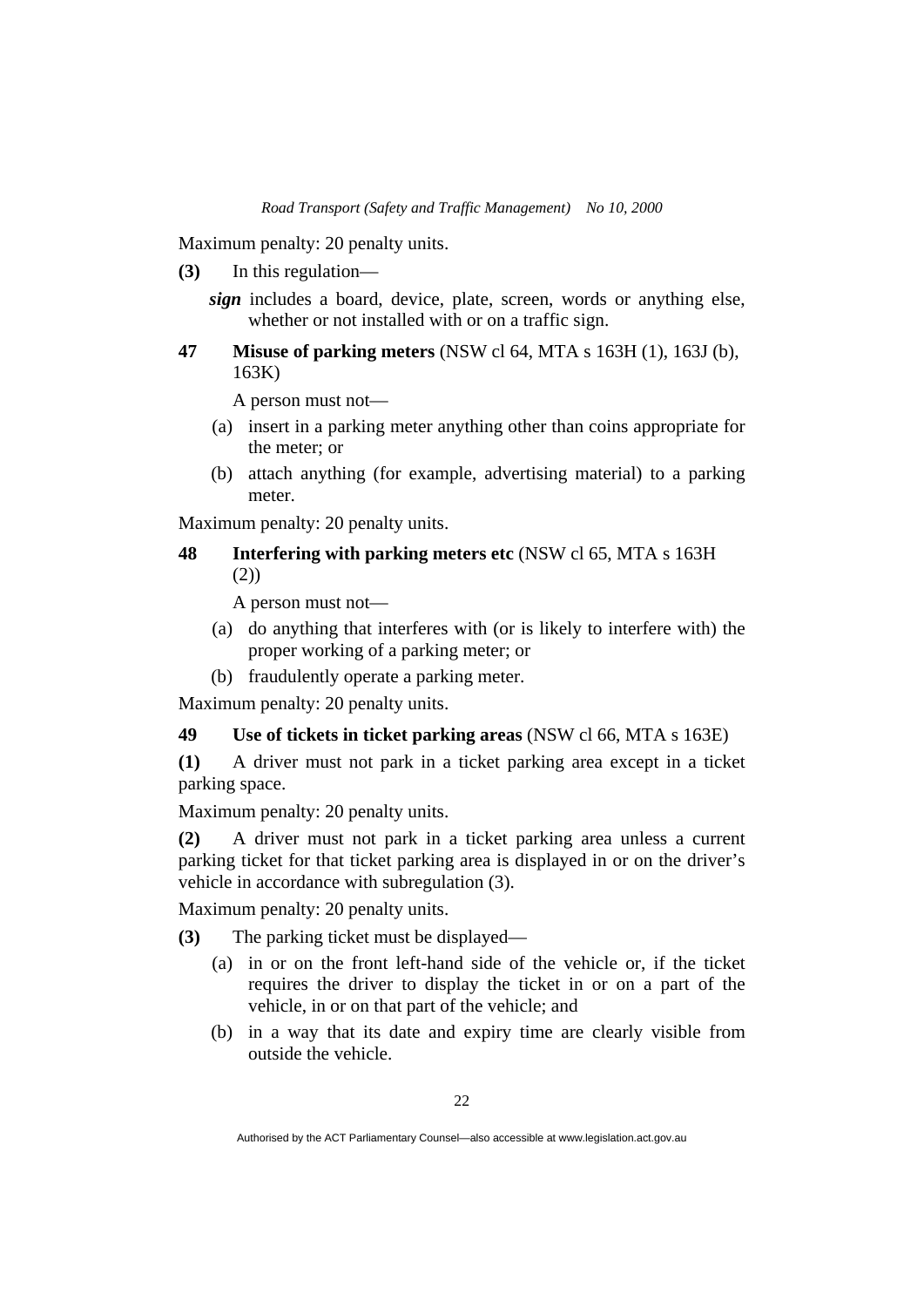- **(4)** A driver does not commit an offence against subregulation (2) if—
	- (a) the driver parks in a ticket parking area before obtaining a parking ticket for the area; but
	- (b) the driver obtains a parking ticket for the area, and displays the ticket in accordance with subregulation (2), immediately after parking.

**(5)** It is a defence to the prosecution of a driver for an offence against subsection (2) if the driver proves that the driver—

- (a) displayed a current parking ticket in or on the driver's vehicle in accordance with subregulation (3); and
- (b) took reasonable steps to ensure that the ticket remained so displayed while the vehicle was parked in the ticket parking area.

**(6)** The driver of a vehicle must not allow the vehicle to remain parked in a ticket parking area after the expiry of the parking ticket displayed in or on the vehicle.

Maximum penalty: 20 penalty units.

**(7)** The driver of a vehicle must not allow the vehicle to remain parked in a ticket parking area for longer than the period (if any) indicated on the ticket parking signs applying to the area as the maximum period for which a vehicle may be parked in the area.

Maximum penalty: 20 penalty units.

- **(8)** A driver does not commit an offence against this regulation if—
	- (a) the driver parks in a metered parking space within a ticket parking area; and
	- (b) the driver complies with the provisions of this Division in relation to parking in the space.

**(9)** This regulation does not prevent a driver from parking in a different part of a ticket parking area while displaying the same parking ticket on the driver's vehicle if the fee payable to park in the part is the same as, or less than, the fee payable to park in the part for which the parking ticket was issued.

**(10)** This regulation does not apply to—

- (a) a ticket parking area outside the controlled parking hours for the area; or
- (b) a vehicle displaying a current mobility parking scheme authority; or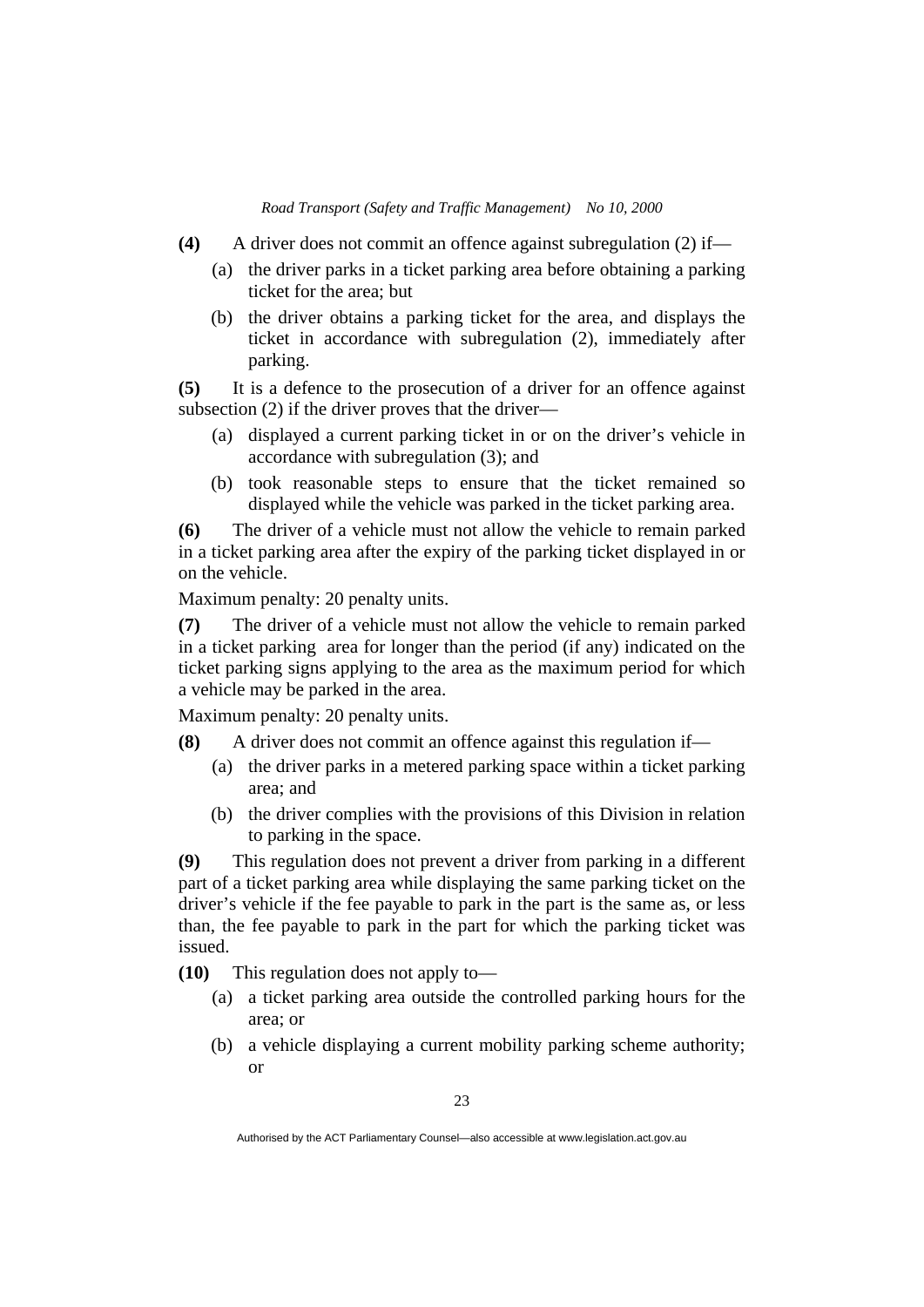(c) a vehicle displaying a current parking permit if it is parked in a ticket parking area to which the permit applies and the area is designated for use by the holder of the permit.

# **50 Parking in ticket parking spaces** (NSW cl 67, MTA s 163D)

**(1)** The driver of a vehicle must not park a vehicle in a ticket parking space if another vehicle is parked in the space.

Maximum penalty: 20 penalty units.

**(2)** The driver of a vehicle who parks in a ticket parking space must position the vehicle completely in the space.

Maximum penalty: 20 penalty units.

# **51 Temporary closure of ticket parking spaces** (NSW cl 68)

**(1)** If the road transport authority decides that the use of a ticket parking area, or ticket parking space, should be temporarily discontinued, the authority may close the area or space by—

- (a) for the closure of a ticket parking area—installing a sign, at or near each traffic sign applying to the area, that displays words to the effect that the area is closed; or
- (b) for the closure of a ticket parking space—installing a sign, at or near the space, that displays words to that effect.

**(2)** A driver must not park in a ticket parking area or ticket parking space that has been closed under subregulation (1).

Maximum penalty: 20 penalty units.

**(3)** In this regulation—

*sign* includes a board, device, plate, screen, words or anything else, whether or not installed with or on a traffic sign.

# **52 Use of false or damaged parking tickets etc** (NSW cl 69)

 A person must not display in or on a vehicle that is parked in a ticket parking area—

- (a) anything resembling a parking ticket that falsely suggests that the relevant parking fee has been paid; or
- (b) a parking ticket that is illegible or has been altered, defaced or damaged.

Maximum penalty: 20 penalty units.

Authorised by the ACT Parliamentary Counsel—also accessible at www.legislation.act.gov.au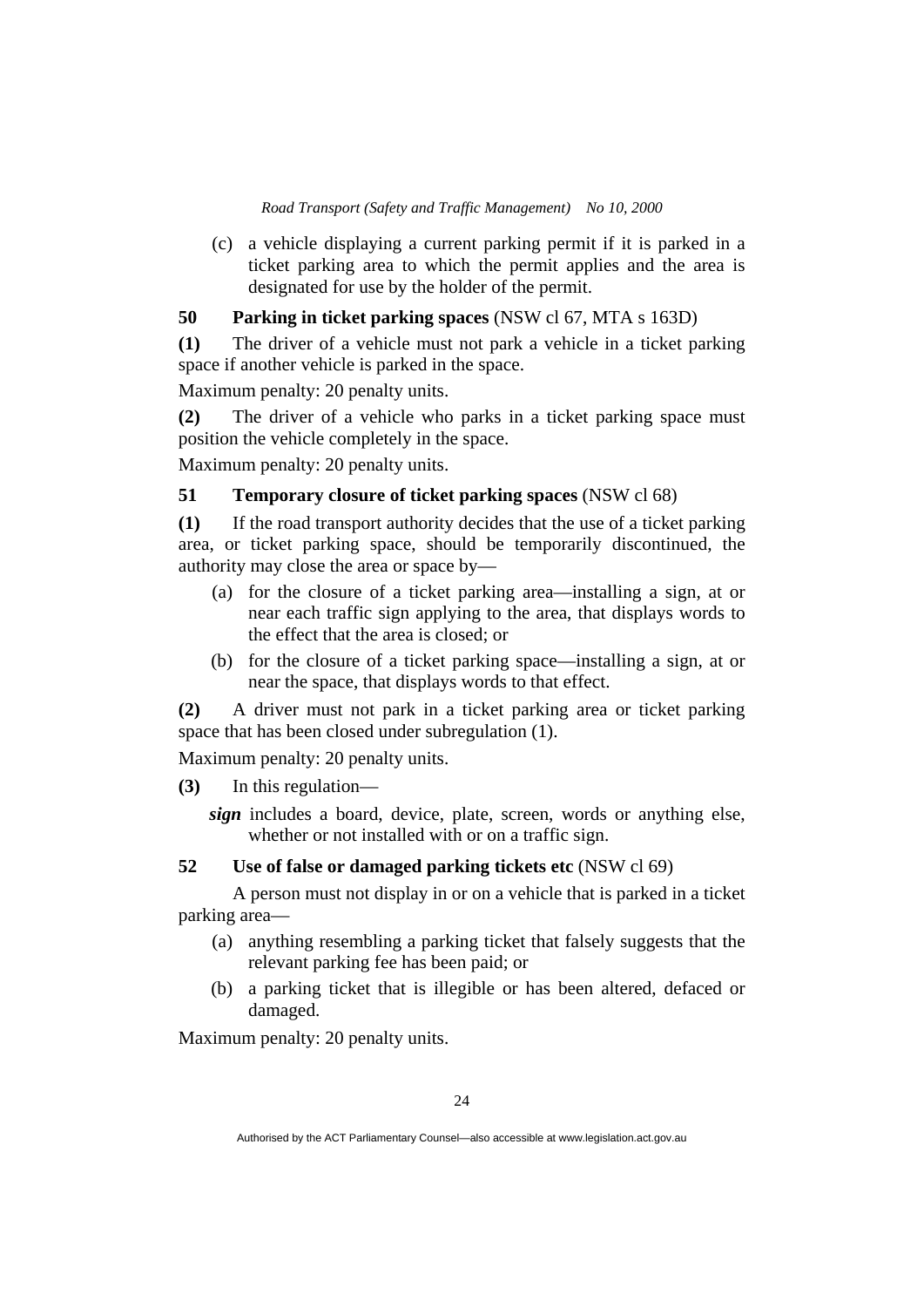# **53 Misuse of ticket machines** (NSW cl 70, MTA s 163H (1), 163J (a), 163K)

A person must not—

- (a) insert in a parking ticket machine anything other than coins, or another means of payment, appropriate for the machine; or
- (b) attach anything (for example, advertising material) to a ticket machine.

Maximum penalty: 20 penalty units.

# **54 Interfering with parking ticket machines etc** (MTA s 163H (2))

A person must not—

- (a) do anything that interferes with (or is likely to interfere with) the proper working of a parking ticket machine; or
- (b) fraudulently operate a parking ticket machine.

Maximum penalty: 20 penalty units.

# **55 Removing parking tickets etc** (MTA s 163G)

 A person must not remove, deface, damage or otherwise interfere with a parking ticket, mobility parking scheme authority or parking permit that is in or on, or attached to, a vehicle unless the person is—

- (a) the driver of the vehicle; or
- (b) the responsible person (or a responsible person) for the vehicle; or
- (c) for a mobility parking scheme authority or parking permit—the person to whom the authority or permit was issued.

Maximum penalty: 20 penalty units.

# **56 Unauthorised use and revocation of mobility parking scheme authorities** (NSW cl 80)

**(1)** A driver must not display a mobility parking scheme authority on the driver's vehicle unless the driver is entitled to do so under the conditions of the authority.

Maximum penalty: 20 penalty units.

**(2)** The road transport authority may revoke a mobility parking scheme authority by notice given to the person or other entity to which the authority was issued.

Authorised by the ACT Parliamentary Counsel—also accessible at www.legislation.act.gov.au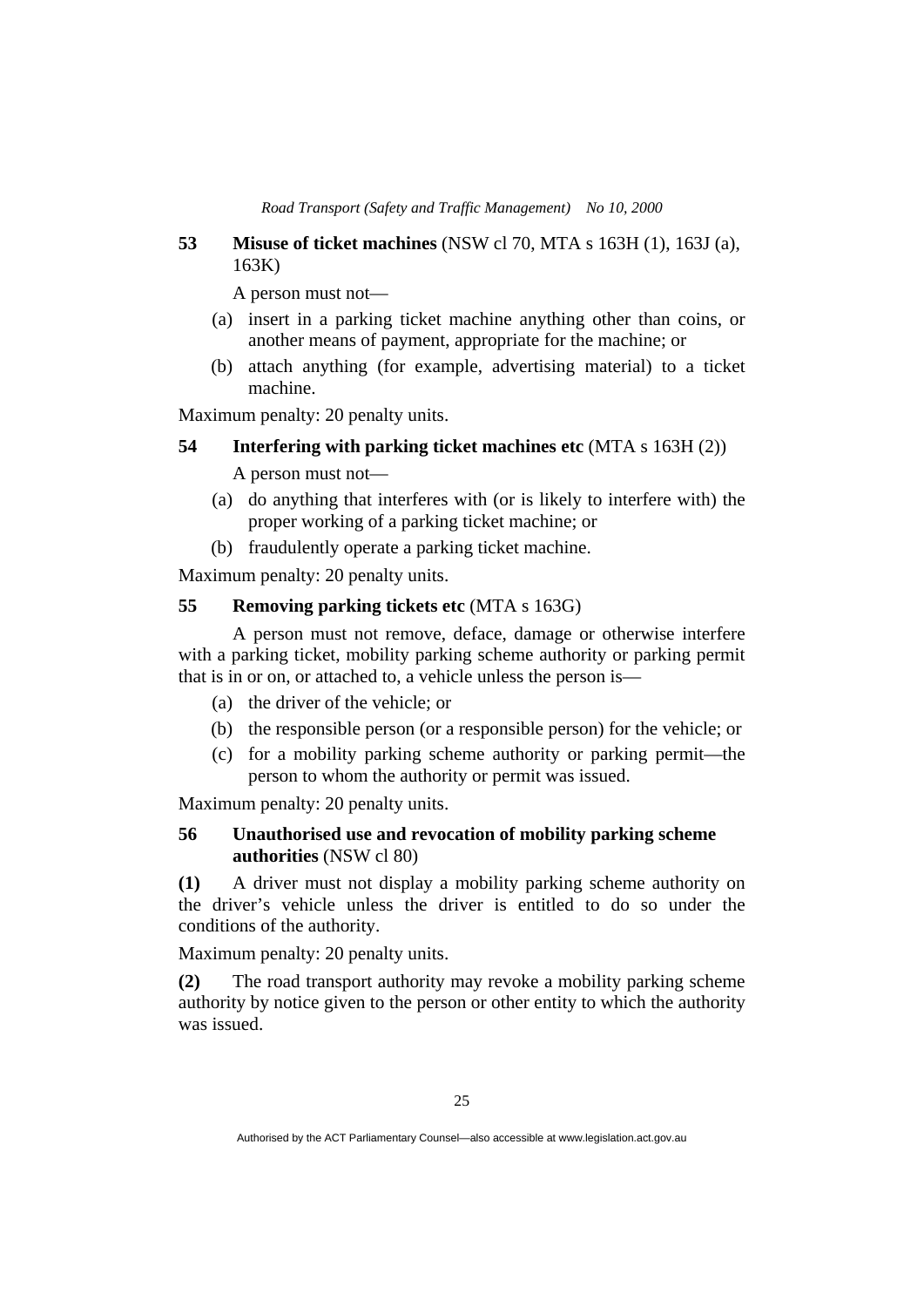**(3)** If an entity receives a notice under subregulation (2), the entity must return the mobility parking scheme authority to the road transport authority as soon as possible (but not later than 21 days) after receiving the notice.

Maximum penalty: 20 penalty units.

## **57 No stopping on a road with a red kerb**

**(1)** A driver must not stop at the side of a kerbed road if the kerb is coloured red.

Maximum penalty: 20 penalty units.

**(2)** This regulation ceases to have effect on 1 December 2001.

# **58 Stopping in an emergency etc or to comply with another law**  (ARR r 165)

 It is a defence to the prosecution of a driver for an offence against a provision of this Division if—

- (a) the driver stops at a particular place, or in a particular way, to avoid a collision, and the driver stops for no longer than is necessary to avoid the collision; or
- (b) the driver stops at a particular place, or in a particular way, because the driver's vehicle is disabled, and the driver stops for no longer than is necessary for the vehicle to be moved safely to a place where the driver is permitted to park the vehicle under the Australian Road Rules and this Division; or
- (c) the driver stops at a particular place, or in a particular way, to deal with a medical or other emergency, and the driver stops for no longer than is necessary in the circumstances; or
- (d) the driver stops at a particular place, or in a particular way, because the condition of the driver, a passenger, or the driver's vehicle makes it necessary for the driver to stop in the interests of safety, and the driver stops for no longer than is necessary in the circumstances; or
- (e) the driver stops at a particular place, or in a particular way, to comply with a provision of the Australian Road Rules or a provision of another law, and the driver stops for no longer than is necessary to comply with the provision.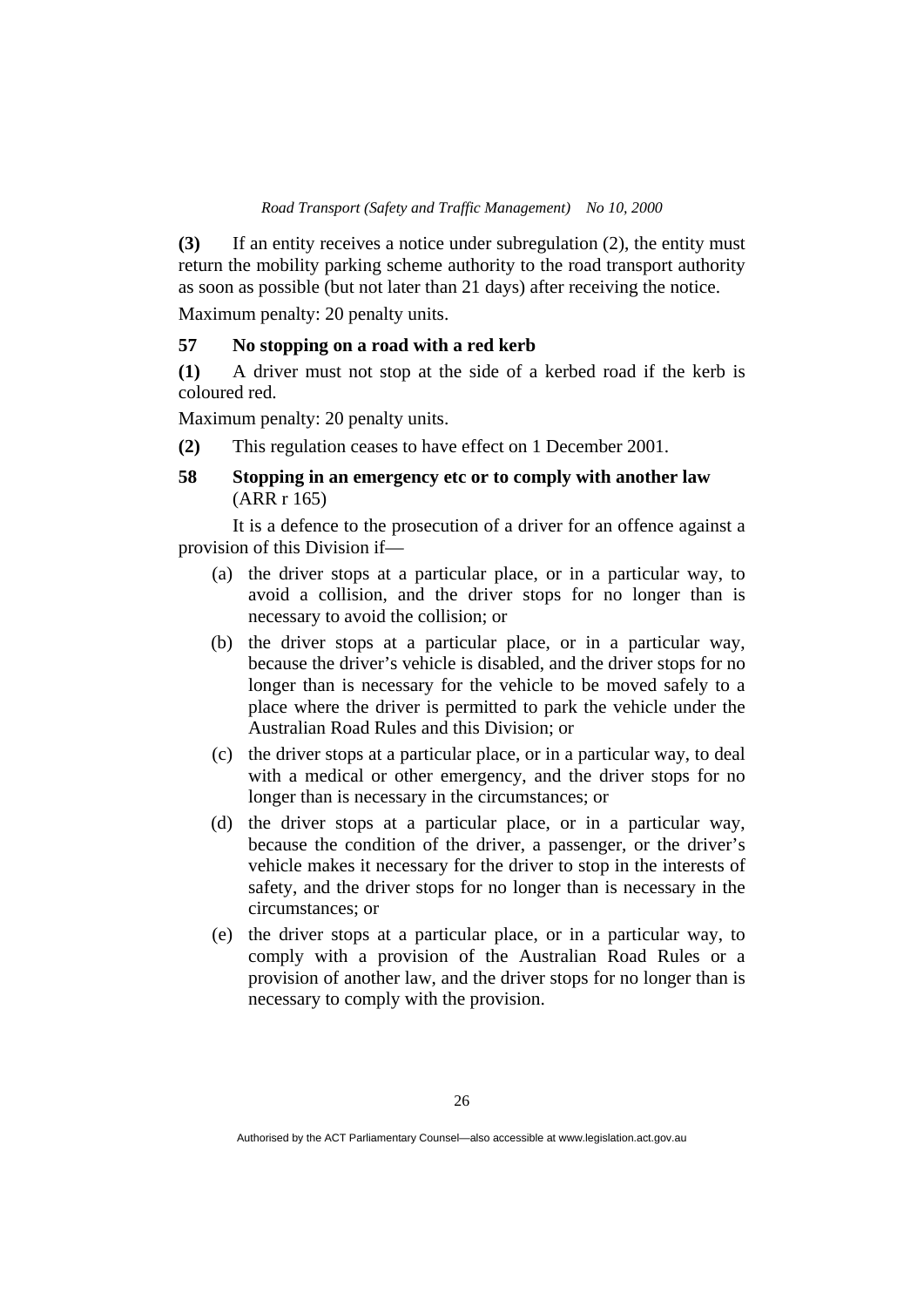## *Division 2.3.6—Miscellaneous other road rules*

# **59 Carriage of dangerous goods** (NSW cl 59, MTA s 133B)

**(1)** A person must not drive or park a vehicle that is carrying an explosive substance in, directly above, or within 50m of either end of, a major road tunnel.

Maximum penalty: 30 penalty units.

- **(2)** In this regulation
	- *dangerous goods* means any substance or article prescribed as dangerous goods for the *Dangerous Goods Act 1975*.
	- *explosives substance* means any dangerous goods prescribed as an explosive for the *Dangerous Goods Act 1975*, and includes any other dangerous goods that can explode.

## *major road tunnel* means—

- (a) the road tunnel on Parkes Way in the Division of Acton, Canberra Central District; or
- (b) the road tunnel on Capital Circle in the Division of Capital Hill, Canberra Central District.

# **60 Interrupting funeral processions etc** (NSW cl 84)

A driver must not interfere with, or interrupt, the free passage of—

- (a) a funeral procession or any other lawful procession; or
- (b) any vehicle or person forming part of such a procession.

Maximum penalty: 20 penalty units.

# **61 Driving on roads closed to traffic** (NSW cl 86)

 A person must not drive a vehicle on a road that is closed to traffic under section 30 of the Act.

Maximum penalty: 20 penalty units.

# **62 Use of wheeled recreational devices and wheeled toys on roads**  (NSW cl 88)

**(1)** A person must not travel in or on a wheeled recreational device or wheeled toy on a road while it is attached to another vehicle.

Maximum penalty: 20 penalty units.

**(2)** A person travelling in or on a wheeled recreational device or wheeled toy on a road must not permit it to be drawn by another vehicle.

Authorised by the ACT Parliamentary Counsel—also accessible at www.legislation.act.gov.au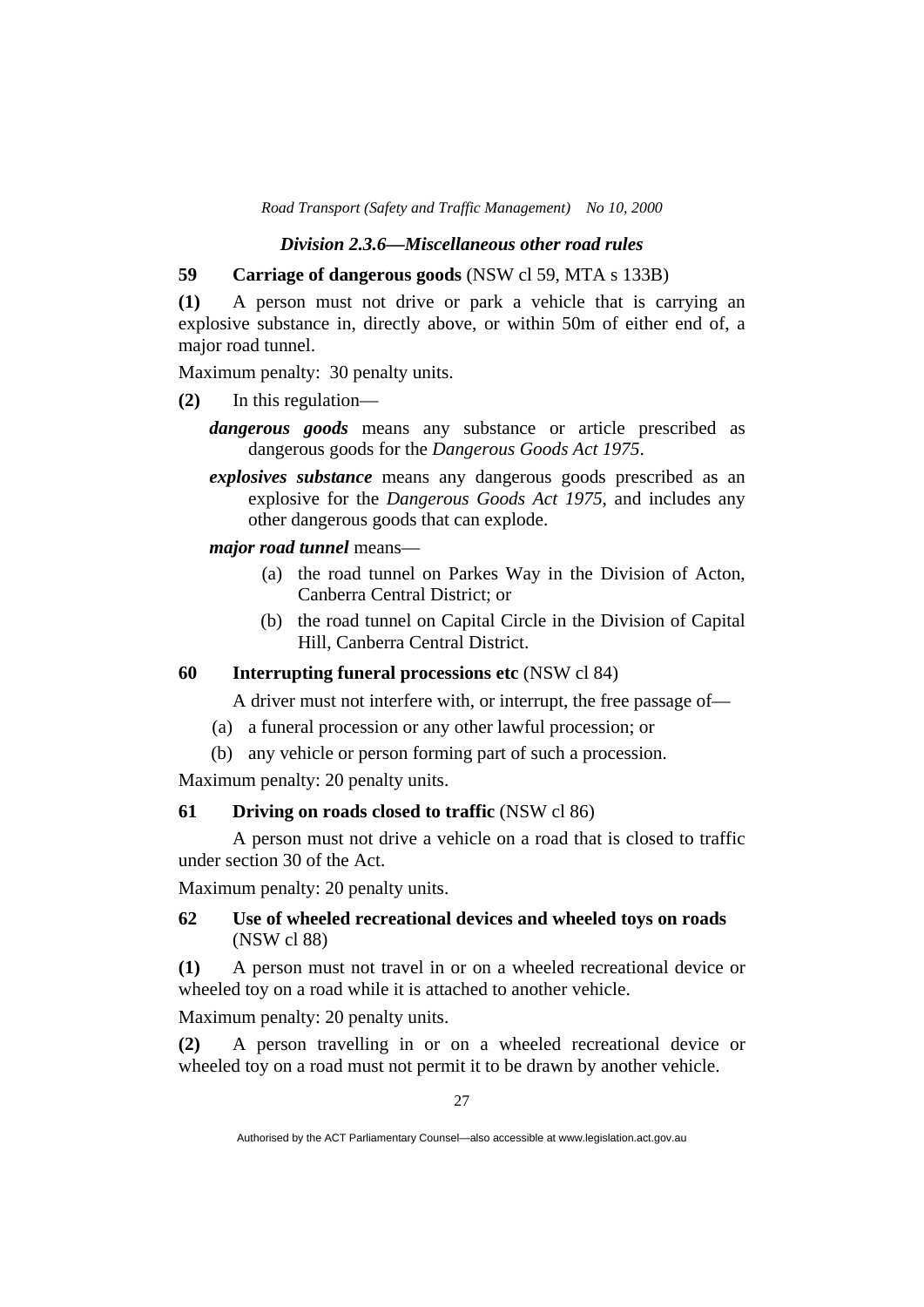Maximum penalty: 20 penalty units.

**(3)** A person must not travel in or on a wheeled recreational device or wheeled toy on a road if anyone travelling in or on it is wholly or partly assisted in propelling it by means other than human power or gravity.

Maximum penalty: 20 penalty units.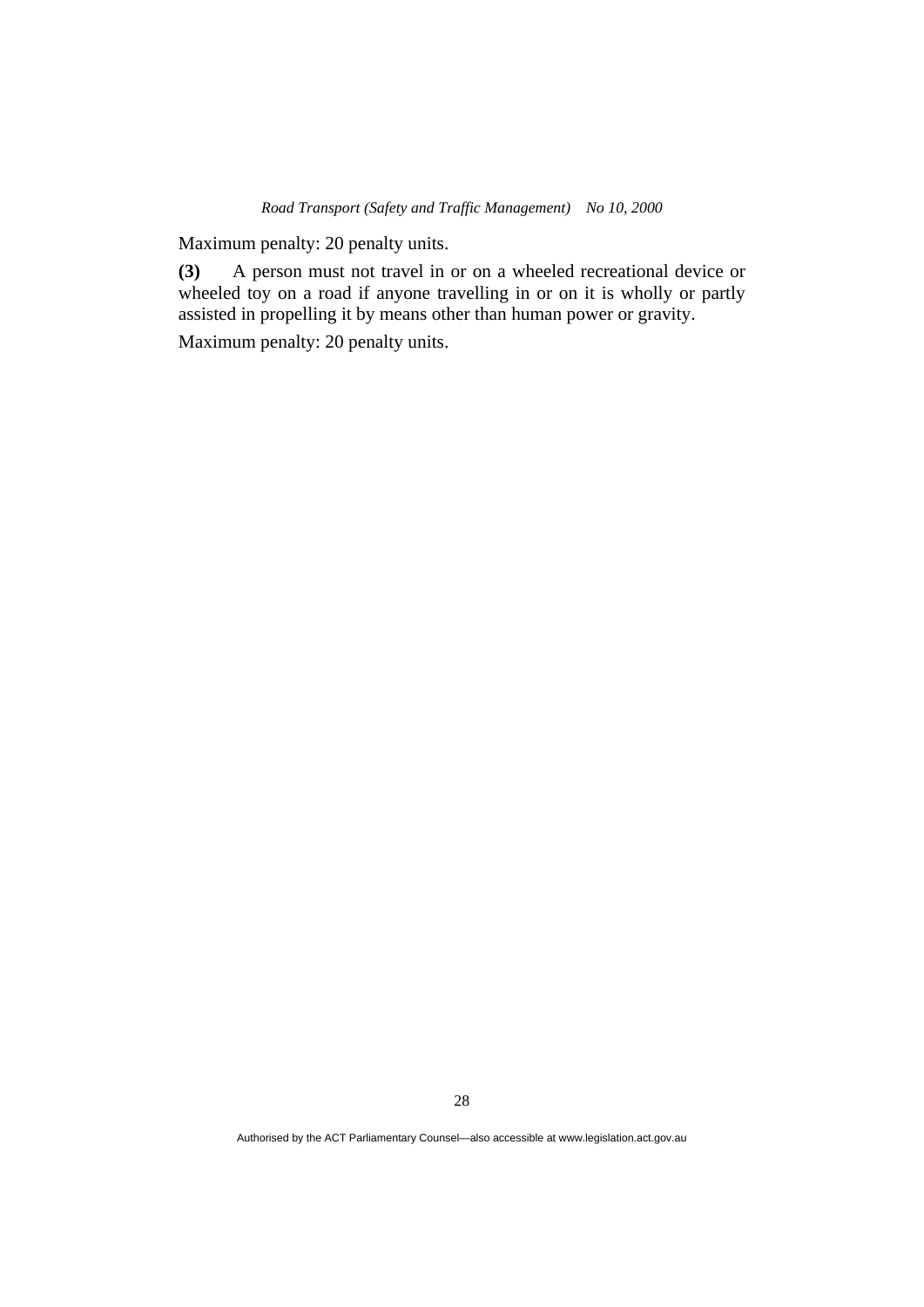# **PART 2.4—OTHER PROVISIONS**

## **63 Devices that are prescribed traffic control devices** (NSW cl 131)

**(1)** For the definition of *prescribed traffic control device* in the dictionary to the Act, the following things are prescribed:

- (a) any traffic control device that has effect for the Australian Road Rules under rule 315 of the Australian Road Rules;
- (b) any traffic-related item that has effect for the Australian Road Rules under rule 319 of the Australian Road Rules;
- (c) any pay parking device, parking meter, parking meter hood, parking ticket machine, and any sign installed under Division 2.3.6.
- **(2)** In this regulation—

*sign* includes any device, plate, screen, words or anything else, whether or not installed with or on a traffic sign.

# **64 Preventing prescribed traffic control devices being clearly visible** (NSW cl 132 (1)-(2))

**(1)** A person must not (except with the approval of the road transport authority) place anything in a position that prevents, or is likely to prevent, a prescribed traffic control device from being clearly visible to the road users to whom it is intended to apply.

Maximum penalty: 20 penalty units.

*Note* Subsection 19 (1) of the Act also makes it an offence for a person to install or display (or interfere, change or remove) a prescribed traffic control device without appropriate authority.

**(2)** The road transport authority, a police officer or an authorised person—

- (a) may, orally or in writing, direct a person who has contravened subregulation (1) by placing something to remove the thing within a stated reasonable time; or
- (b) may remove the thing.

**(3)** If a person is given a direction under paragraph (2) (a), the person must comply with the direction.

Maximum penalty: 20 penalty units.

Authorised by the ACT Parliamentary Counsel—also accessible at www.legislation.act.gov.au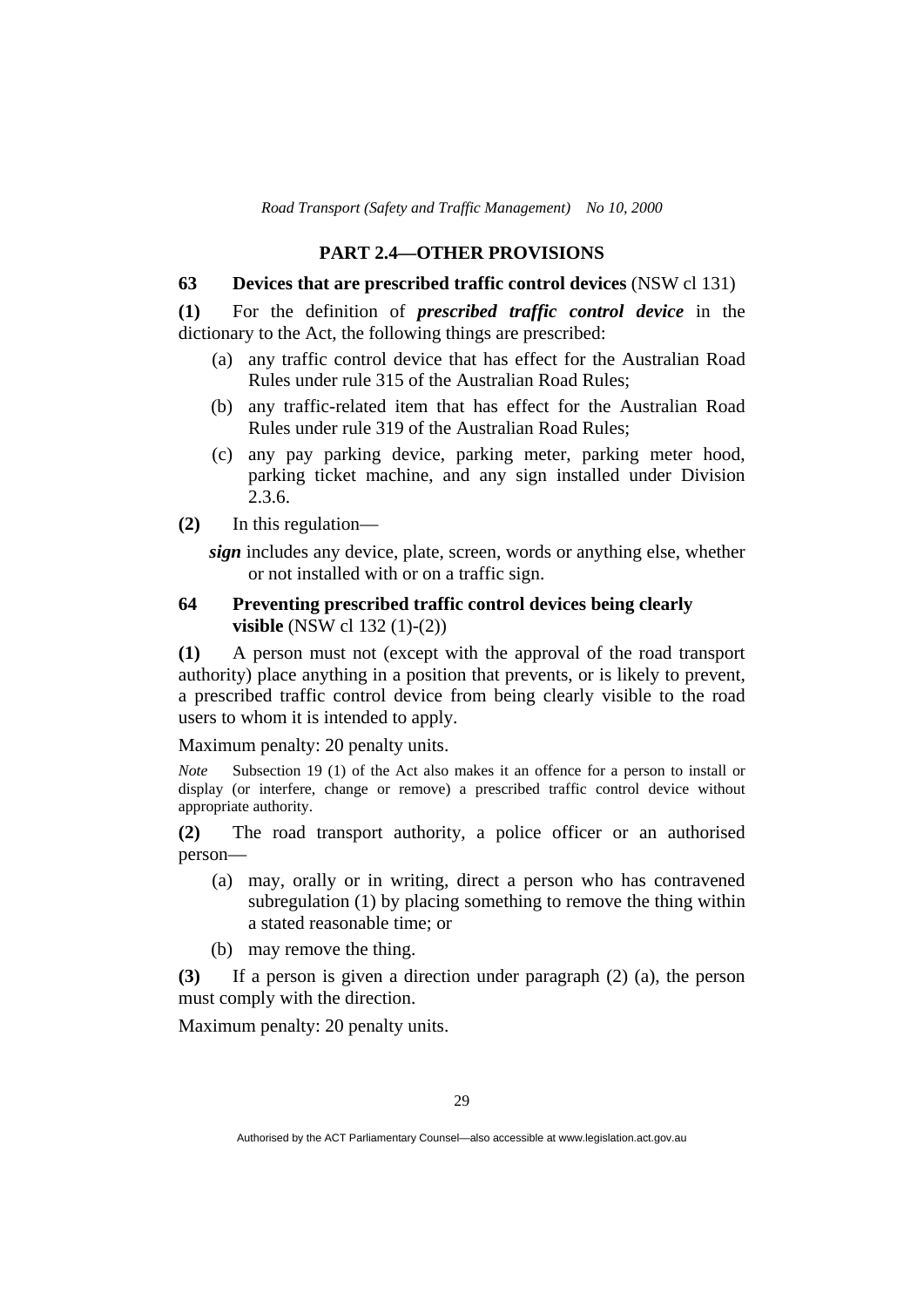#### **65 Use of** *do not overtake turning vehicle sign* (NSW cl 132 (3))

 A person must not drive a motor vehicle or combination displaying a *do not overtake turning vehicle sign* unless the motor vehicle or combination, together with any load or projection, is at least 7.5m long.

Maximum penalty: 20 penalty units.

### **66 Approvals etc by road transport authority**

**(1)** For the Australian Road Rules and these regulations, the road transport authority may—

- (a) approve a protective helmet for bicycle riders as an approved bicycle helmet; or
- (b) approve a child restraint as an approved child restraint; or
- (c) approve a protective helmet for motorbike riders as an approved motorbike helmet; or
- (d) approve a canopy, cage or other device fitted to a vehicle; or
- (e) declare a person to be an emergency worker.

**(2)** An approval or declaration under subregulation (1) is a disallowable instrument for the *Subordinate Laws Act 1989*.

### **67 Exemption from requirement about riding on motorbikes**

 The road transport authority may, for the purpose of allowing a sporting or similar event to be filmed, exempt a person from subrule 271 (2) of the Australian Road Rules to the extent that it requires the person to face forward while being carried as a passenger on a motorbike.

### **68 Defence of complying with direction of police officer or authorised person** (MTA s 139)

**(1)** It is a defence to a prosecution of a person for an offence against a provision of this Chapter if, at the time of the offence, the person was obeying a direction given to the person under subrule 304 (1) of the Australian Road Rules.

**(2)** To remove any doubt, it is declared that a person must obey a direction given to the person under subrule 304 (1) of the Australian Road Rules, whether or not the person may contravene a provision of this Chapter by obeying the direction.

Authorised by the ACT Parliamentary Counsel—also accessible at www.legislation.act.gov.au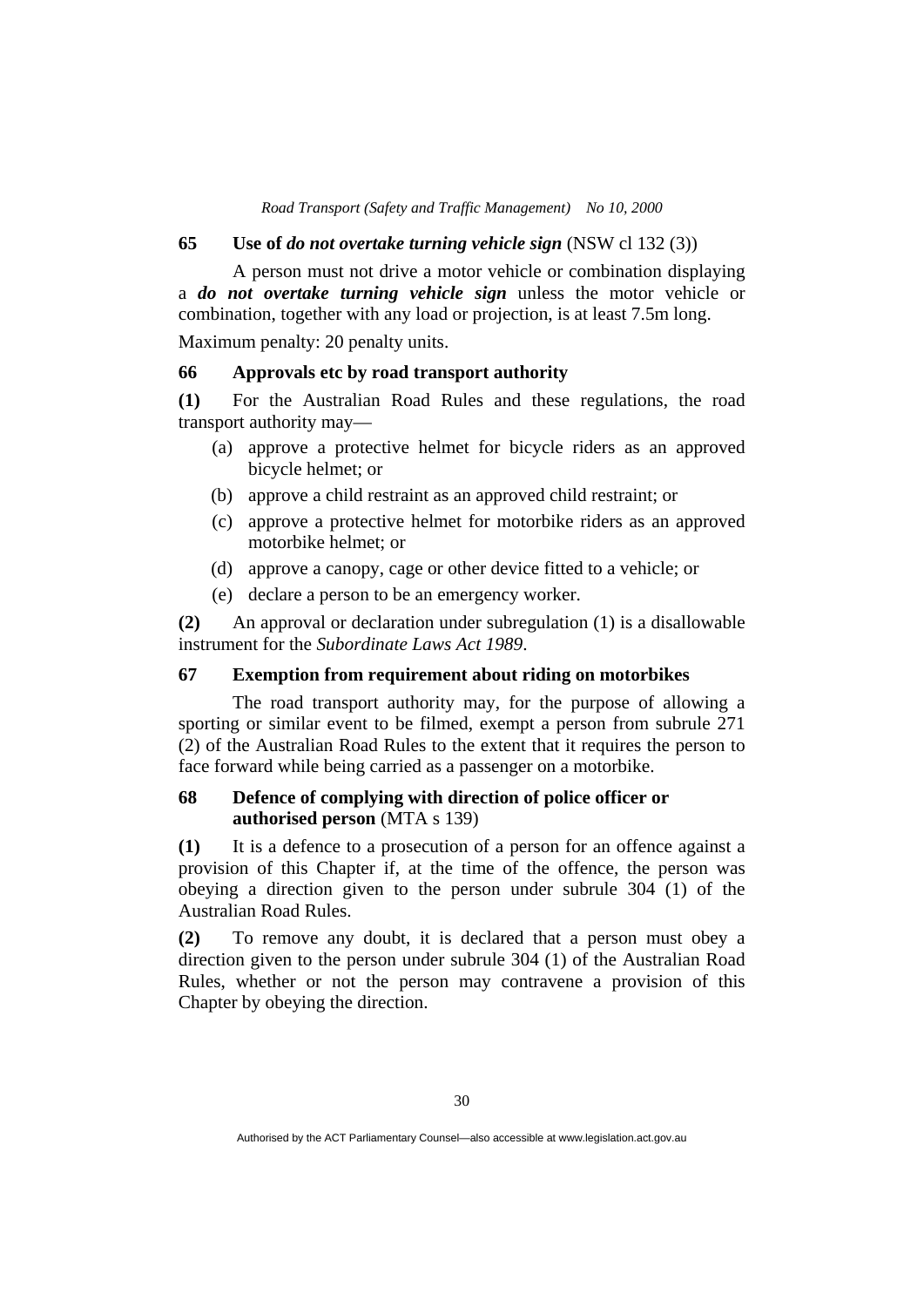## **69 Exemption for driver of police vehicles** (NSW cl 161)

**(1)** A provision of this Chapter does not apply to the driver of a police vehicle if—

- (a) in the circumstances—
	- (i) the driver is taking reasonable care; and
	- (ii) it is reasonable that the provision should not apply; and
- (b) if the vehicle is a motor vehicle that is moving—the vehicle is displaying a blue or red flashing light or sounding an alarm.

**(2)** Paragraph (1) (b) does not apply to the driver if, in the circumstances, it is reasonable—

- (a) not to display the light or sound the alarm; or
- (b) for the vehicle not to be fitted or equipped with a blue or red flashing light or an alarm.

### **70 Exemption for driver of emergency vehicles** (NSW cl 161)

 A provision of this Chapter does not apply to the driver of an emergency vehicle if—

- (a) in the circumstances—
	- (i) the driver is taking reasonable care; and
	- (ii) it is reasonable that the provision should not apply; and
- (b) if the vehicle is a motor vehicle that is moving—the vehicle is displaying a blue or red flashing light or sounding an alarm.

## **71 Stopping and parking exemption for police and emergency vehicles and authorised persons** (NSW cl 161)

**(1)** In this regulation—

*relevant provision* means—

- (a) a provision of Division 2.3.6 (Parking); or
- (b) regulation 57 (No stopping on a road with a red kerb).

**(2)** A relevant provision does not apply to the driver of a police or emergency vehicle if, in the circumstances—

- (a) the driver is taking reasonable care; and
- (b) it is reasonable that the provision should not apply.

Authorised by the ACT Parliamentary Counsel—also accessible at www.legislation.act.gov.au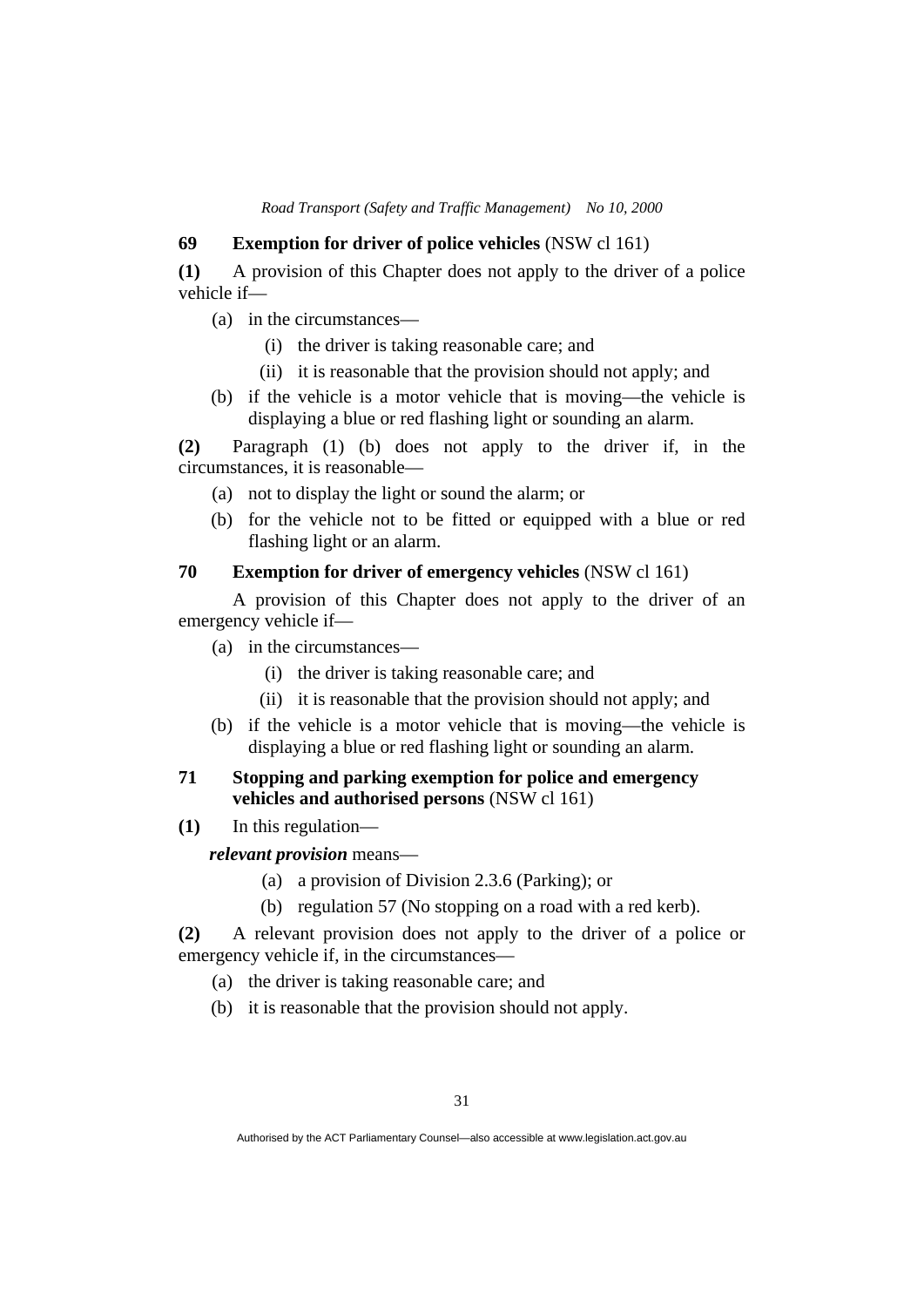**(3)** A relevant provision does not apply to a driver who is an authorised person driving a vehicle in the course of his or her duty as an authorised person if, in the circumstances—

- (a) the driver is taking reasonable care; and
- (b) it is reasonable that the provision should not apply.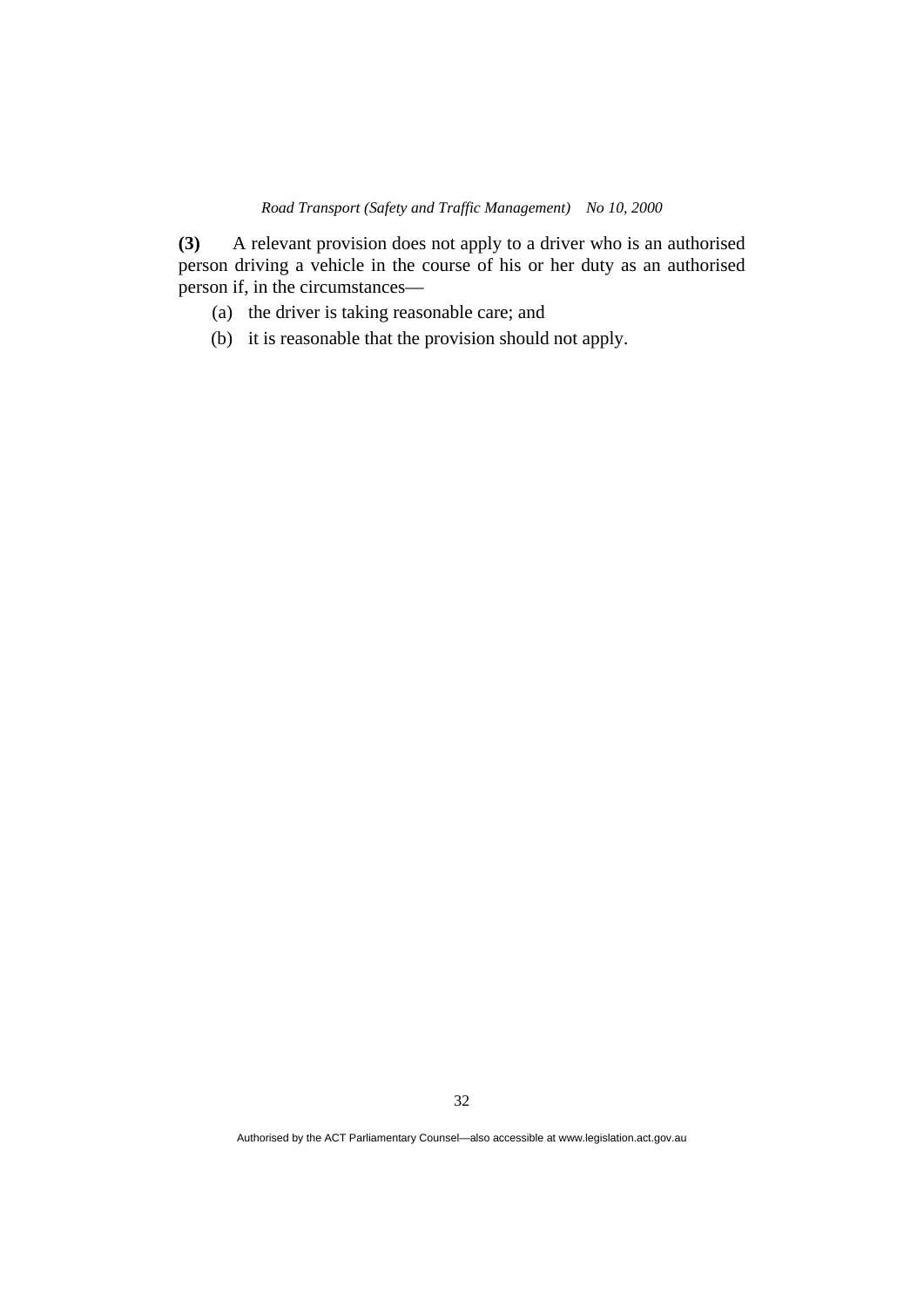## **PART 3.1—PARKING SCHEMES**

### *Division 3.1.1—Metered parking schemes*

## **72 Metered parking schemes** (NSW cl 97 (1)-(5))

**(1)** The road transport authority may establish and operate metered parking schemes for any length of road or area.

**(2)** For a metered parking scheme, the road transport authority—

- (a) may set aside metered parking spaces; and
- (b) may install parking meters for the payment of fees for metered parking spaces.

### **73 Metered parking areas** (NSW cl 98)

**(1)** The road transport authority may set aside a length of road or area as a metered parking area.

**(2)** A metered parking area must be designated by *permissive parking signs* with the word 'meter' on or with the signs.

**74 Parking meters** (NSW cl 97 (6), 99)

**(1)** A parking meter must be installed at the space to which it applies or, if a parking meter applies to 2 or more spaces, close to the spaces.

**(2)** The parking meter applying to a metered parking space must show or be capable of showing the fees fixed for the space under this Division.

**(3)** A parking meter must clearly show, or be capable of clearly showing, the status of the metered parking space or spaces to which it applies and, if the meter is a multi-space parking meter, must identify each metered parking space by its number.

## **75 Metered parking spaces** (NSW cl 100)

**(1)** A metered parking space must be designated by a road marking.

**(2)** For a metered parking space to which a multi-space parking meter applies, the number for the space and an arrow indicating the direction of the meter must be marked in or adjacent to the space.

## *Division 3.1.2—Ticket parking schemes*

## **76 Ticket parking schemes** (NSW cl 101)

**(1)** The road transport authority may establish and operate a ticket parking scheme for any length of road or area.

Authorised by the ACT Parliamentary Counsel—also accessible at www.legislation.act.gov.au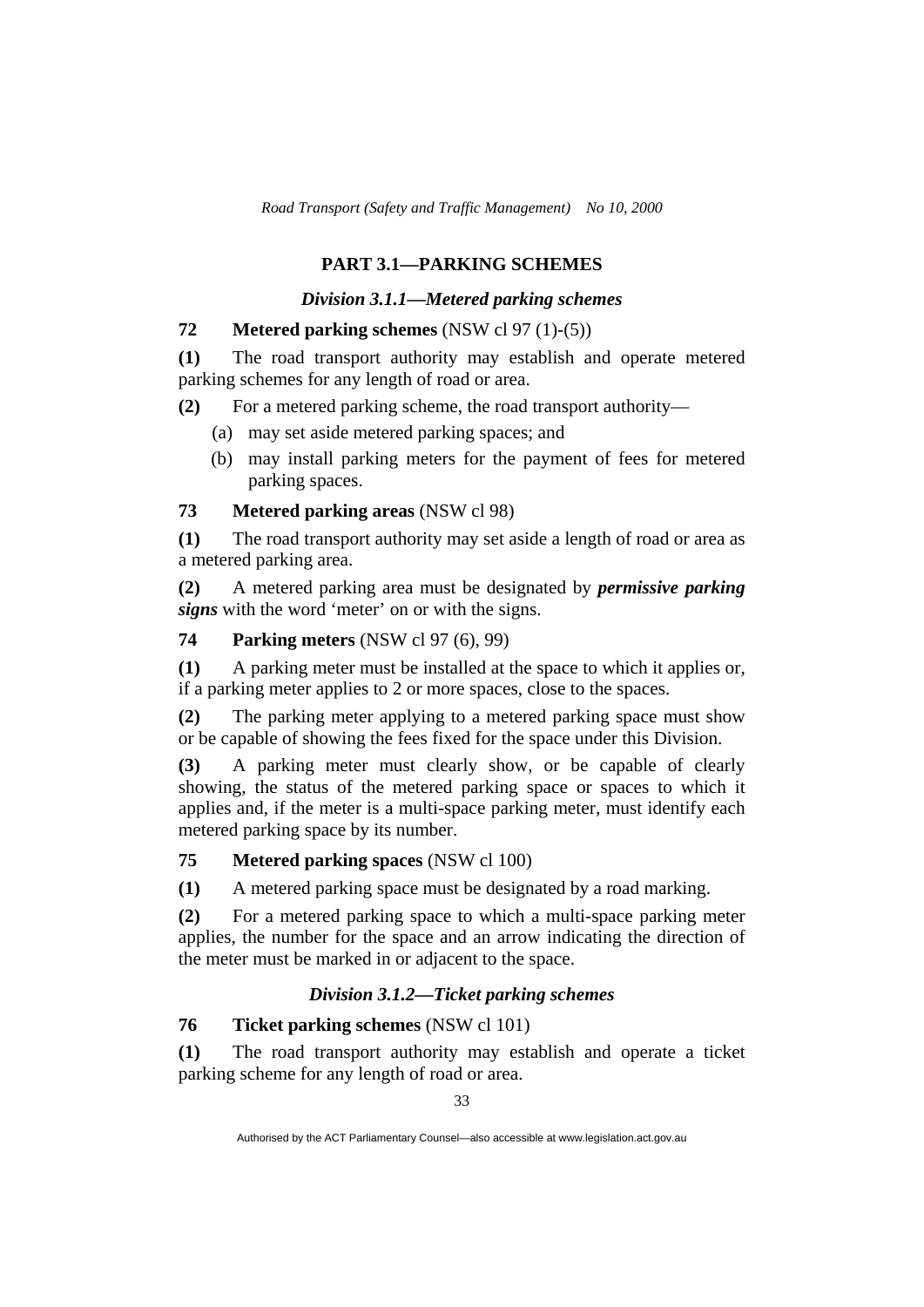- **(2)** For a ticket parking scheme, the road transport authority—
	- (a) may set aside a length of road or area as a ticket parking area; and
	- (b) may adopt the ways of, and schemes for, payment of the fees the authority considers appropriate; and
	- (c) may install devices for payment of the fees (a *pay parking device*).

#### **77 Ticket parking areas** (NSW cl 102)

**(1)** A ticket parking area must be designated by *permissive parking signs* with the word 'ticket' on or with the signs.

**(2)** A ticket parking area is taken to include only such lengths of road and areas to which ticket parking signs apply as are lawfully available, apart from this Division, for the parking of vehicles.

**(3)** A reference in subregulation (1) to *ticket* includes a reference to voucher.

**(4)** Subsection (3) and this subregulation cease to have effect on 1 December 2006.

## **78 Ticket parking spaces** (NSW cl 103)

 A ticket parking area may be divided into ticket parking spaces, of a size suitable for parking a single vehicle, by a road marking.

## **79 Ticket machines** (NSW cl 104)

 The ticket machine for a ticket parking area must show or be capable of showing the fees fixed for the area under this Division.

#### **80 Parking tickets** (NSW cl 105)

**(1)** The following information must be printed on a parking ticket:

- (a) the expiry date (expressed as the day of the month, the month and the year);
- (b) the expiry time (expressed in hours and minutes);
- (c) the ticket parking area code (if applicable);
- (d) a serial number;
- (e) instructions for use of the ticket.

**(2)** A parking ticket must be legible and of a size and design that enables it to be easily displayed in or on a vehicle.

Authorised by the ACT Parliamentary Counsel—also accessible at www.legislation.act.gov.au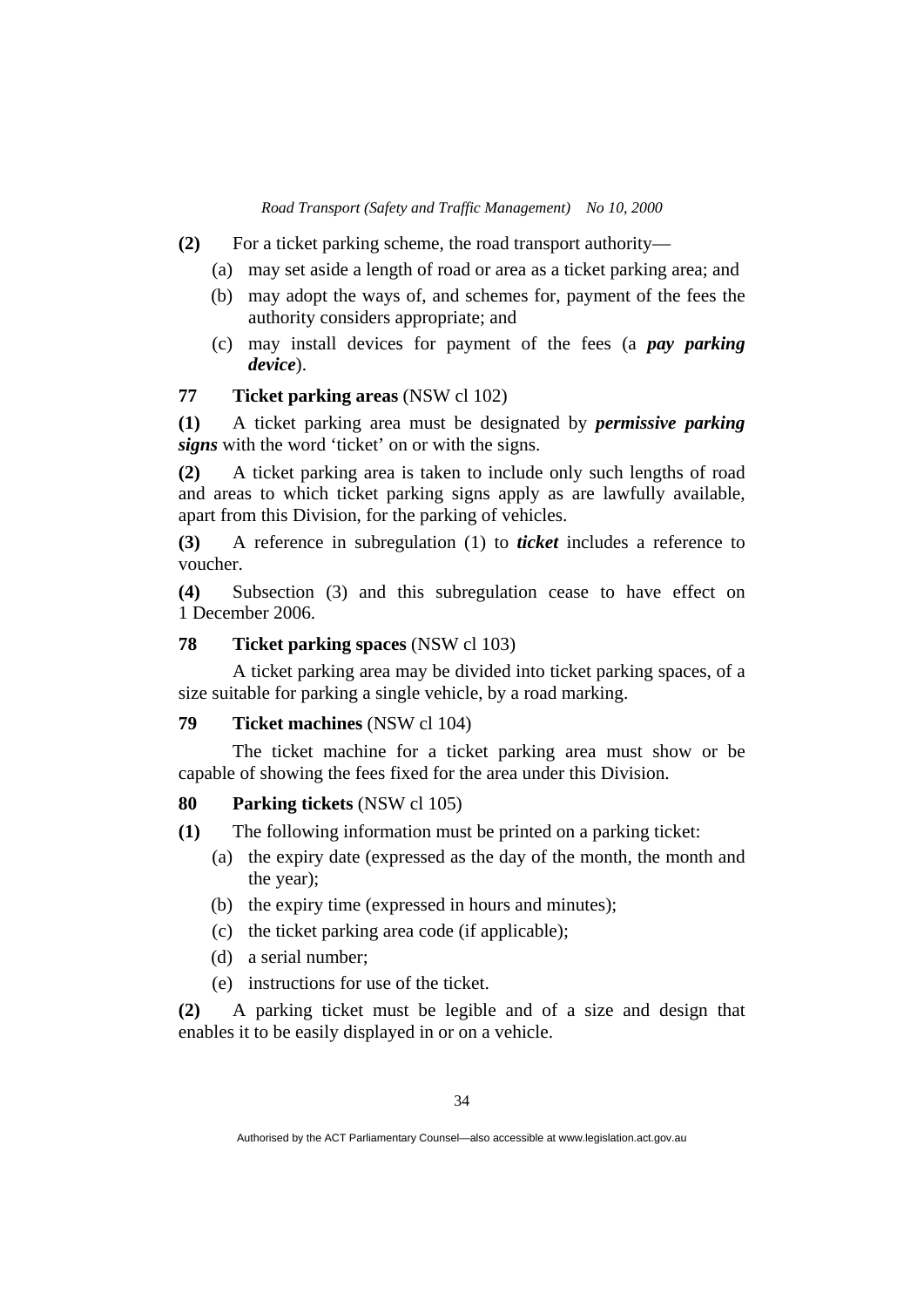#### **81 Duration of parking tickets** (NSW cl 106)

 A parking ticket takes effect when it is issued and expires at the expiry time stated on the ticket.

## *Division 3.1.3—Heavy vehicle parking*

**82 Definitions for div 3.1.3** (MTA s 150F (1))

In this Division, the following definitions apply:

*code of practice* means the code of practice approved under regulation 89, as in force from time to time.

*exemption* means an exemption given under regulation 92 (Decision on application for exemption).

*existing operator* means the holder of an existing operator's certificate.

- *existing operator's certificate* means an existing operator's certificate issued under section 150R of the *Motor Traffic Act 1936* that was in force immediately before the commencement of this regulation and has not been cancelled under this Division.
- *heavy vehicle* means a vehicle, whether loaded or unloaded, that is longer than 7.5m, has a GVM over 4.5t, and is used for commercial purposes.
- *land adjoining residential land*—see regulation 83.

*residential land* means land leased for residential purposes.

- *stock truck* means a vehicle that has a GVM over 4.5t and is built or used to transport livestock.
- **83 References in div to land adjoining residential land** (MTA s 150F (2))

 A reference in this Division to *land adjoining residential land* includes a reference to land that would, but for an intervening road, adjoin that land.

**84 Vehicle parked partly on residential land** (MTA s 150F (3))

 For this Division, a vehicle that is parked partly on residential land, and partly on adjoining land that is not residential land, is taken not to be parked on residential land.

Authorised by the ACT Parliamentary Counsel—also accessible at www.legislation.act.gov.au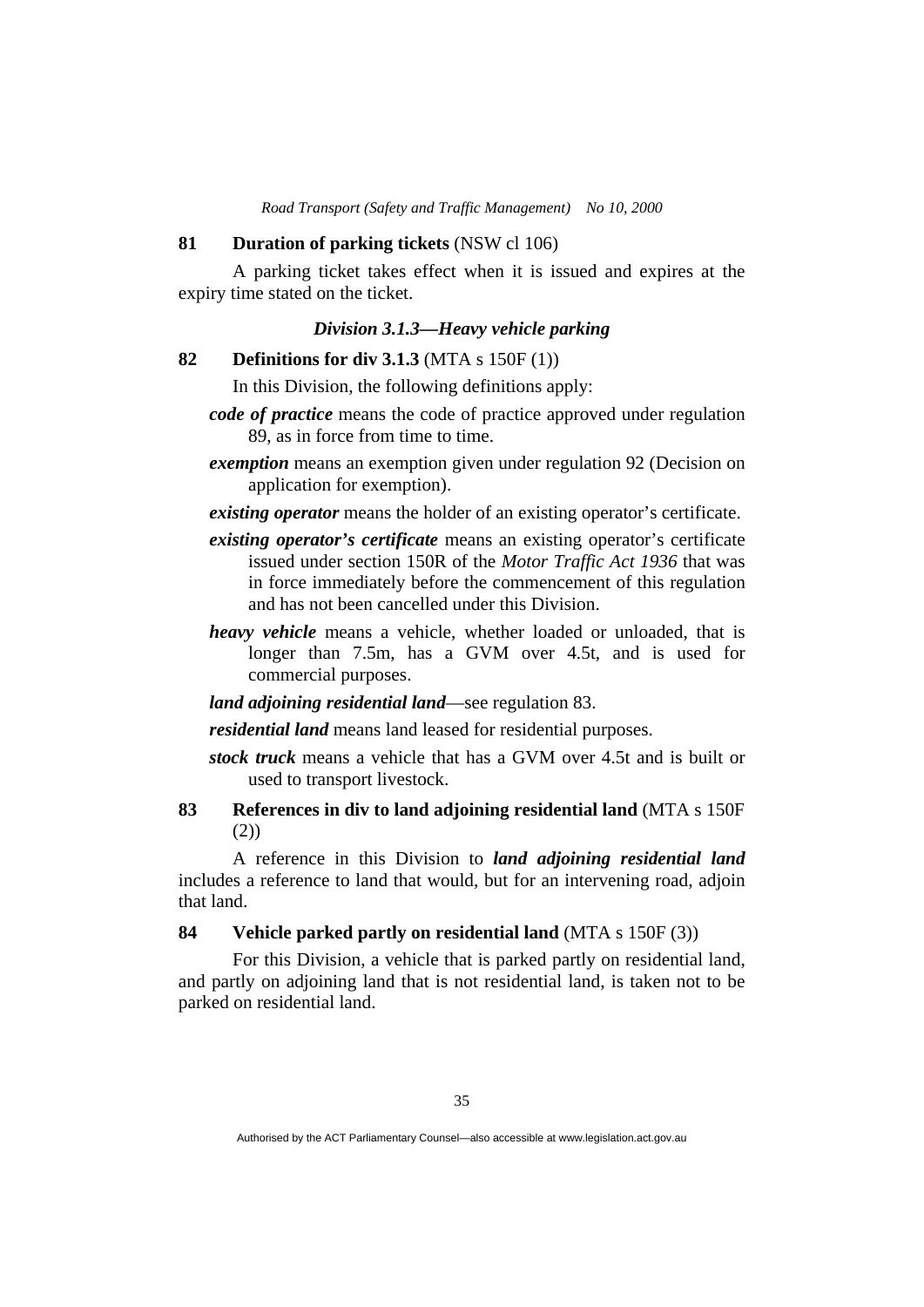### **85 Parking of certain vehicles on residential land prohibited** (MTA s 150G)

**(1)** This regulation applies to a vehicle, whether loaded or unloaded, that is—

- (a) a stock truck; or
- (b) a semitrailer with the load space permanently enclosed by rigid construction or with sides enclosed by non-rigid material and a rigid roof; or
- (c) higher than 3.6m and used for commercial purposes.

**(2)** A person must not park a vehicle to which this regulation applies on residential land.

Maximum penalty: 20 penalty units.

**(3)** Subregulation (2) does not apply to the vehicle—

- $(a)$  if—
	- (i) the parking of the vehicle on the land is reasonably necessary to avoid a contravention of another provision of these regulations or another Territory law; or
	- (ii) the vehicle is parked on the land to drop off, or pick up, people or goods or in the course of providing services; and
- (b) the vehicle is not parked on the land for longer than is reasonable in all the circumstances.

## **86 Parking of certain vehicles on land adjoining residential land prohibited** (MTA s 150H)

- **(1)** This regulation applies to—
	- (a) a vehicle or combination, whether loaded or unloaded, that is longer than 7.5m; and
	- (b) a vehicle, whether loaded or unloaded, with a GVM over 4.5t.

**(2)** A person must not park a vehicle or combination to which this regulation applies on land adjoining residential land for more than 1 hour. Maximum penalty: 20 penalty units.

Authorised by the ACT Parliamentary Counsel—also accessible at www.legislation.act.gov.au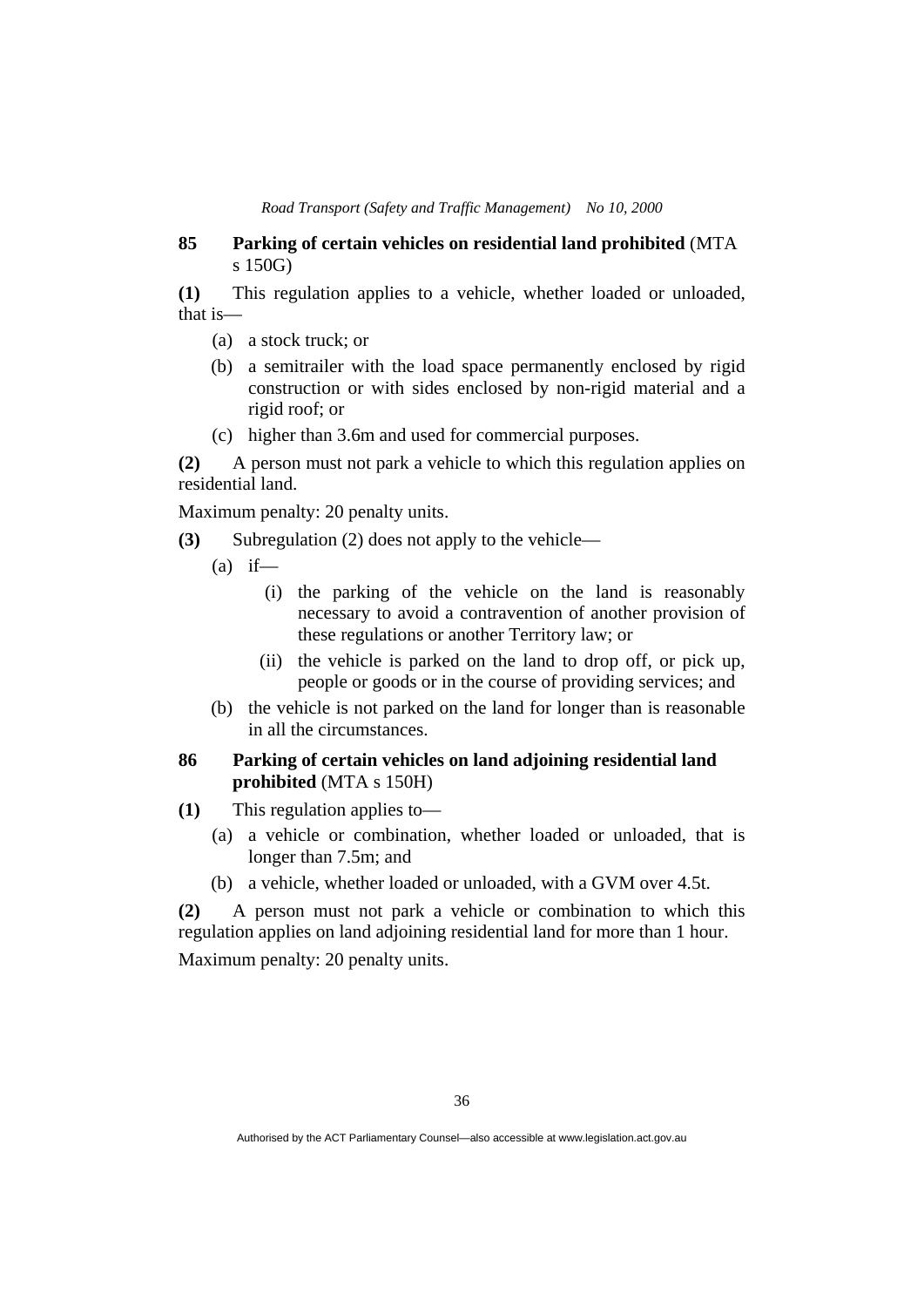- **(3)** Subregulation (2) does not apply to the vehicle or combination—
	- $(a)$  if—
		- (i) the parking of the vehicle on the land is reasonably necessary to avoid a contravention of another provision of these regulations or another Territory law; or
		- (ii) the vehicle is parked on the land to drop off, or pick up, people or goods or in the course of providing services; and
	- (b) the vehicle is not parked on the land for longer than is reasonable in all the circumstances.

**(4)** Subregulation (2) also does not apply to the vehicle or combination if the land where it is parked is residential land or land leased for commercial purposes.

### **87 Parking of certain commercial vehicles on land with multi-unit developments** (MTA s 150J)

**(1)** This regulation applies to a vehicle, whether loaded or unloaded, that is used for commercial purposes and is longer that 6m, higher than 2.6m or has a GVM over 3.75t.

**(2)** A person must not park a vehicle to which this regulation applies on residential land with a multi-unit development.

Maximum penalty: 20 penalty units.

- **(3)** Subregulation (2) does not apply to the vehicle or combination—
	- $(a)$  if—
		- (i) the parking of the vehicle on the land is reasonably necessary to avoid a contravention of another provision of these regulations or another Territory law; or
		- (ii) the vehicle is parked on the land to drop off, or pick up, people or goods or in the course of providing services; and
	- (b) the vehicle is not parked on the land for longer than is reasonable in all the circumstances.
- **(4)** In this regulation
	- *multi-unit development* has the same meaning as in Appendix VI of the Territory Plan in force on 1 January 1997.
	- *Territory Plan*—see *Land (Planning and Environment) Act 1991*, section 13.

Authorised by the ACT Parliamentary Counsel—also accessible at www.legislation.act.gov.au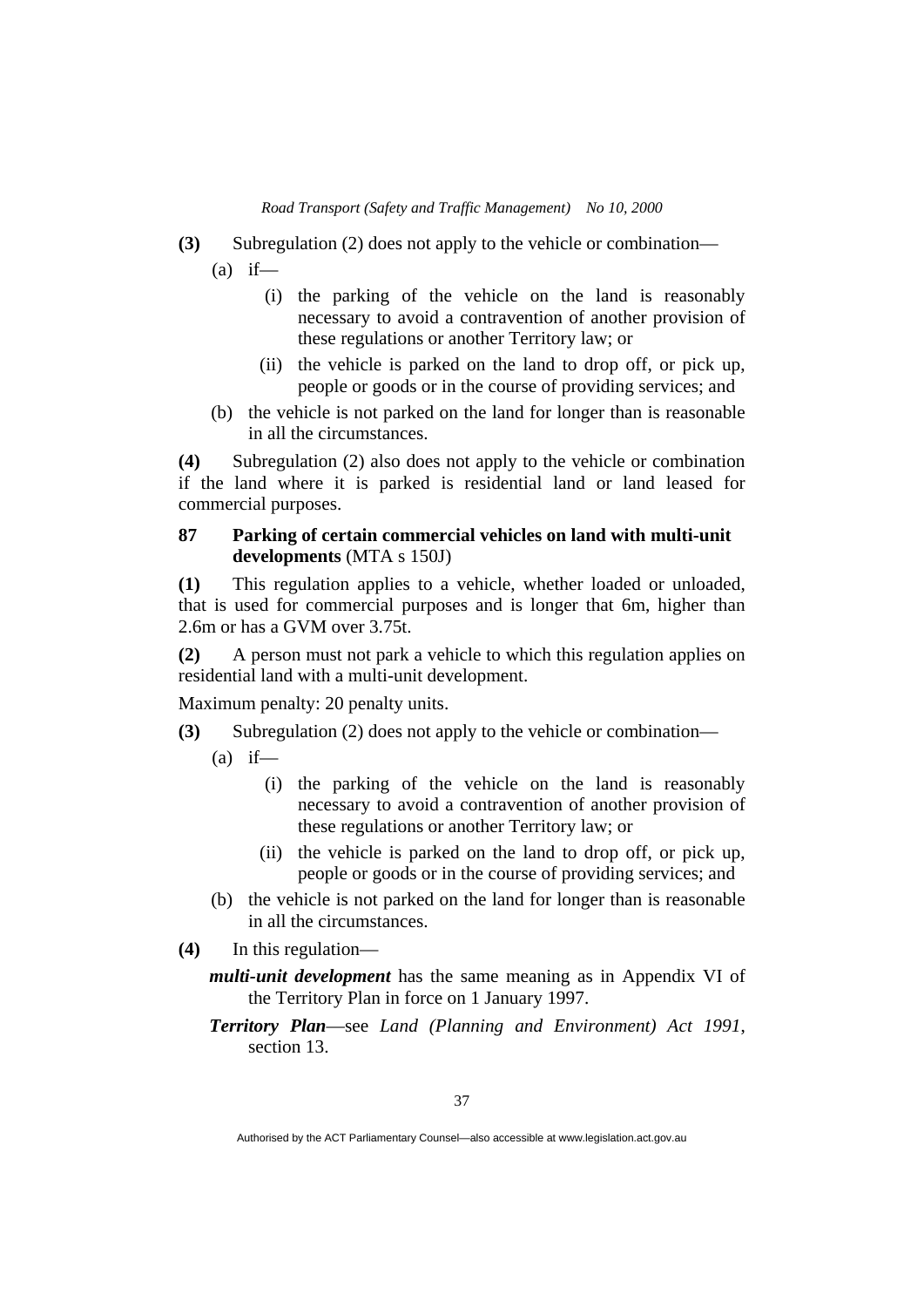#### **88 Daily infringement** (MTA s 150K)

 A person commits an offence against regulation 85 (Parking of certain vehicles on residential land prohibited), 86 (Parking of certain vehicles on land adjoining residential land prohibited) or 87 (Parking of certain commercial vehicles on land with multi-unit developments) in relation to each day when the person contravenes that regulation, including the day of a conviction for the contravention or any later day.

#### **89 Codes of practice** (MTA ss 150M-150N)

**(1)** The Minister may approve a code of practice about the parking of heavy vehicles on residential land.

**(2)** Without limiting subregulation (1), a code of practice may include provisions with respect to—

- (a) requirements for the parking of heavy vehicles by existing operators; and
- (b) the number of heavy vehicles that may be parked on residential land at any time; and
- (c) the operation of heavy vehicles while on residential land.

**(3)** A code of practice is a disallowable instrument for the *Subordinate Laws Act 1989*.

### **90 Notice of codes of practice etc** (MTA s 150P)

**(1)** The road transport authority must publish notice of the approval of each code of practice in a newspaper published and circulating in the ACT.

- **(2)** The notice must—
	- (a) be published on or before the date of effect for the code of practice; and
	- (b) state—
		- (i) the date when the code of practice takes effect; and
		- (ii) a place or places where copies of the code of practice can be purchased; and
	- (c) contain a statement to the effect that—
		- (i) the code of practice can be inspected at a stated office or offices of the road transport authority during office hours; and

Authorised by the ACT Parliamentary Counsel—also accessible at www.legislation.act.gov.au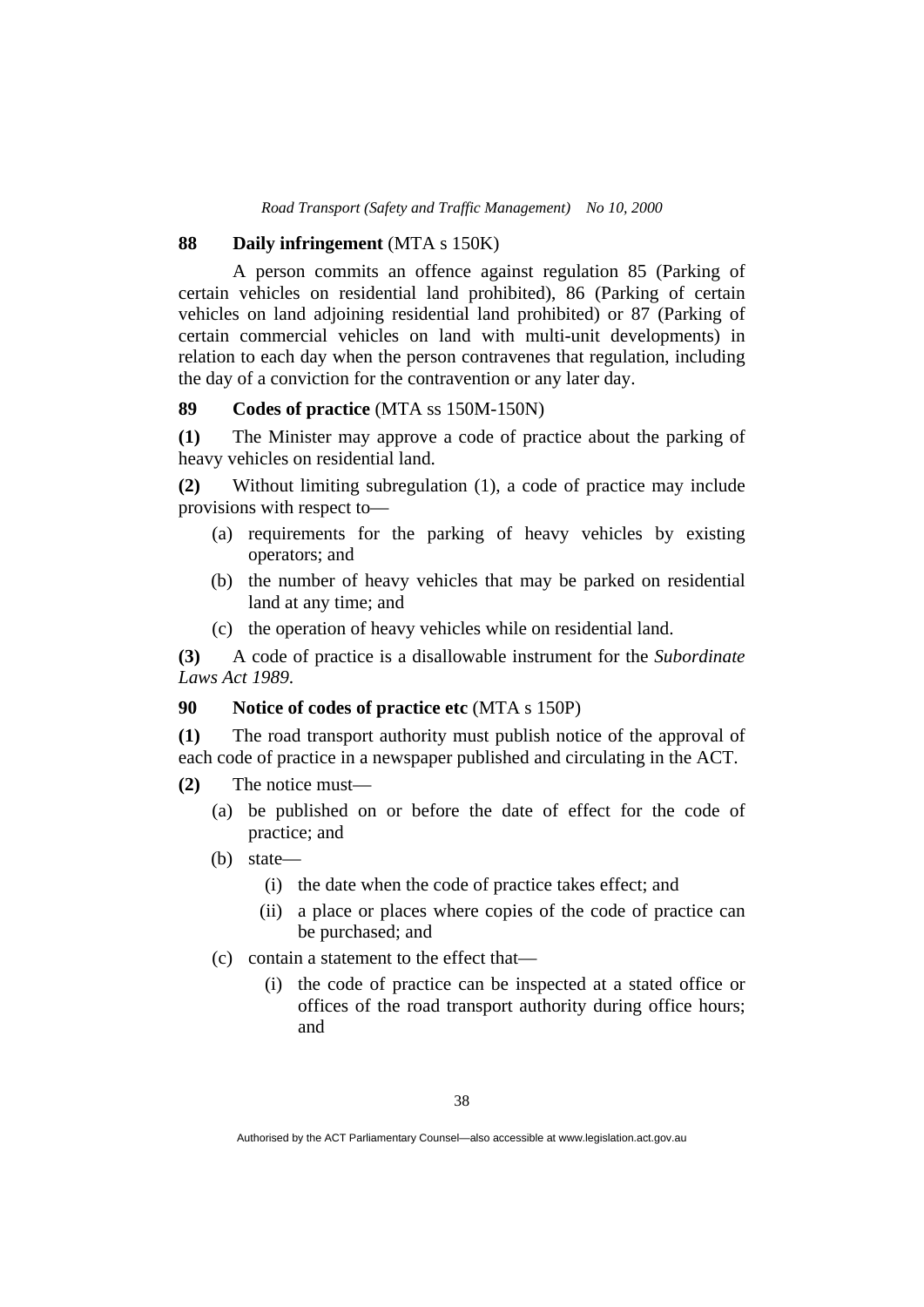- (ii) the code of practice is subject to disallowance by the Legislative Assembly under the *Subordinate Laws Act 1989*.
- **(3)** The road transport authority must ensure that—
	- (a) copies of the code of practice are available for purchase, on the day the notice is published, at the place, or each of the places, stated in the notice as the place or a place where copies of the code can be purchased; and
	- (b) copies of the code of practice are available for inspection, on the day the notice is published, at the office, or each of the offices, of the authority stated in the notice as the place or places where the code can be inspected.
- **(4)** In subregulation (3)—

*the code of practice* includes any document (or part of a document) the provisions of which are applied by the code.

## **91 Application for exemption** (MTA s 150S)

**(1)** A person who is the holder of an existing operator's certificate may apply to the road transport authority for an exemption from all provisions or stated provisions of the code of practice in relation to stated land of which the person is the occupier.

**(2)** The applicant must give the applicant's existing operator's certificate to the road transport authority with the application.

## **92 Decision on application for exemption** (MTA ss 150T, 150V)

**(1)** If the road transport authority receives an application for an exemption, the authority must—

- (a) give the exemption for the period stated in the exemption; or
- (b) give the exemption for the period, and subject to the conditions, stated in the exemption; or
- (c) refuse to give the exemption.

**(2)** Before making a decision on the application, the road transport authority must give notice of the application to—

 (a) if land adjoining the land to which the application relates is occupied—the occupier and, if the occupier is not the lessee, the lessee of each parcel of adjoining land that is occupied; or

Authorised by the ACT Parliamentary Counsel—also accessible at www.legislation.act.gov.au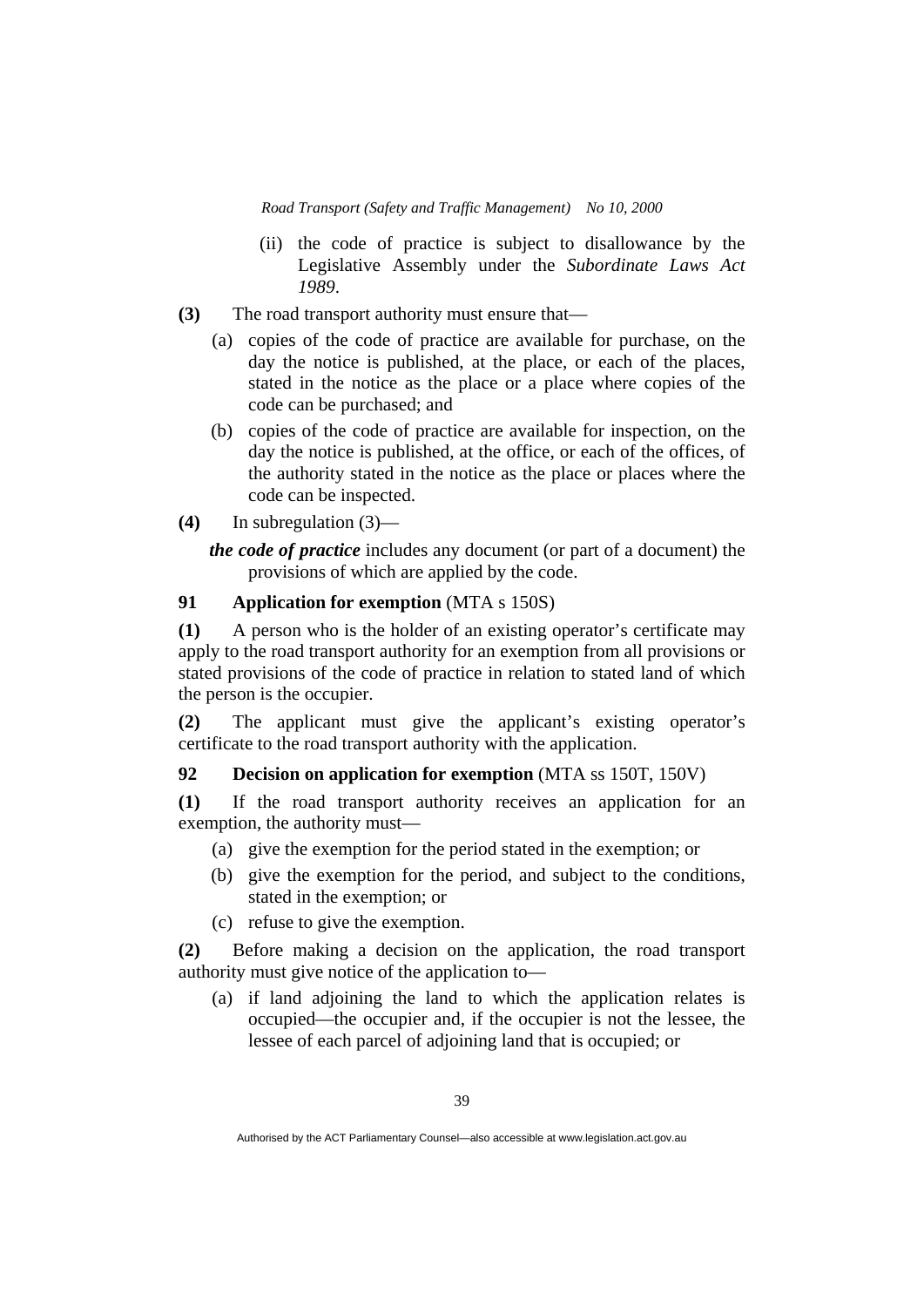- (b) if land adjoining the land to which the application relates is unoccupied—the lessee of each parcel of adjoining land that is unoccupied.
- **(3)** A notice under subregulation (2) must—
	- (a) contain a description of the provisions of the code of practice from which exemption is sought; and
	- (b) invite the occupier or lessee to make submissions to the road transport authority, within 28 days after receiving the notice, why the exemption sought should not be given; and
	- (c) contain a statement to the effect that, if a submission is not received by the road transport authority within that 28 days, the authority may give the exemption.

**(4)** Without limiting the ways in which a notice under paragraph (2) (a) may be given to the occupier or lessee of a parcel of land, the notice may be given by letter addressed to the occupier or lessee and sent by prepaid post to the address of the parcel.

**(5)** In deciding whether to give the exemption, what period the exemption should be given for and what conditions the exemption should be subject to, the road transport authority must—

- (a) take into account any submissions made under subsection (3); and
- (b) have regard to whether and, if so, the extent to which, an occupier or lessee of adjoining land would be adversely affected by the decision.

**(6)** For paragraph (5) (b), in deciding whether an occupier or lessee of adjoining land would be adversely affected, the road transport authority must take into account—

- (a) the period for which, and the provisions of the code of practice from which, exemption is sought; and
- (b) the likely safety, noise and visual consequences of giving the exemption; and
- (c) any action taken by the applicant to reduce the safety, noise or visual impact on occupiers of adjoining land, including, for example, any landscaping, parking bays, fencing, noise barriers and garaging arrangements on land occupied by the applicant.

Authorised by the ACT Parliamentary Counsel—also accessible at www.legislation.act.gov.au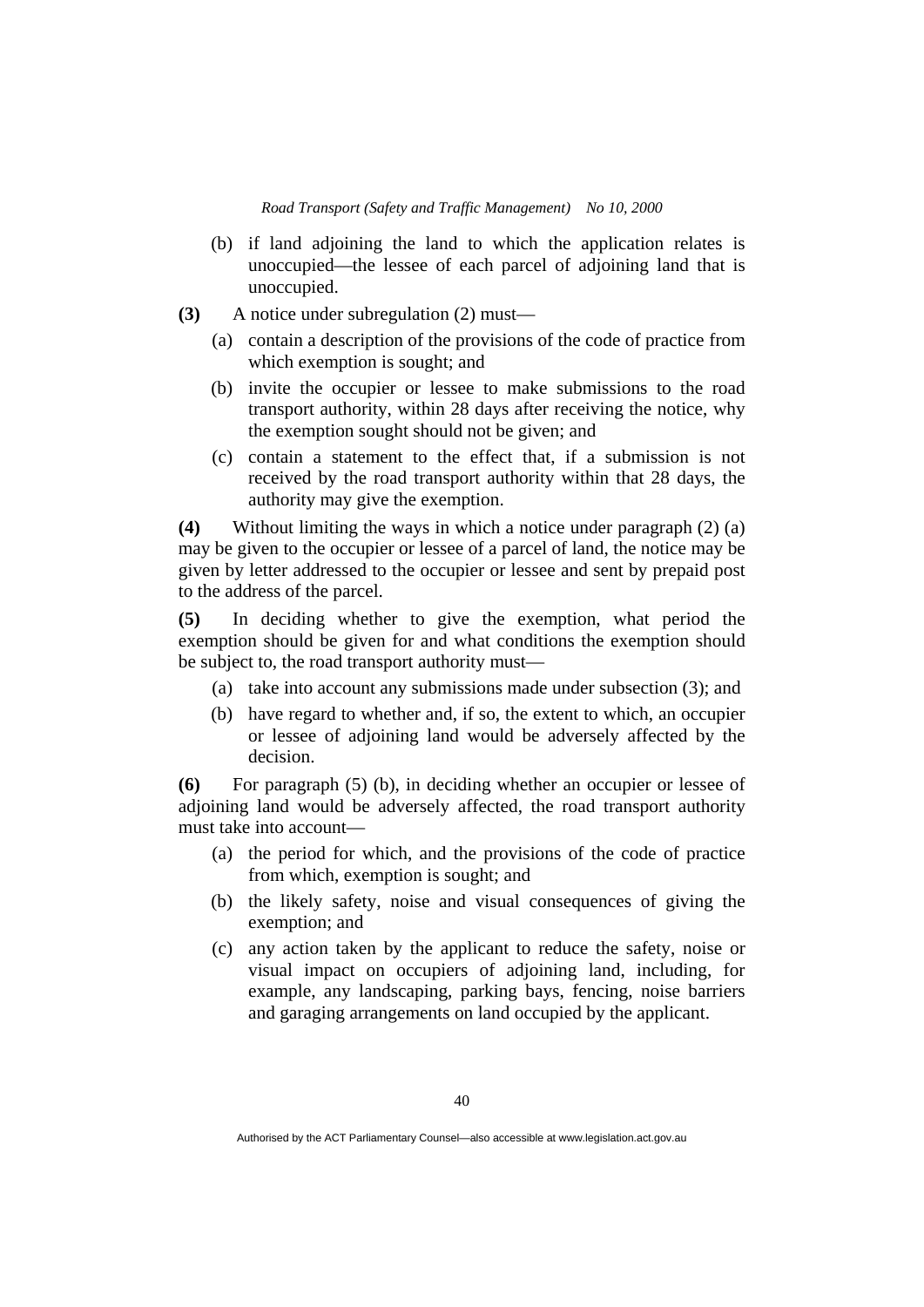**(7)** The road transport authority must not give the exemption if the authority believes on reasonable grounds that the applicant—

- (a) has failed to comply with regulation 95 (Additional information by applicant); or
- (b) made a statement which was false or misleading in a material particular in or in relation to the application.

**(8)** If an exemption is given subject to conditions, the exemption applies only if all the conditions of the exemption are being complied with.

#### **93 Endorsement of certificates** (MTA ss 150V-150W)

**(1)** If the road transport authority gives an exemption to the holder of an existing operator's certificate, the authority must endorse the certificate with the exemption.

- **(2)** The endorsement—
	- (a) must state—
		- (i) each provision of the code of practice from the holder is exempt; and
		- (ii) whether or not the exemption is subject to conditions; and
		- (iii) the vehicle or vehicles to which the exemption applies; and
		- (iv) the residential land where the vehicle or vehicles may be parked under the exemption; and
		- (v) the period for which the exemption is given; and
	- (b) may include other information about the exemption the road transport authority considers appropriate.

### **94 Variation of conditions of exemptions** (MTA s 150X)

**(1)** The holder of an exemption may apply to the road transport authority for a stated variation of the conditions to which an exemption is subject.

**(2)** If the road transport authority receives an application under subregulation (1), the authority must—

(a) vary the conditions in the way sought in the application; or

(b) refuse to vary the conditions.

**(3)** Subregulations 92 (2) to (7) (Decision on application for exemption) apply, with all necessary changes, to an application under this regulation in the same way as they apply to an application for an exemption.

Authorised by the ACT Parliamentary Counsel—also accessible at www.legislation.act.gov.au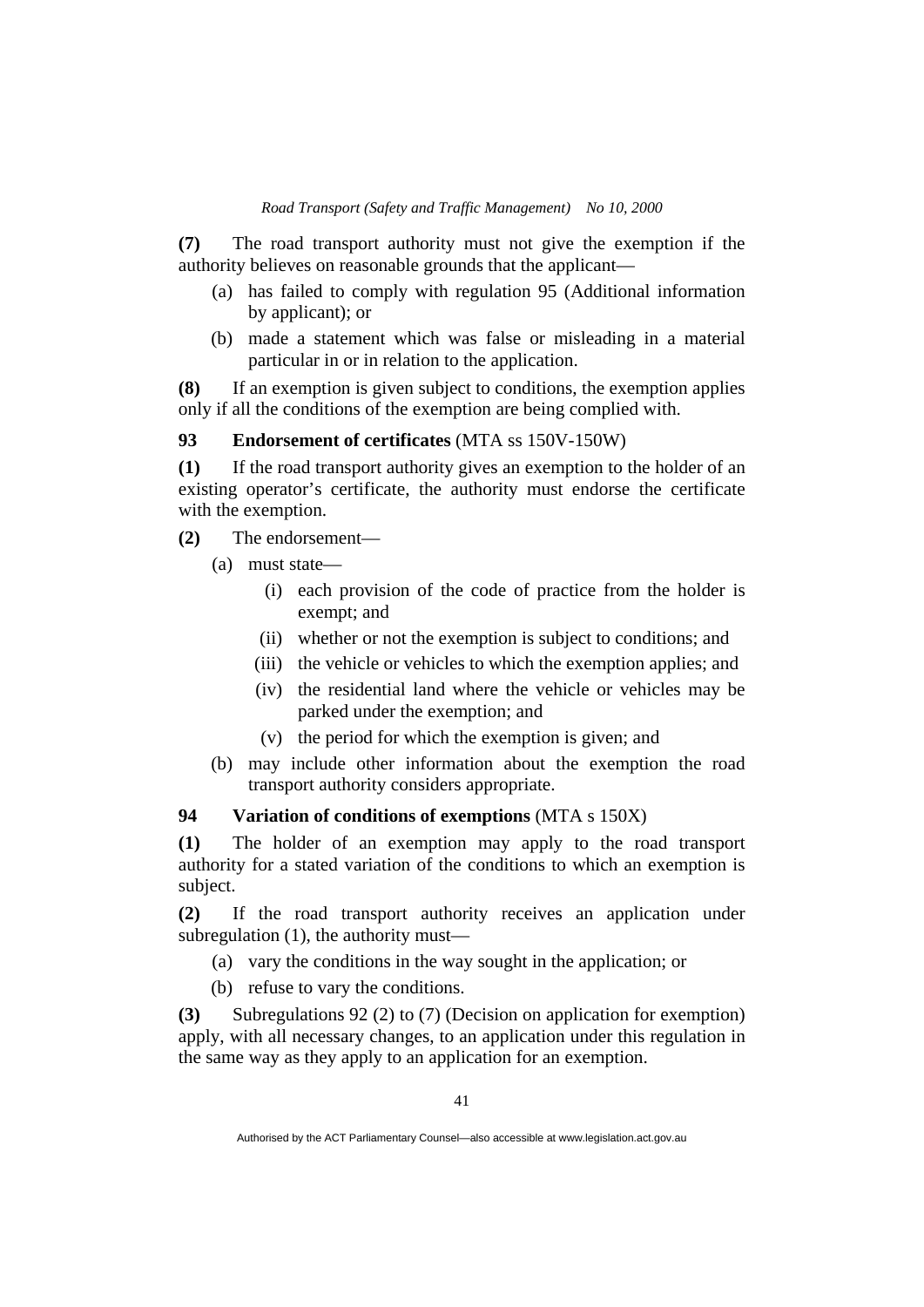#### **95 Additional information by applicant** (MTA s 150Y)

 The road transport authority may, by notice given to an applicant for an exemption or variation of conditions to which an exemption is subject, require the applicant to provide any information or documents necessary for the authority to decide the application.

#### **96 Loss etc of existing operator's certificate** (MTA s 150Z)

**(1)** If an existing operator's certificate is lost, stolen or destroyed the holder of the certificate must tell the road transport authority, in writing, within 14 days after becoming aware of that fact.

Maximum penalty: 5 penalty units.

**(2)** If the road transport authority is satisfied that an existing operator's certificate has been lost, stolen or destroyed, the road transport authority must, on application by the holder of the certificate, give the holder a replacement certificate.

## **97 Cancellation of existing operator's certificate etc** (MTA ss 150ZA-150ZB)

**(1)** If the road transport authority has reasonable grounds for believing that—

- (a) an existing operator's certificate was issued; or
- (b) an exemption was given; or
- (c) the conditions to which an exemption is subject were varied;

because information given by the holder of the certificate or exemption in or in relation to the application for the certificate, exemption or variation was false, misleading or incomplete in a material particular, the road transport authority must give the holder written notice under this subregulation.

**(2)** The notice must—

- (a) tell the holder of the road transport authority's belief; and
- (b) state the grounds for the belief; and
- (c) invite the holder to make representations to the authority, within 28 days after the holder receives the notice, why the certificate should not be cancelled, or the exemption or variation revoked.

**(3)** If, after considering any representation made by the holder under paragraph (2) (c), the road transport authority is satisfied that the

Authorised by the ACT Parliamentary Counsel—also accessible at www.legislation.act.gov.au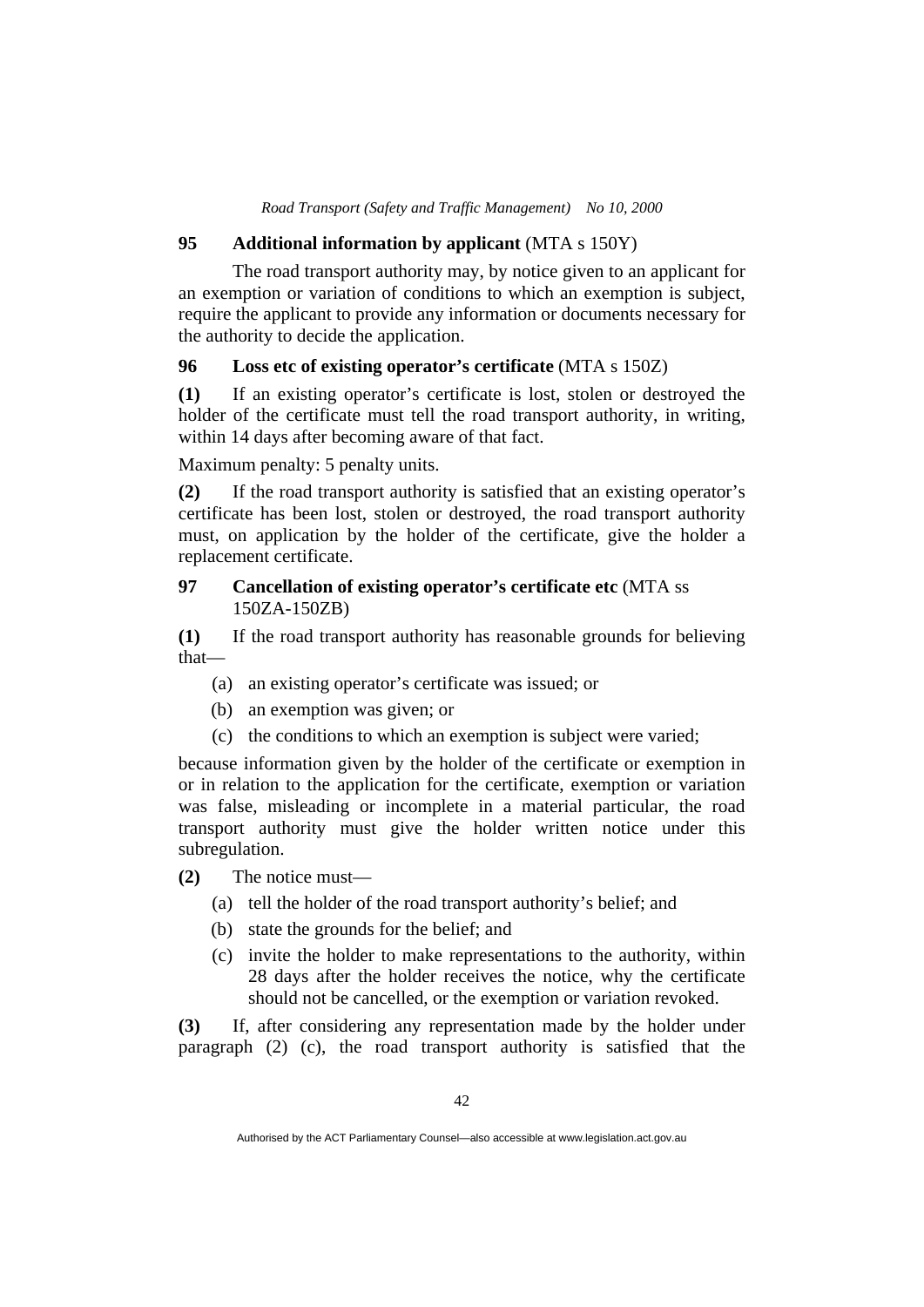authority's belief was correct, the authority must cancel the certificate or revoke the exemption or variation.

**(4)** The road transport authority must also cancel an existing operator's certificate or revoke an exemption if the holder of the certificate or exemption asks the authority, in writing, to do so and gives the existing operator's certificate held by the holder to the authority.

**(5)** If the road transport authority cancels an existing operator's certificate, or revokes an exemption, under subregulation (3), the holder of the certificate or exemption must give his or her existing operator's certificate to the authority within 14 days after being told of the cancellation or revocation by the authority.

Maximum penalty: 20 penalty units.

**(6)** If the road transport authority receives an existing operator's certificate under subregulation (4) or (5) because an exemption held by the holder of the certificate is to be or is revoked, the authority must return the certificate to the holder after cancelling the endorsement of the exemption on the certificate.

## *Division 3.1.4—Miscellaneous*

### **98 Overlapping schemes** (NSW cl 115)

**(1)** This Part does not prevent the road transport authority from establishing and operating a pay parking scheme on the same length of road, or in the same area, where it is operating a different pay parking scheme.

**(2)** The road transport authority may not recover the fee fixed for the parking of a vehicle in a metered space or ticket parking area if any other applicable parking fee has been paid for parking the vehicle in the space or area.

## **99 Trailers not separately chargeable** (NSW cl 118)

 A separate parking fee is not required to be paid for a trailer towed by another vehicle.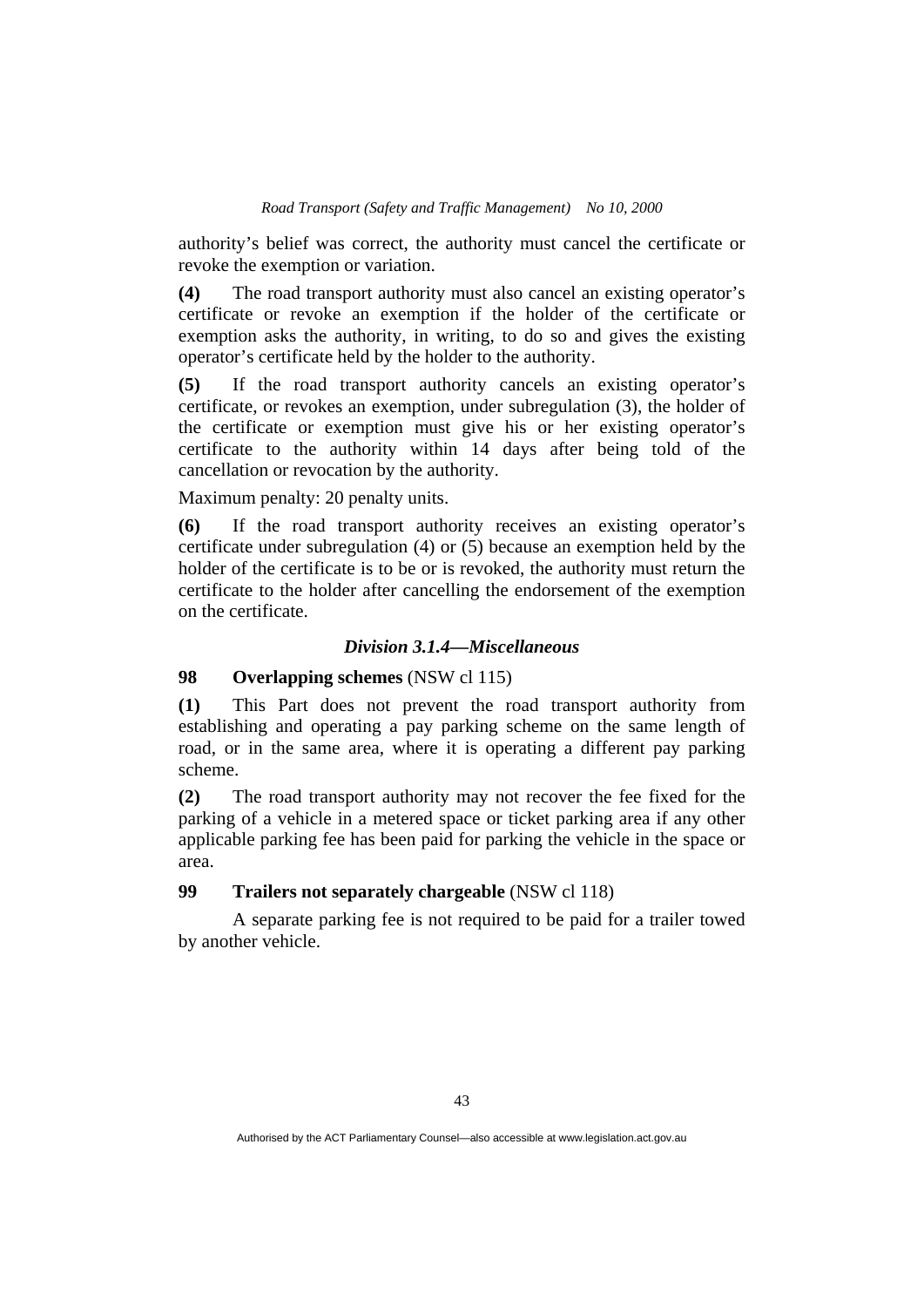## **PART 3.2—PARKING PERMITS AND MOBILITY PARKING SCHEME AUTHORITIES**

## **100 Parking permits** (NSW cl 124)

**(1)** The road transport authority may issue a permit authorising the parking of a vehicle, without charge or time restrictions, in a parking space designated for use by holders of such a permit.

**(2)** The permit may be of 1 or more of the following kinds:

- (a) a business parking permit;
- (b) a commuter parking permit;
- (c) a loading zone permit;
- (d) a resident parking permit;
- (e) a residents' visitor parking permit;
- (f) a special event parking permit;
- (g) any other kind declared by the road transport authority for this regulation.

**(3)** A permit must state the conditions (if any) to which it is subject and, for a resident's visitor parking permit, the address of the person to whom the permit was issued.

**(4)** A permit may state the length of road or area to which it applies.

**(5)** The holder of a loading zone permit may surrender the permit by returning it to the road transport authority.

**(6)** For these regulations, a parking space is designated for use by the holder of a permit if the following words are displayed on or with a traffic sign applying to the parking space under the Australian Road Rules:

- (a) for a resident or resident's visitor parking permit—'permit holders excepted' or 'authorised residents vehicles excepted';
- (b) for any other permit—'permit holders excepted'.

## **101 Mobility parking scheme authorities** (NSW cl 125)

**(1)** The road transport authority may issue a mobility parking scheme authority—

- (a) for use by a person with a disability; or
- (b) for use by an entity for the transport of people with disabilities.

Authorised by the ACT Parliamentary Counsel—also accessible at www.legislation.act.gov.au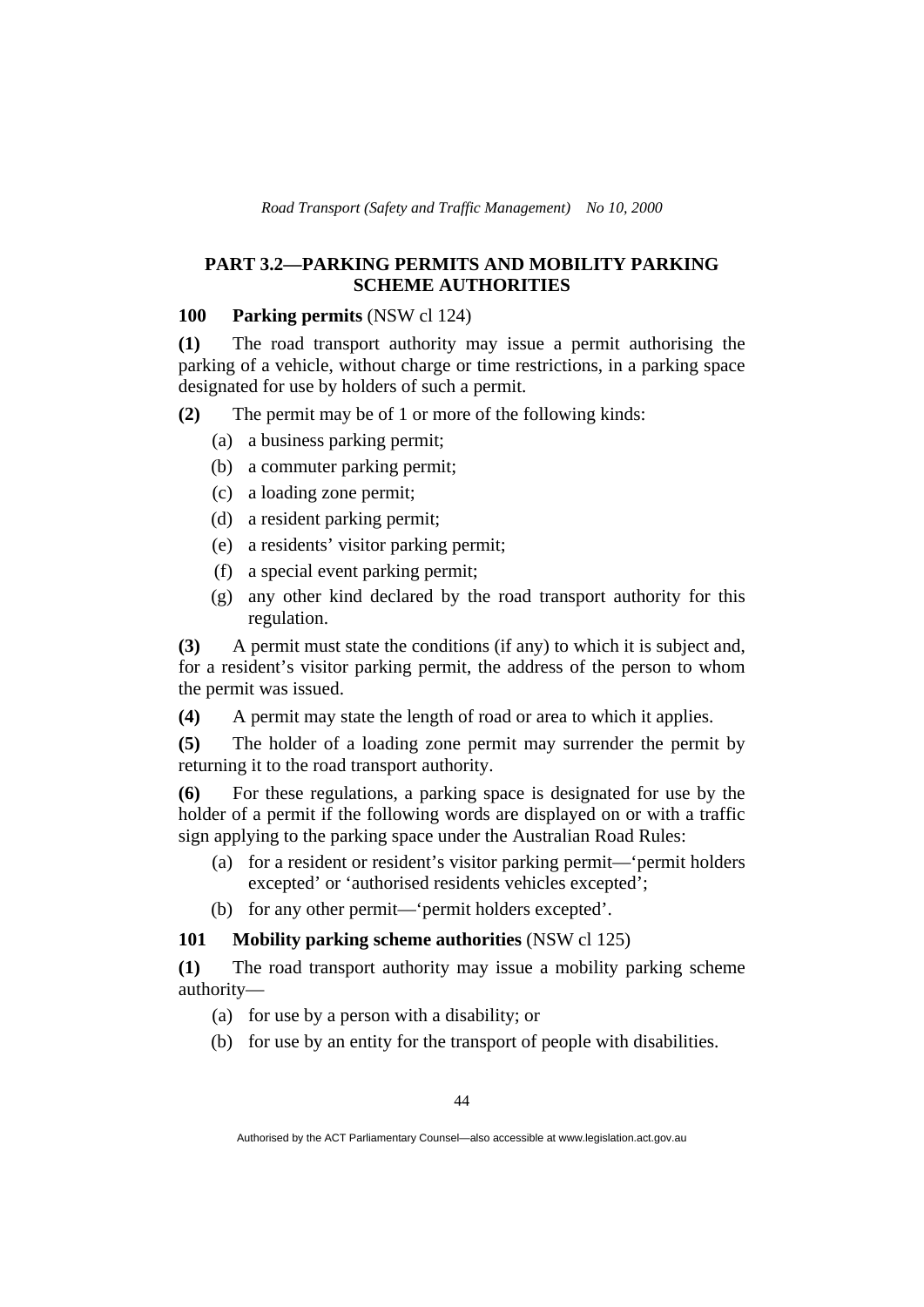**(2)** A mobility parking scheme authority is subject to the conditions (if any) stated in the authority and is issued for the period stated in the authority.

**(3)** A mobility parking scheme authority must include a people with disabilities symbol.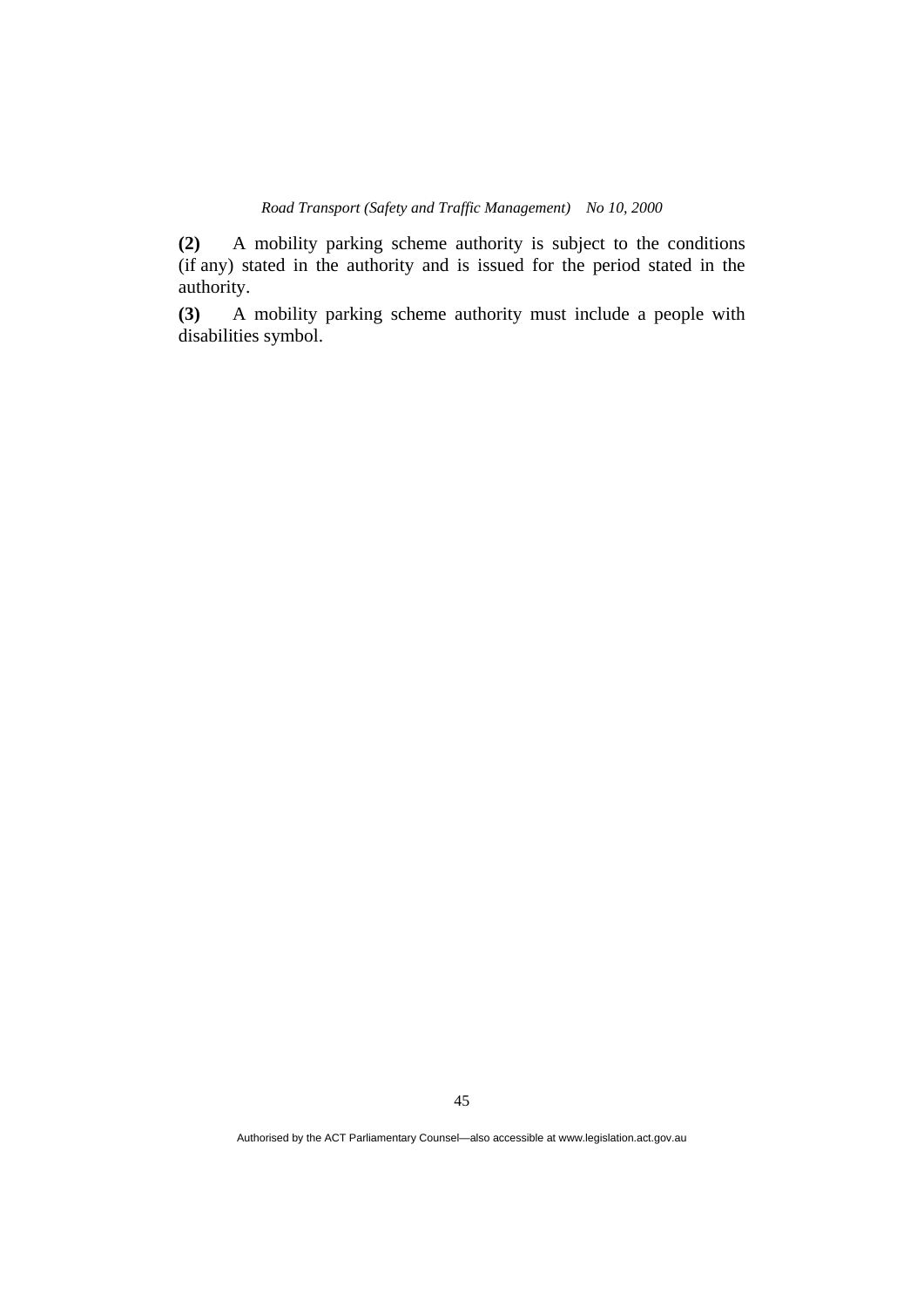### **CHAPTER 4—TRAFFIC OFFENCE DETECTION DEVICES**

#### **102 Definitions for ch 4** (MTR reg 26P)

In this Chapter, the following definitions apply:

- *digital camera detection device* means the camera detection device known as LaserCam 2000.
- *laser speed measuring device* means a speed measuring device known as—
	- (a) Laser Technology Inc. LTI 20-20 Marksman; or
	- (b) Laser Technology Inc. LTI 20-20 Ultralyte.
- *radar speed measuring device* means a speed measuring device known as—
	- (a) Applied Concepts Inc. Stalker Dual; or
	- (b) AWA Slant Radar Model 449; or
	- (c) Kustom Signals KR-10SP; or
	- (d) Kustom Signals KR-11; or
	- (e) Kustom Signals, Inc. Silver Eagle; or
	- (f) Fairey Slant Radar Model 456.

### *testing authority* means—

- (a) a department of electrical or electronic engineering at a university in Australia; or
- (b) the National Measurement Laboratory, Division of Telecommunications and Industrial Physics, Commonwealth Scientific and Industrial Research Organisation; or
- (c) the Deeper Level Maintenance, Support Services Division, British Aerospace Australia Limited; or
- (d) Technical Support, Australian Federal Police, Canberra.

### **103 Approved traffic offence detection devices** (MTR reg 26Q)

**(1)** For the definition of *approved camera detection device* in the dictionary to the Act, the digital camera detection device is approved.

**(2)** For the definition of *approved speed measuring device* in the dictionary to the Act, each laser speed measuring device and radar speed measuring device is approved.

Authorised by the ACT Parliamentary Counsel—also accessible at www.legislation.act.gov.au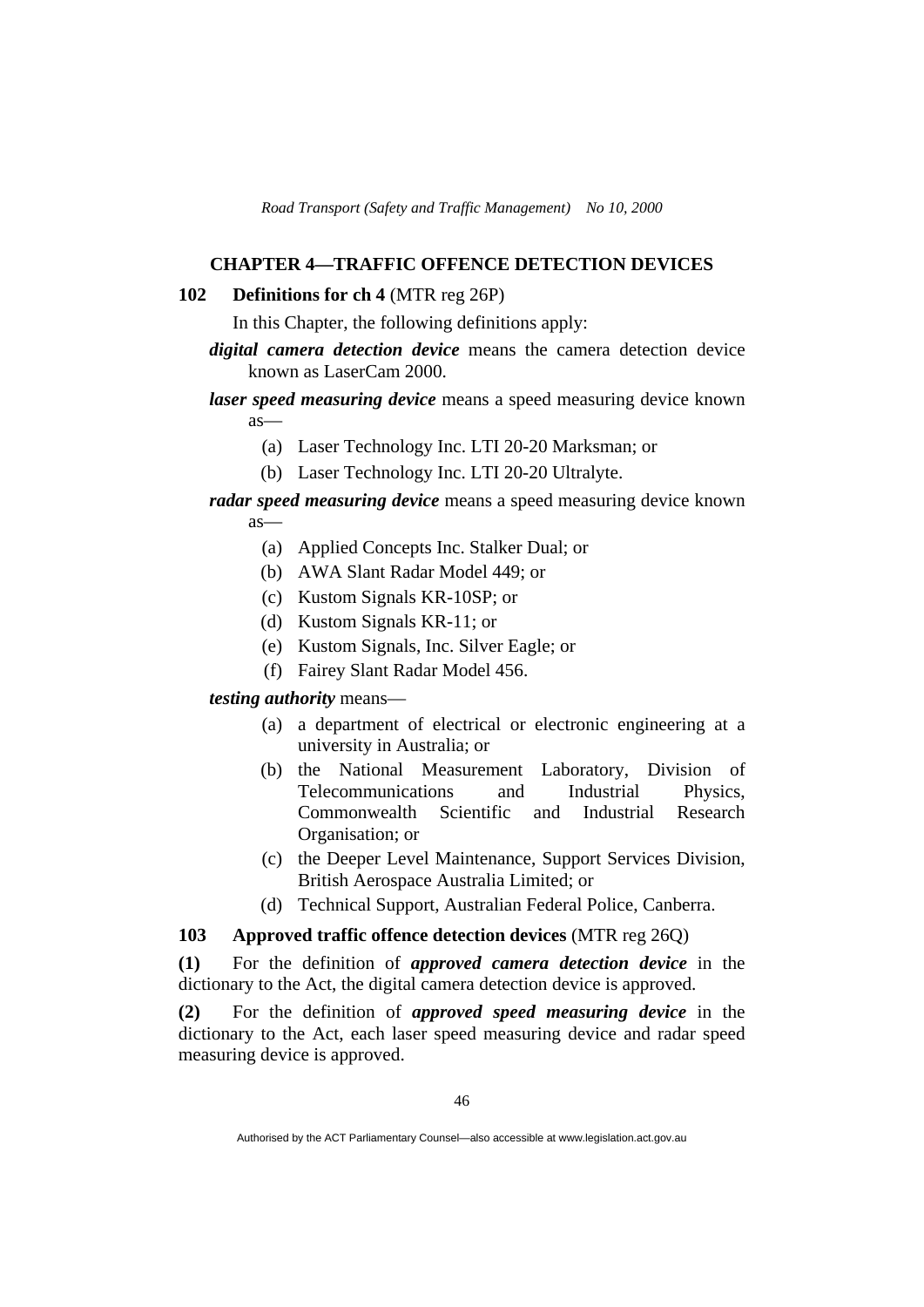### **104 Major testing of traffic offence detection devices** (MTR reg 26R)

**(1)** A digital camera detection device, laser speed measuring device and radar speed measuring device must be tested in accordance with this regulation at least once in every 12 months.

**(2)** The test must be carried out by a person approved under regulation 106 (Approved people—testing and sealing).

**(3)** The testing of a digital camera detection device or laser speed measuring device must find out whether the device—

- (a) is operating in accordance with the manufacturer's specifications; and
- (b) is accurate within a tolerance of plus or minus 2 km/h.

**(4)** The testing of a radar speed measuring device must find out whether the device is operating in accordance with Australian Standard 2898.1-2.

**(5)** If the test establishes the matters mentioned in subregulation (3) or (4), the person who carried out the test must—

- (a) sign a certificate to that effect; and
- (b) if a seal on the device has been damaged or removed—seal the device.

#### **105 Use of traffic offence detection devices** (MTR reg 26T)

**(1)** A digital camera detection device must be used by an operator by doing the following operations in accordance with the manufacturer's instructions for the device:

- (a) testing the laser speed measuring component of the device at the beginning of each continuous period of use by carrying out the following checks:
	- (i) an instrument confidence check;
	- (ii) a calibration verification check;
	- (iii) a scope alignment check;
- (b) activating the device;
- (c) operating the device;
- (d) testing the laser speed measuring component of the device at the end of each continuous period of use by carrying out the checks mentioned in paragraph (a).

Authorised by the ACT Parliamentary Counsel—also accessible at www.legislation.act.gov.au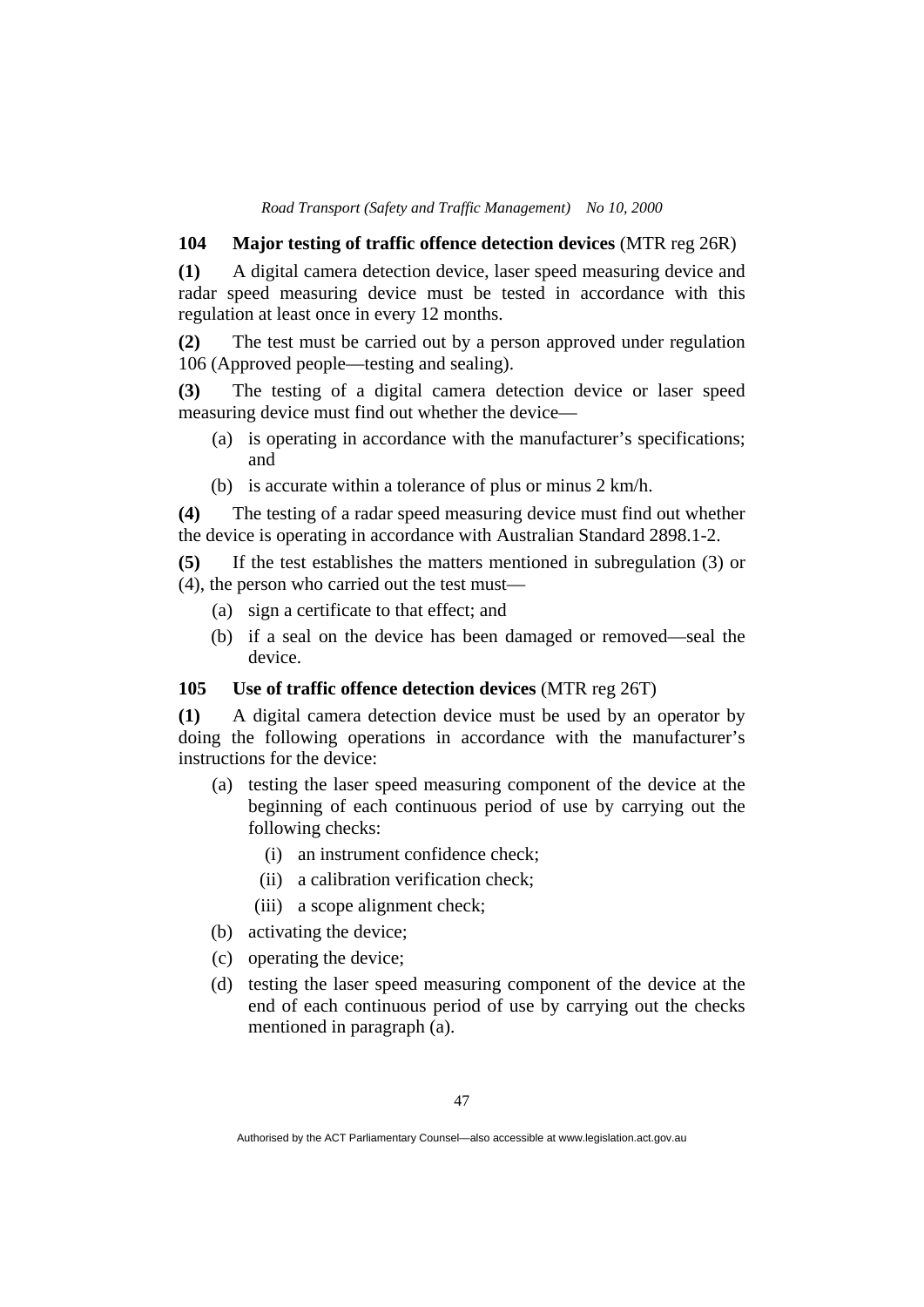**(2)** However, after the operator of a digital camera detection device has carried out the operations mentioned in paragraphs (1) (a) and (b), the device may operate unattended.

**(3)** A laser speed measuring device must be used by an operator by doing the following operations in accordance with the manufacturer's instructions for the device:

- (a) testing the device at the beginning of each continuous period of use by carrying out the following checks:
	- (i) an instrument confidence check;
	- (ii) a calibration verification check;
	- (iii) a scope alignment check;
- (b) activating the device;
- (c) operating the device;
- (d) testing the device at the end of each continuous period of use by carrying out the checks mentioned in paragraph (a).
- **(4)** A radar speed measuring device must be used as follows:
	- (a) at the beginning of each continuous period of use by an operator, the device must be tested by the operator against a motor vehicle's accurate speedometer and must be found to be accurate within a tolerance of 2 km/h;
	- (b) at the end of each continuous period of use by an operator and, if the period is longer than 9 hours, also after 9 hours, the device must be tested by the operator against the same speedometer and must be found to be accurate within a tolerance of 2 km/h;
	- (c) the device must also be used in accordance with the manufacturer's instructions.
- **(5)** In this regulation
	- *operator* means a person approved to use a traffic offence detection device under regulation 107 (Approved people—use).

## **106 Approved people—testing and sealing** (MTR reg 26U)

 Each person employed by a testing authority to test and seal traffic offence detection devices is approved to test and seal traffic offence detection devices

Authorised by the ACT Parliamentary Counsel—also accessible at www.legislation.act.gov.au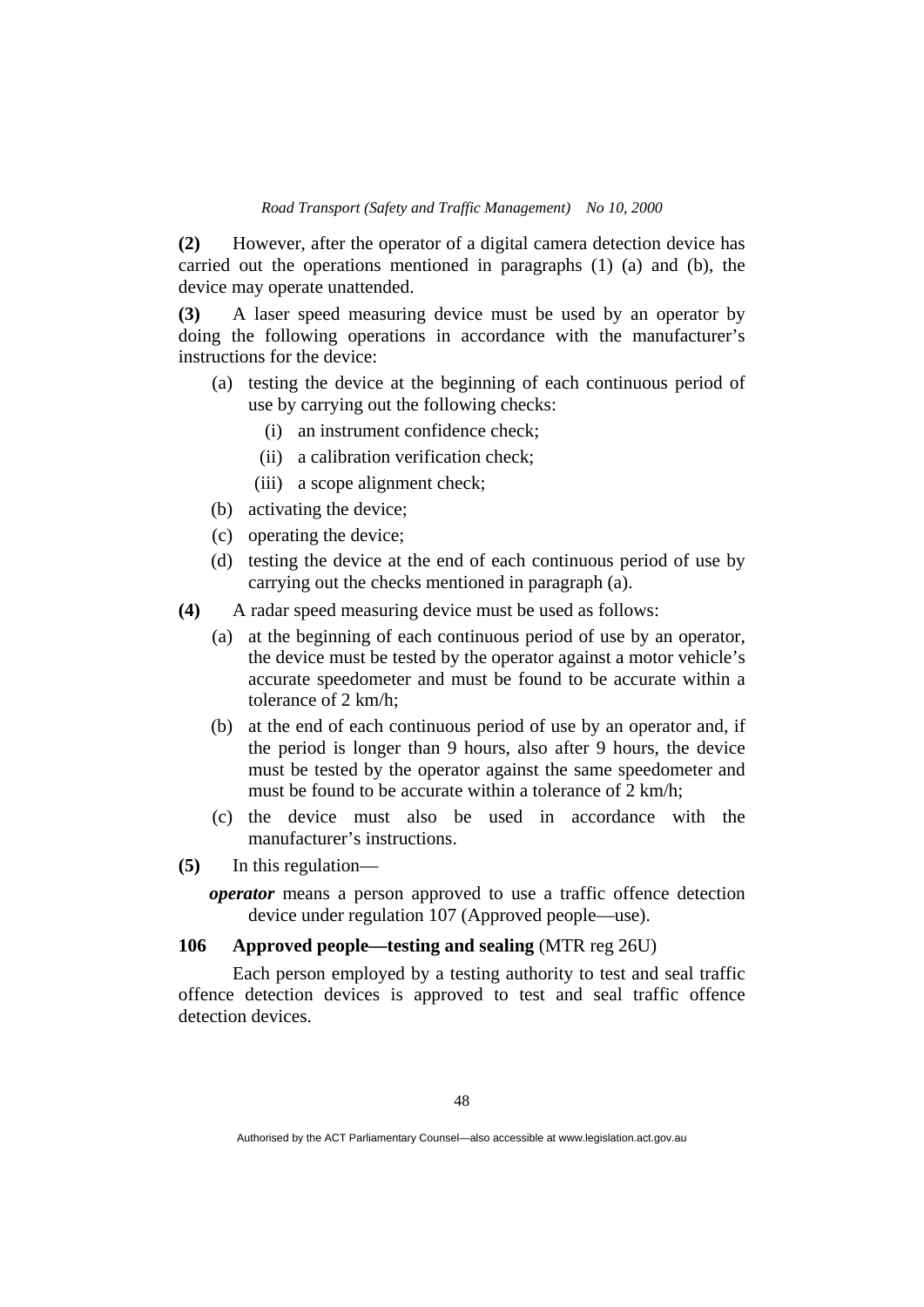#### **107 Approved people—use** (MTR reg 26W)

**(1)** Each police officer is approved to use any traffic offence detection device.

**(2)** The road transport authority may approve a person who is not a police officer to use digital camera detection devices.

**(3)** The road transport authority may only approve a person under subregulation (2) if the authority is satisfied that the person has appropriate qualifications to operate, or experience in the operation of, digital camera detection devices.

#### **108 Meaning of codes on images** (MTR reg 26X)

**(1)** On an image produced by a digital camera detection device, the code—

*SLS* (or *site location speed*), as a prefix, means that the code immediately following is the code for the place where the image was taken.

**(2)** On an image produced by a digital camera detection device, the code following the prefix SLS has the meaning set out in the Schedule.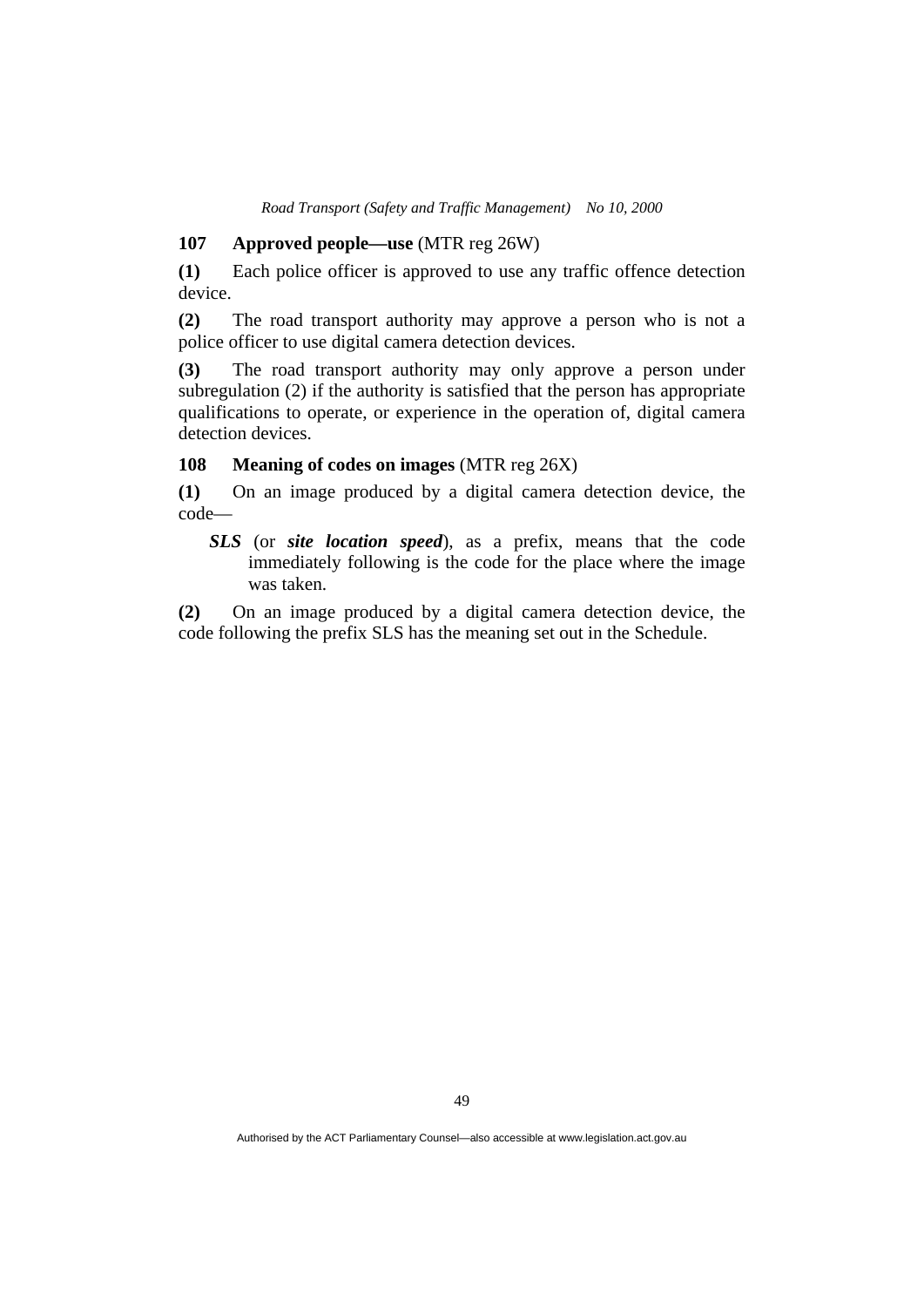## **CHAPTER 5—MISCELLANEOUS**

#### **109 Additional powers of police** (NSW cl 75)

**(1)** A police officer may request or signal the driver of a vehicle to stop the vehicle.

**(2)** A person must not, without reasonable excuse, fail to comply with a request or signal made or given by a police officer under subregulation (1). Maximum penalty: 20 penalty units.

**(3)** A police officer may, during a temporary obstruction or danger to traffic or in an emergency direct the responsible person for or driver of a vehicle parked in any part of a pay parking area to remove the vehicle or, if no one appears to be in charge of the vehicle, remove the vehicle.

#### **110 Prohibition on car minding** (NSW cl 89)

**(1)** The chief police officer may, by written notice given to a person, prohibit the person from—

- (a) parking, minding, caring for, or taking charge of any motor vehicle or trailer (other than a motor vehicle or trailer of which the person is the driver) on a road; or
- (b) offering his or her services for any such purpose.

**(2)** A person who is given a notice under subregulation (1) must comply with the notice.

Maximum penalty: 20 penalty units.

**(3)** This regulation does not authorise the chief police officer to prohibit the proprietor of a parking station or parking area—

- (a) from parking, minding, caring for, or taking charge of a motor vehicle or trailer in or on the parking station or parking area; or
- (b) from offering the proprietor's services for that purpose—
	- (i) whether by the display or publication of an advertisement in relation to the parking station or parking area or otherwise; and
	- (ii) whether the services are performed or offered to be performed by the proprietor or by an employee or agent of the proprietor.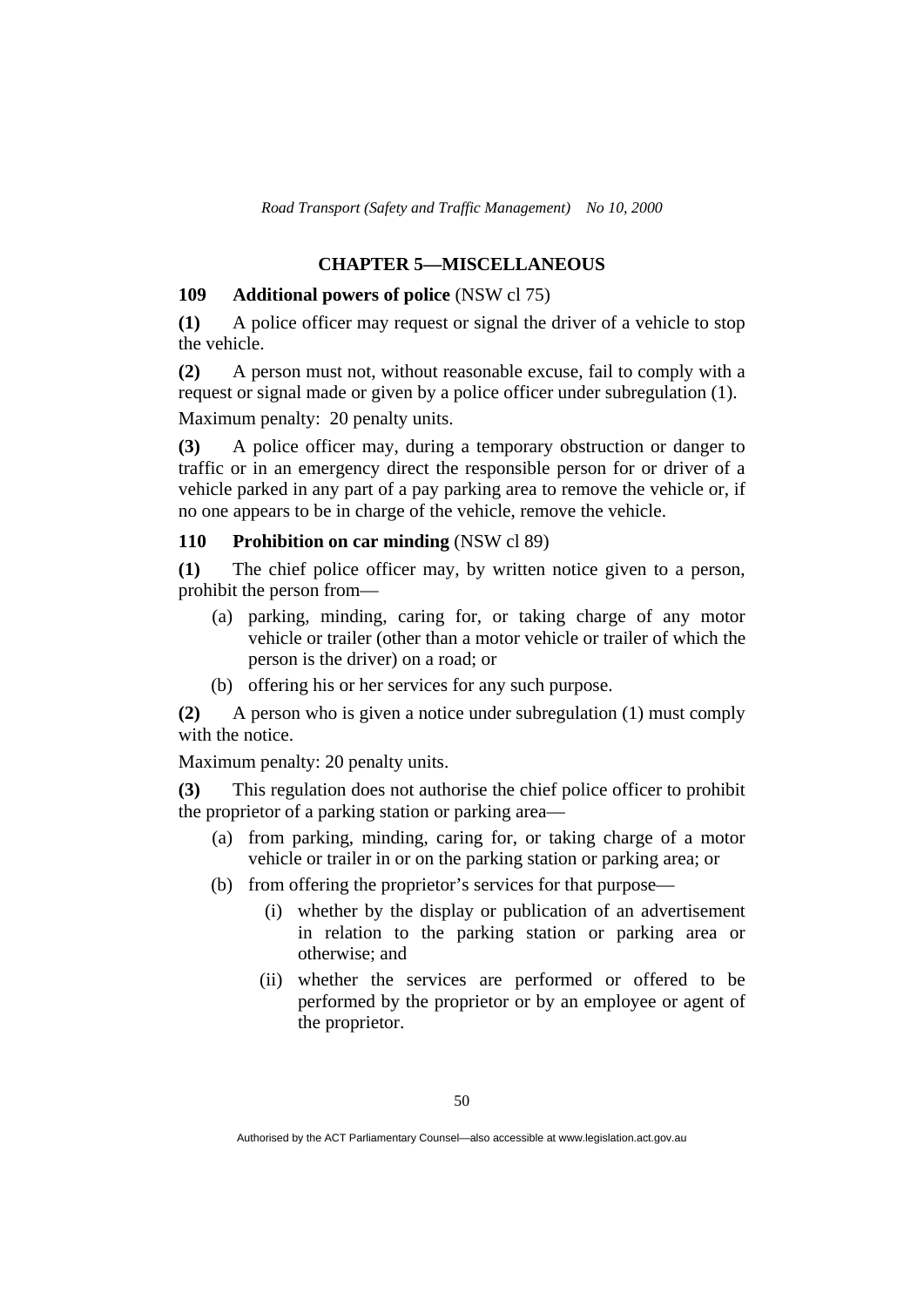### **111 Removal of unattended vehicles from certain places**  (NSW cl 155 (1))

 For paragraph 32 (1) (c) of the Act, a police officer or authorised person may move an unattended vehicle from a road or road related area to a retention area if the vehicle is in—

- (a) a bus lane; or
- (b) a length of road to which a *clearway sign* applies; or
- (c) a transit lane.

### **112 Disposal of impounded or forfeited vehicles** (NSW (Gen) cl 15)

**(1)** If a vehicle that was impounded under section 10A (Impounding or forfeiture of vehicles used in committing certain offences) or 10B (Powers of police officers to seize and impound vehicles used in committing certain offences) of the Act has not been released at the end of the period for which it was subject to impounding, the chief police officer must, by notice served on the registered operator of the vehicle and every person having a registered interest in the vehicle, warn them that the vehicle is liable to be offered for sale unless appropriate steps are taken to obtain the release of the vehicle within 28 days after service of the notice.

**(2)** For section 10J (Disposal of vehicles) of the Act, the vehicle may be offered for sale if the vehicle is not released under section 10F (Release of vehicles by chief police officer) or 10G (Release of vehicles by order of Magistrates Court) of the Act within 28 days after service of the last of the notices mentioned in subregulation (1).

**(3)** However, the vehicle may not be offered for sale if—

- (a) an application has been made under section 10F or 10G of the Act for the release of the vehicle; and
- (b) the application has not been dealt with; and
- (c) any subsequent proceeding arising out of the application has not been finally dealt with.

**(4)** For section 10J of the Act, a vehicle that has been forfeited to the Territory under section 10A of the Act may be offered for sale.

**(5)** A person may, at any time within 12 months after a vehicle is sold in accordance with subregulation (2), apply to the chief police officer for payment to the person of the *balance of the proceeds of sale* of the vehicle.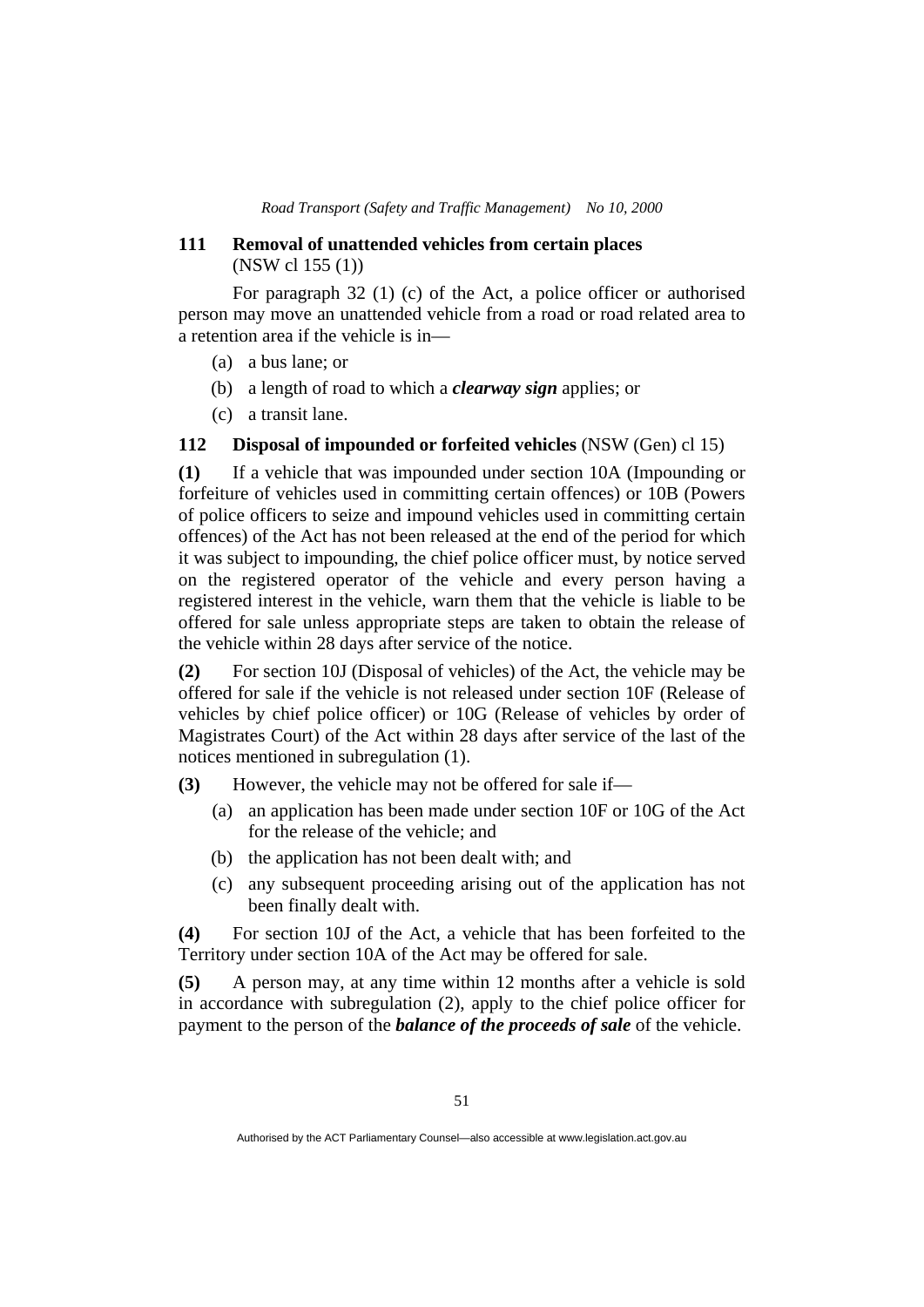**(6)** The *balance of the proceeds of sale* may be paid to the person by the chief police officer if the person satisfies the chief police officer that—

- (a) the person was lawfully entitled to the vehicle immediately before its sale; and
- (b) there was a reasonable excuse for person's failure to obtain release of the vehicle before it was sold.
- **(7)** In this section—

*balance of the proceeds of sale*, of a vehicle, means the proceeds of sale of the vehicle less—

- (a) any fees, charges or other amounts payable for the impounding or storage of the vehicle; or
- (b) the reasonable costs of or incidental to the sale.

## **113 Responsible person to inspect driver licence** (NSW cl 90, MTA s 167)

**(1)** Before permitting someone else to drive a motor vehicle, the responsible person for, or the person in charge of, the vehicle must require the person to produce his or her Australian driver licence or external driver licence and must inspect the licence.

Maximum penalty: 20 penalty units.

**(2)** It is a defence to a prosecution of a person for an offence against subregulation (1) if the person proves that the person had taken reasonable steps (other than those mentioned in the subregulation) to ensure the person permitted to drive the motor vehicle was the holder of a current Australian driver licence or external driver licence.

## **114 Responsible person's consent** (NSW cl 91)

 The person in charge of a motor vehicle or trailer on a road must not, without reasonable excuse, permit anyone to use the vehicle without the consent of the responsible person for the vehicle.

Maximum penalty: 20 penalty units.

### **115 Application of Criminal Code (Cwlth) to regulations**  (NSW cl 33)

 Chapter 2 of the *Criminal Code* set out in the Schedule to the *Criminal Code Act 1995* (Cwlth) applies to an offence against these regulations as if the Chapter were in force as a Territory law.

Authorised by the ACT Parliamentary Counsel—also accessible at www.legislation.act.gov.au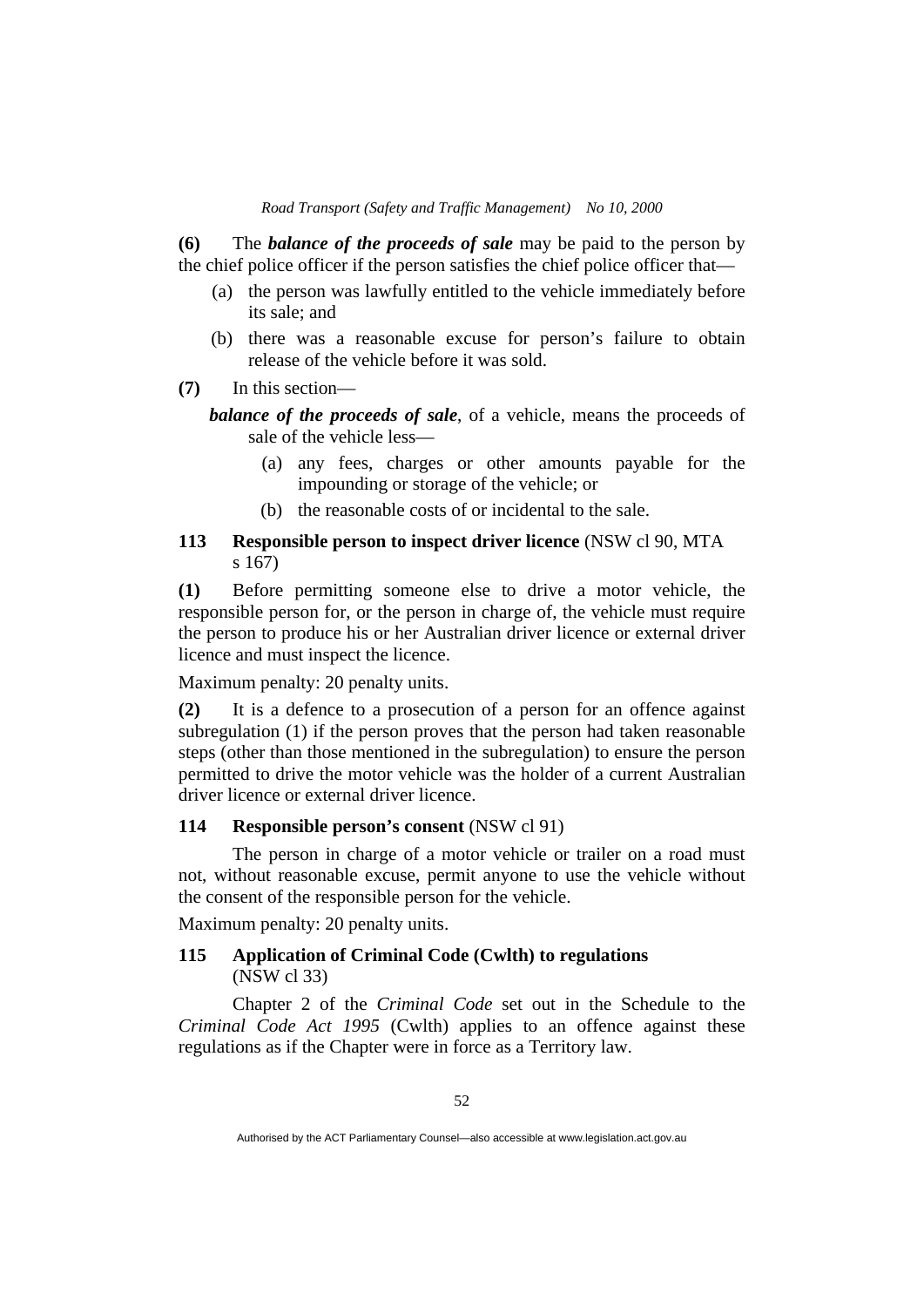*Note* Chapter 2 of the *Criminal Code* codifies the general principles of criminal responsibility.

### **116 Offences against regulations are strict liability offences**  (NSW cl 34)

 An offence against these regulations is a strict liability offence for Chapter 2 of the *Criminal Code*.

## **117 General defence of accident or reasonable effort** (NSW cl 35)

 Without limiting any defence under Chapter 2 of the *Criminal Code*, it is a defence to an offence against these regulations if the defendant proves that the offence—

- (a) was the result of an accident; or
- (b) could not have been avoided by any reasonable efforts by the defendant.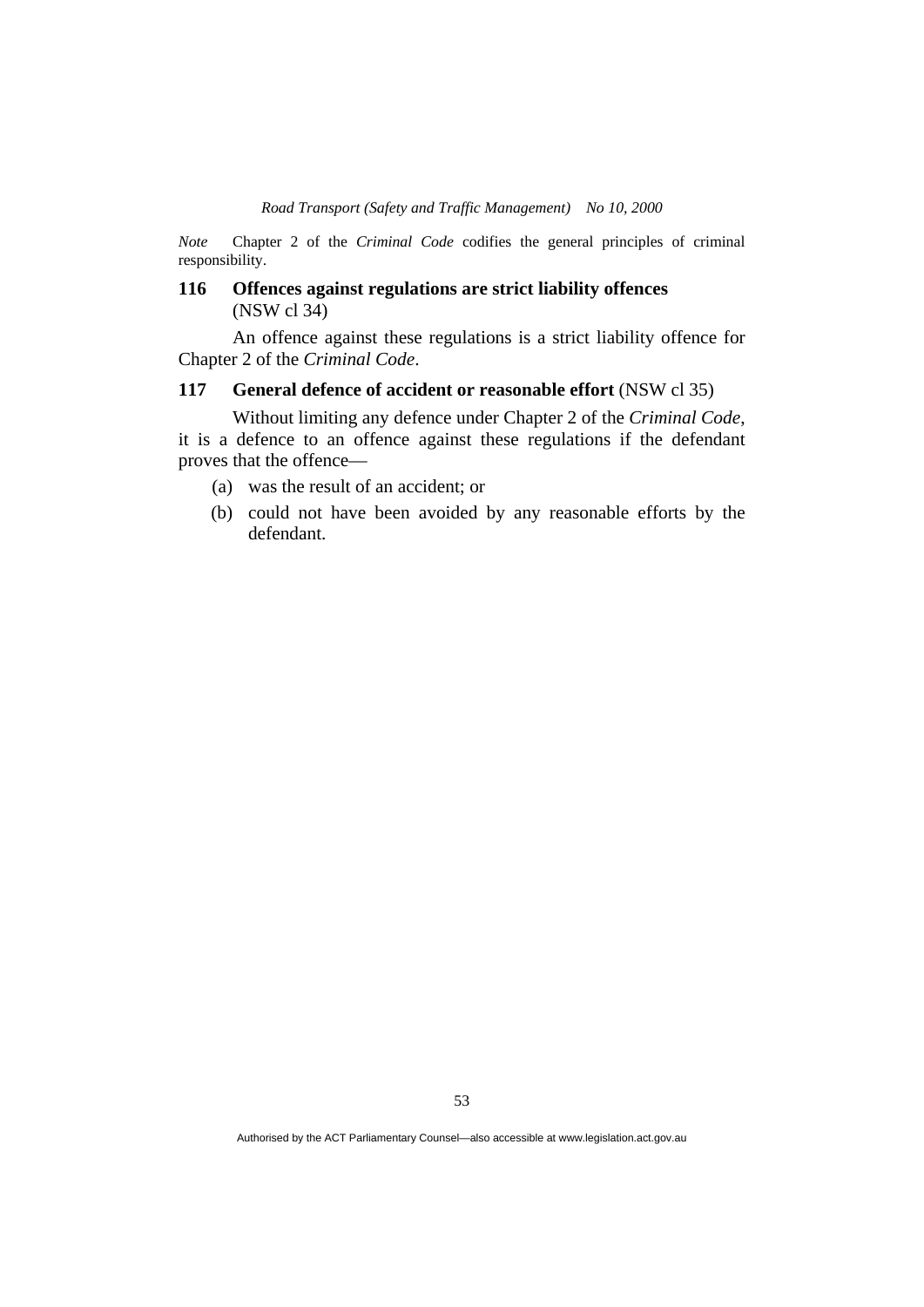## **CHAPTER 6—TRANSITIONAL**

### **PART 6.1—PARKING**

## **118 Existing Class A and Class B parking spaces**

**(1)** A permit issued by the road transport authority under regulation 100 may authorise the parking of a vehicle, without time restrictions, on a length of road to which a *no parking sign* applies that is designated for use by holders of such a permit.

**(2)** A permit mentioned in subregulation (1) may be of a kind declared by the road transport authority for this regulation, even though it is not of a kind permitted by subregulation 100 (2).

**(3)** Without limiting subregulation (2), the road transport authority may declare a permit issued to a class of motor vehicles that was, immediately before the commencement of this regulation, a Class A class of motor vehicle or a Class B class of motor vehicle for Part 10 of the *Motor Traffic Act 1936* to be a kind of permit for this regulation.

**(4)** For this regulation, a length of road is designated for use by the holder of a permit if the words 'reserved for' or 'parking for', followed by words stating the kind of permit held by the holder, are included on or with a *no parking sign* applying to the length of road.

#### **119 Existing parking labels**

A label for a motor vehicle (other than a label issued to a disabled person or a community organisation whose members provide transport for disabled people) in force under section 150A of the *Motor Traffic Act 1936* immediately before the commencement of this regulation is taken, after the commencement, to be a parking permit issued under regulation 100 (Parking permits) that authorise the parking of a vehicle, without time restrictions, on a length of road to which a *no parking sign* applies that is designated for use by the holder of such a permit.

### **120 Existing disability labels**

**(1)** A label for a motor vehicle issued to a disabled person or a community organisation whose members provide transport services for disabled people, and in force under section 150A of the *Motor Traffic Act 1936* immediately before the commencement of this regulation, is taken,

Authorised by the ACT Parliamentary Counsel—also accessible at www.legislation.act.gov.au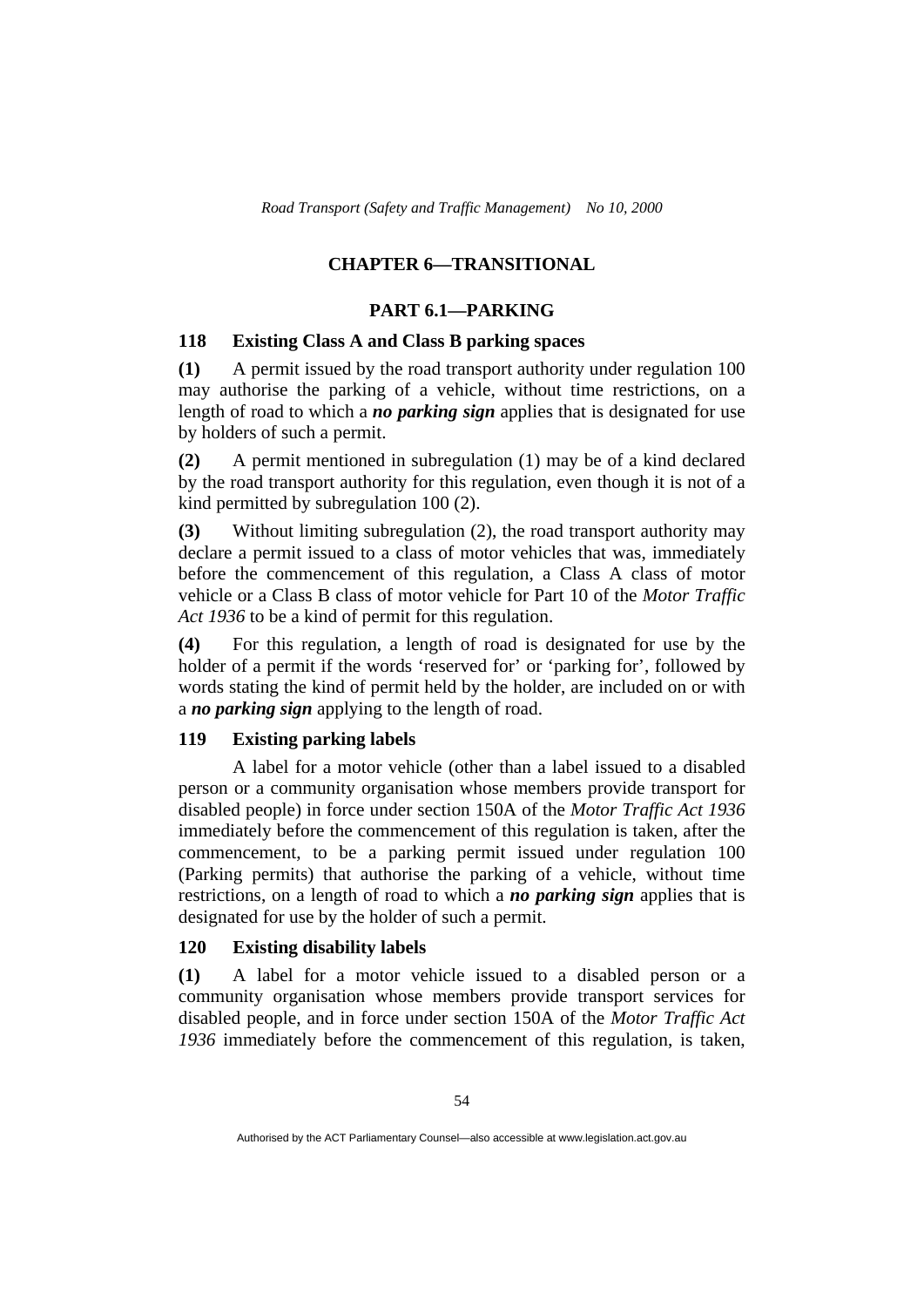after that commencement, to be a mobility parking scheme authority issued under regulation 101 (Mobility parking scheme authorities).

**(2)** This regulation ceases to have effect on 1 June 2000.

#### **121 Existing codes of practice**

 A code of practice that was in force for section 150M of the *Motor Traffic Act 1936* immediately before the commencement of this regulation is taken, after the commencement, to be a code of practice under regulation 89 (Codes of practice).

### **122 Existing exemptions**

 An exemption granted under section 150T of the *Motor Traffic Act 1936* immediately before the commencement of this regulation is taken, after the commencement, to be an exemption given under regulation 92 (Decision on application for exemption).

## **123 Existing applications for exemptions and variation of conditions**

**(1)** An application under section 150S of the *Motor Traffic Act 1936* that had not been finally dealt with before the commencement of this regulation is taken, after the commencement, to be an application made to the road transport authority under regulation 91 (Application for exemption).

**(2)** An application under section 150X of the *Motor Traffic Act 1936* that had not been finally dealt with before the commencement of this regulation is taken, after the commencement, to be an application made to the road transport authority under regulation 94 (Variation of conditions of exemptions).

**(3)** A notice given under subsection 150T (3) of the *Motor Traffic Act 1936* in relation to an application mentioned in subregulation (1) or (2) is taken, after the commencement, to be a notice given by the road transport authority under subregulation 92 (2) (Decision on application for exemption).

**(4)** A notice under section 150Y of the *Motor Traffic Act 1936* in relation to an application mentioned in subregulation (1) or (2) is taken, after the commencement, to be a notice given by the road transport authority under regulation 95 (Additional information by applicant).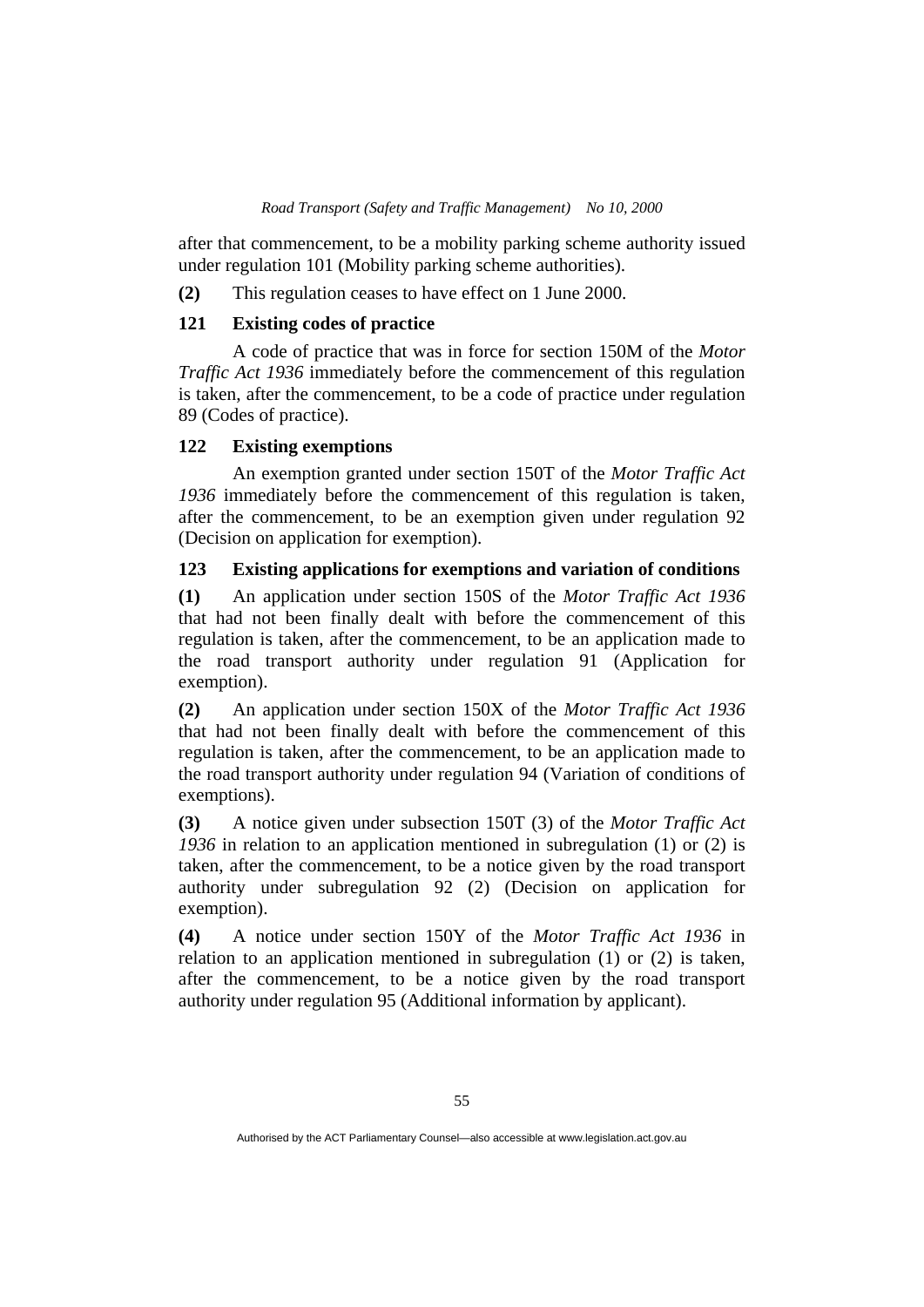### **124 Existing notices to show cause**

 A notice under section 150ZB of the *Motor Traffic Act 1936* in relation to a matter not finally dealt with before the commencement of this regulation is taken, after the commencement, to be a notice given by the road transport authority under subregulation 97 (1) (Cancellation of existing operator's certificate etc).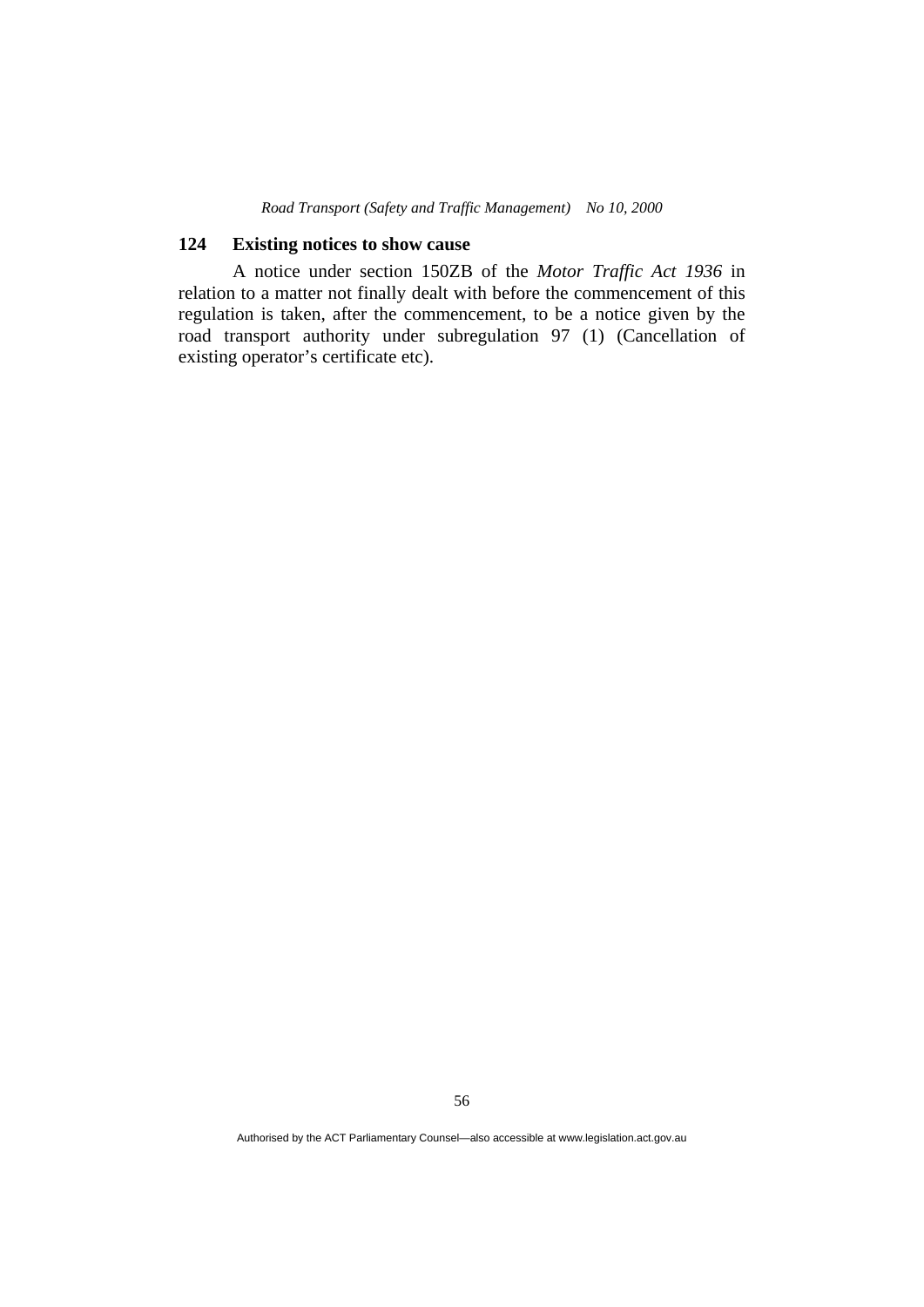## **PART 6.2—TRAFFIC OFFENCE DETECTION DEVICES**

#### **125 Existing tests and certificates**

 A test mentioned in regulation 104 (Major testing of traffic offence detection devices) may be carried out before the commencement of the regulation, and a certificate mentioned in paragraph (5) (a) of that regulation may be signed for such a test before the commencement.

### **126 Existing approved people—use**

 A person who is approved under subregulation 26W (2) of the *Motor Traffic Regulations 1934* immediately before the commencement of this regulation is taken, after the commencement, to be approved by the road transport authority under subregulation 107 (2) (Approved people use).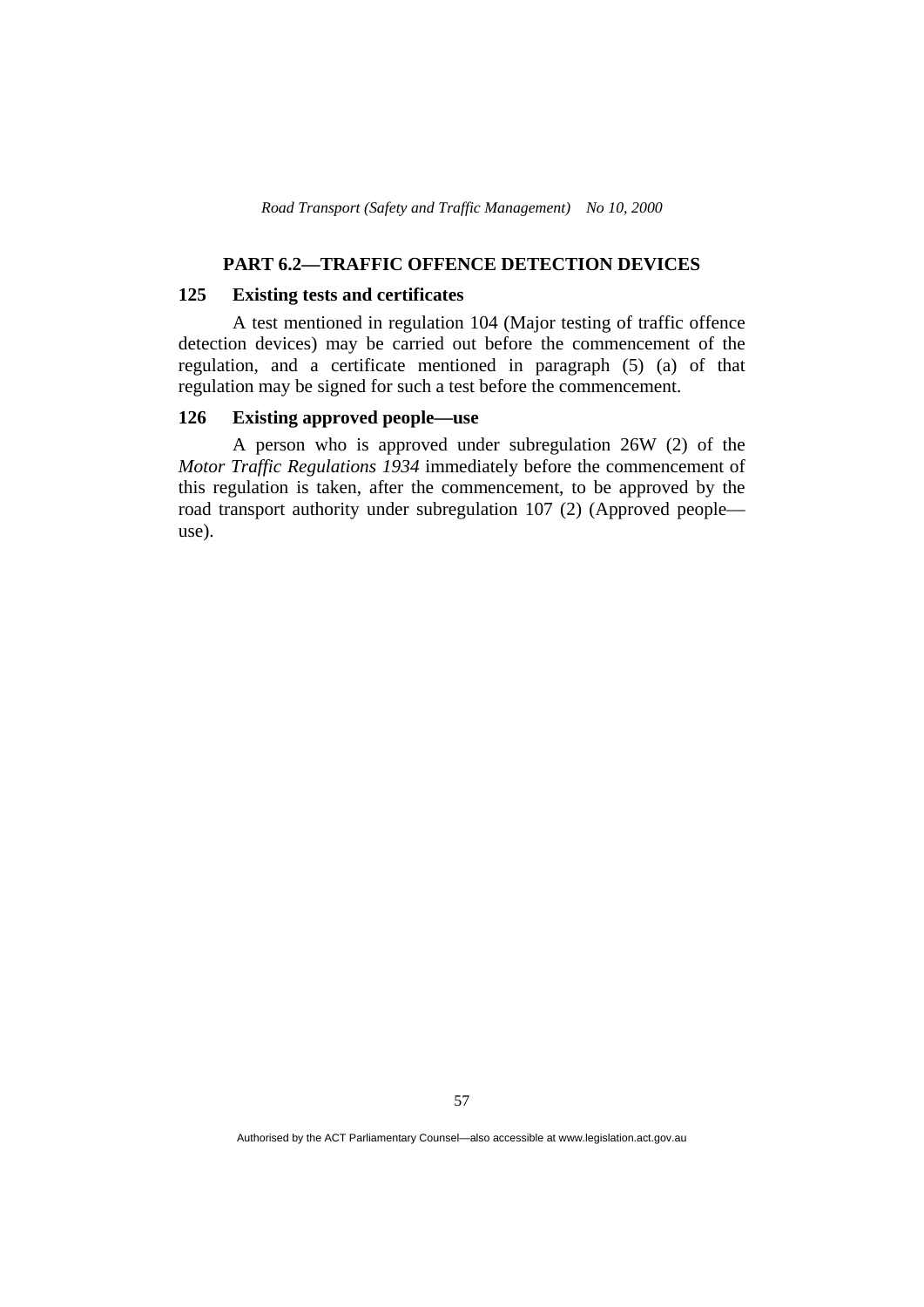## **PART 6.3—OTHER TRANSITIONAL PROVISIONS**

#### **127 Existing medical certificate about seatbelts**

 A certificate of the kind mentioned in subsection 164E (2) of the *Motor Traffic Act 1936* that was issued before the commencement of this regulation is taken, after the commencement, to be a certificate of the kind mentioned in regulation 25 (ARR r 267 (3)—certificate of exemption from wearing seatbelts).

### **128 Expiry of ch 6**

**(1)** This Chapter (other than regulation 120) expires 2 years after it commences.

**(2)** To remove any doubt, this Chapter is a law to which subsection 42 (1) (Repeal does not end transitional or validating effect) of the *Interpretation Act 1967* applies.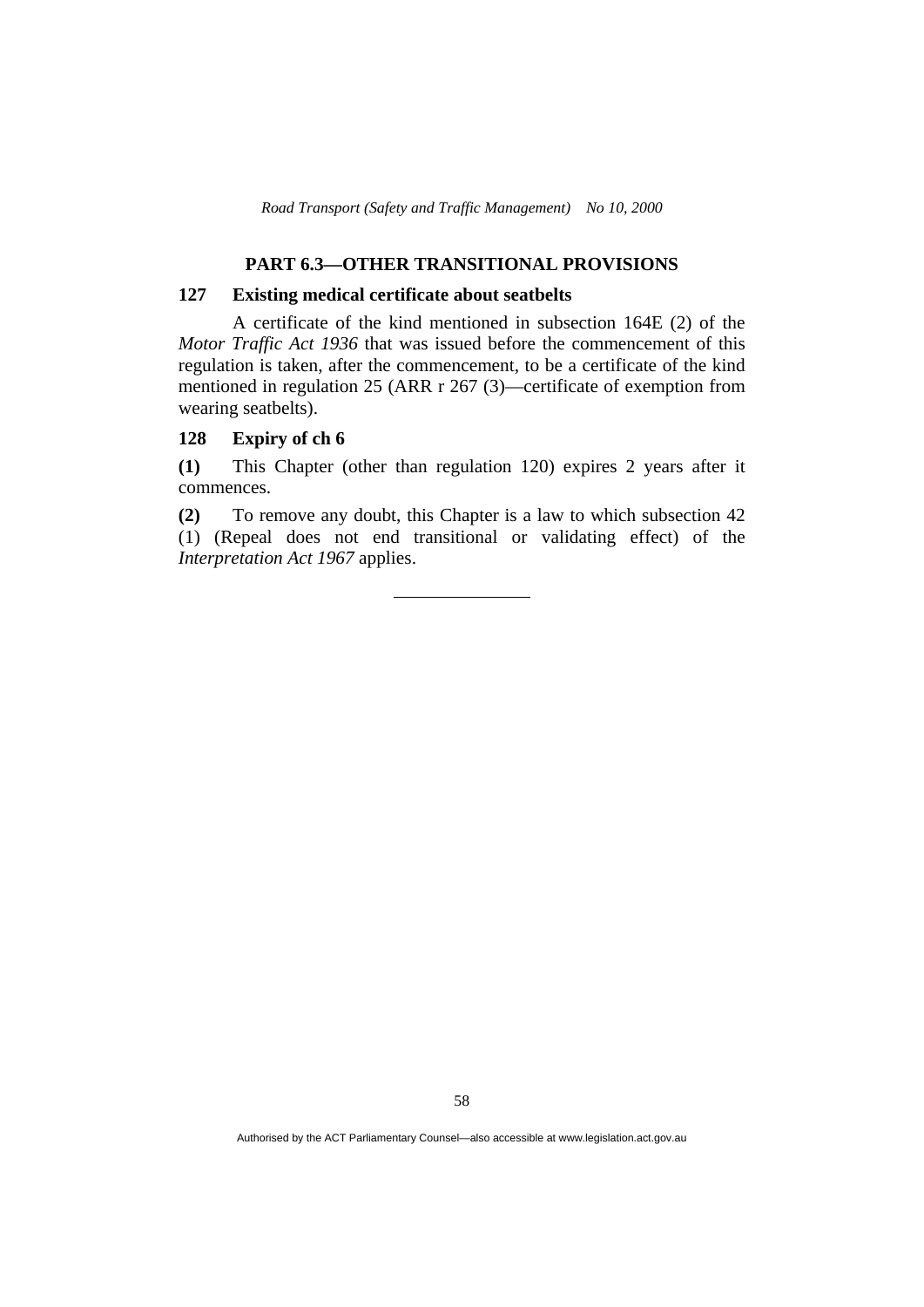# **SCHEDULE** (See reg 108)

# MEANING OF CODES ON IMAGES

| code            | place where image was taken                                         |
|-----------------|---------------------------------------------------------------------|
| <b>SLS 0001</b> | Adelaide Avenue between Hopetoun Circuit and Kent Street            |
| <b>SLS 0002</b> | Antill Street between Northbourne Avenue and Federal Highway        |
| <b>SLS 0003</b> | Athllon Drive between Beasley Street and Sulwood Drive              |
| <b>SLS 0004</b> | Belconnen Way between Barry Drive and Coulter Drive                 |
| <b>SLS 0005</b> | Bowen Drive between Brisbane Avenue and Kings Avenue                |
| <b>SLS 0006</b> | Coppins Crossing Road between Uriarra Road and William Hovell Drive |
| <b>SLS 0007</b> | Drakeford Drive between Sulwood Drive and Athllon Drive             |
| <b>SLS 0008</b> | Erindale Drive between Sulwood Drive and Sternberg Crescent         |
| <b>SLS 0009</b> | Florey Drive between Southern Cross Drive and Ginninderra Drive     |
| <b>SLS 0010</b> | Ginninderra Drive between Tillyard Drive and Kingsford Smith Drive  |
| <b>SLS 0011</b> | Ginninderra Drive between Ellenborough Street and Tucker Street     |
| <b>SLS 0012</b> | Gungahlin Drive between Wells Station Drive and Gundaroo Drive      |
| <b>SLS 0013</b> | Hindmarsh Drive between Dalrymple Street and Jerrabomberra Avenue   |
| <b>SLS 0014</b> | Hindmarsh Drive between Athllon Drive and Melrose Drive             |
| <b>SLS 0015</b> | Kingsford Smith Drive between Kuringa Drive and Spalding Street     |
| <b>SLS 0016</b> | Lady Denman Drive between Cotter Road and Barrenjoey Drive          |
| <b>SLS 0017</b> | Long Gully Road between Erindale Drive and Mugga Lane               |
| <b>SLS 0018</b> | Melrose Drive between Athllon Drive and Hindmarsh Drive             |
| <b>SLS 0019</b> | Monaro Highway between Canberra Avenue and Hindmarsh Drive          |
| <b>SLS 0020</b> | Monaro Highway between Hindmarsh Drive and Isabella Drive           |
| <b>SLS 0021</b> | Mugga Lane between Narrabundah Lane and Long Gully Road             |
| <b>SLS 0022</b> | Northbourne Avenue between Macarthur Avenue and Antill Street       |
| <b>SLS 0023</b> | Parkes Way between Clunies Ross Street and Glenloch Interchange     |
| <b>SLS 0024</b> | Tuggeranong Parkway between Lakeside Interchange and Cotter Road    |
| <b>SLS 0025</b> | Tuggeranong Parkway between Hindmarsh Drive and Cotter Road         |
| <b>SLS 0026</b> | Tuggeranong Parkway between Hindmarsh Drive and Sulwood Drive       |
| <b>SLS 0027</b> | Yamba Drive between Mawson Drive and Beasley Street                 |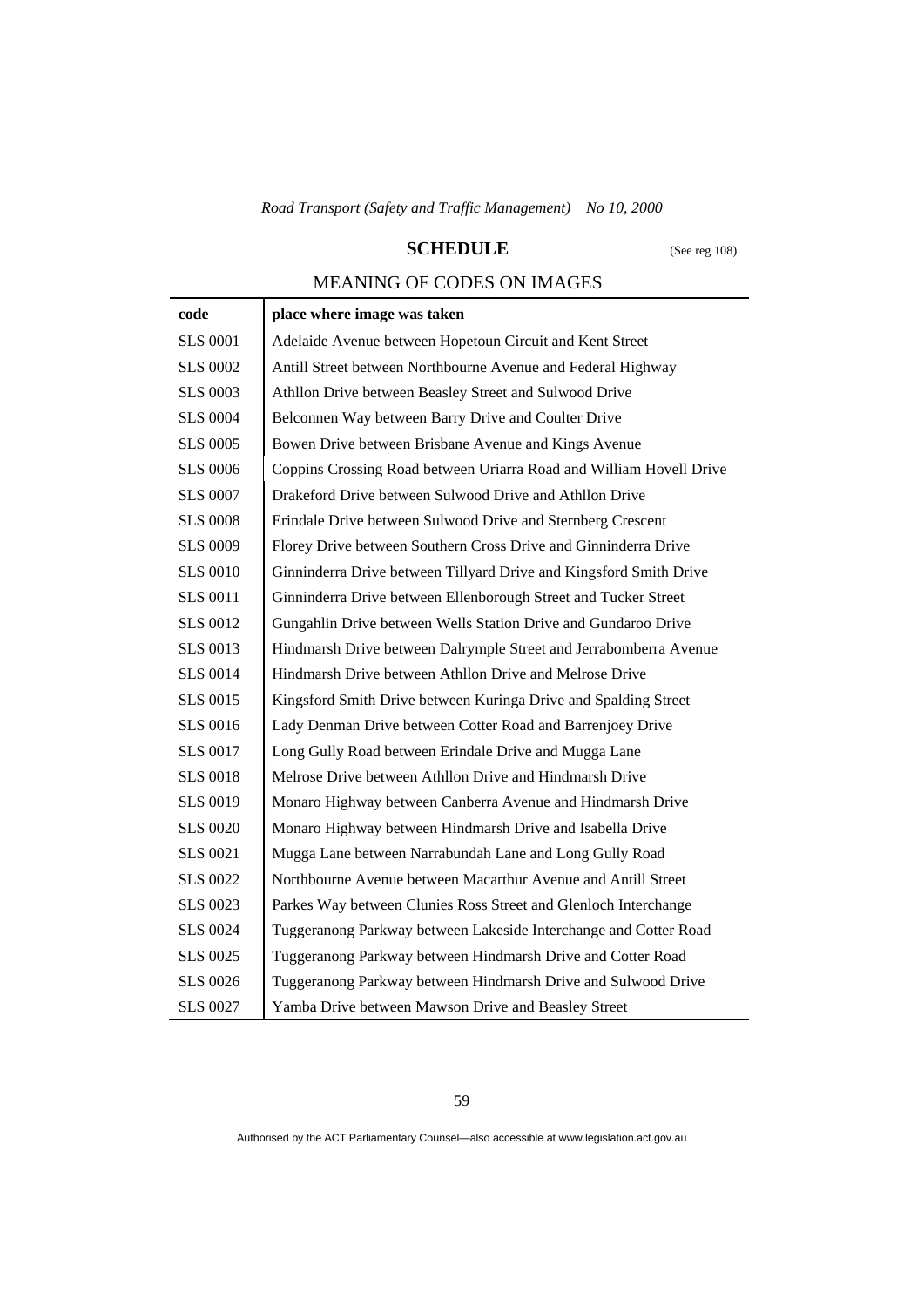### **DICTIONARY** (See reg 3)

*approved child restraint* means a child restraint approved by the road transport authority under paragraph 66 (1) (b) (Approvals etc by road transport authority).

*area*—see the Australian Road Rules, dictionary.

*articulated vehicle* means a motor vehicle with—

- (a) 2 rigid sections, each of which has wheels; and
- (b) the rear section pivoted on, and part of the rear section (other than a pole, drawbar or similar device, or an accessory of the motor vehicle) superimposed on, the front section.
- *Australian driver licence*—see the *Road Transport (Driver Licensing) Act 1999*, dictionary.
- *Australian Road Rules*—see regulation 5.
- *axle group*—see the *Road Transport (Vehicle Registration) Regulations 2000*, dictionary.
- *B-double*—see the *Road Transport (Vehicle Registration) Regulations 2000*, dictionary.
- *bicycle*—see the Australian Road Rules, dictionary.
- *built-up area*, in relation to a length of road—see the Australian Road Rules, dictionary.
- *bus*—see the Australian Road Rules, dictionary.
- *bus lane*—see the Australian Road Rules, rule 154.
- *clearway sign*—see the Australian Road Rules, Schedule 2 and rules 314 to 316.
- *code of practice*, for Division 3.1.3 (Heavy vehicle parking)—see regulation 82.
- *combination*—see the *Road Transport (Vehicle Registration) Regulations 2000*, dictionary.
- *controlled parking hours*, in relation to a pay parking space, means the periods (as indicated by information on or with traffic signs applying to the space) when a vehicle may not be parked in the space unless the relevant parking fee has been paid.
- *converter dolly*—see the *Road Transport (Vehicle Registration) Regulations 2000*, dictionary.

Authorised by the ACT Parliamentary Counsel—also accessible at www.legislation.act.gov.au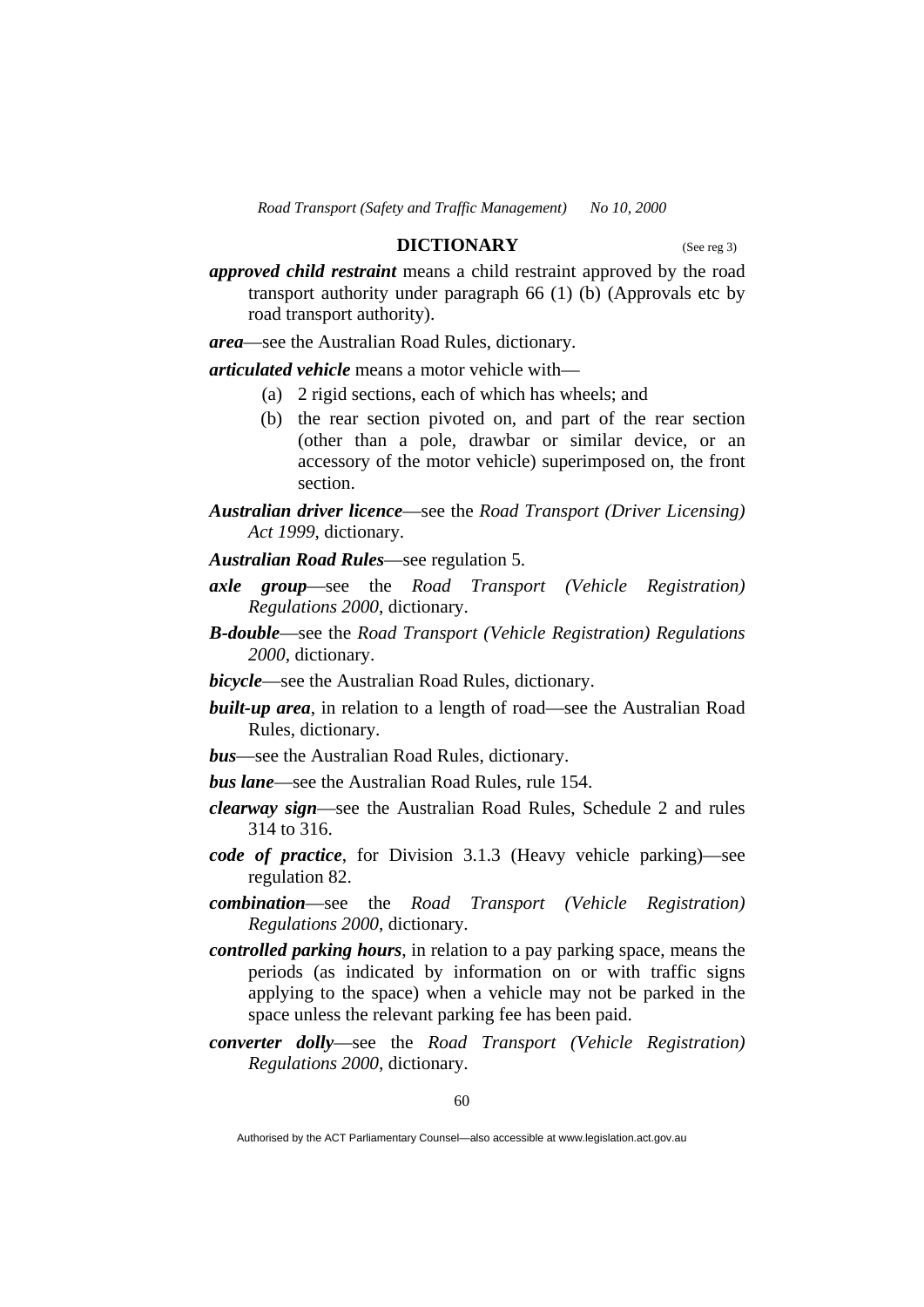*crash*—see the Australian Road Rules, dictionary.

- *dog trailer*—see the *Road Transport (Vehicle Registration) Regulations 2000*, dictionary.
- *do not overtake turning vehicle sign*—see the Australian Road Rules, Schedule 4 and rules 319 to 320.
- *drawbar*—see the *Road Transport (Vehicle Registration) Regulations 2000*, dictionary.
- *driver's vehicle*, for a driver*—*see the Australian Road Rules, dictionary.

*emergency stopping lane*—see the Australian Road Rules, rule 95.

*emergency vehicle* means any vehicle driven by a person who is—

- (a) an emergency worker; and
- (b) driving the vehicle in the course of his or her duties as an emergency worker.

*emergency worker* means—

- (a) a member of the ambulance service rendering or providing transport for sick or injured persons; or
- (b) a member of the fire brigade, the rural fire fighting service or the emergency service providing transport in the course of an emergency; or
- (c) a person who is declared by the road transport authority under paragraph 66 (Approvals etc by road transport authority) to be an emergency worker.
- *exemption*, for Division 3.1.3 (Heavy vehicle parking)—see regulation 82.
- *existing operator's certificate*, for Division 3.1.3 (Heavy vehicle parking)—see regulation 82.
- *external driver licence*—see the *Road Transport (Driver Licensing) Act 1999*, dictionary.
- *footpath*—see the Australian Road Rules, dictionary.
- *GVM*—see the *Road Transport (Vehicle Registration) Act 1999*, dictionary.

Authorised by the ACT Parliamentary Counsel—also accessible at www.legislation.act.gov.au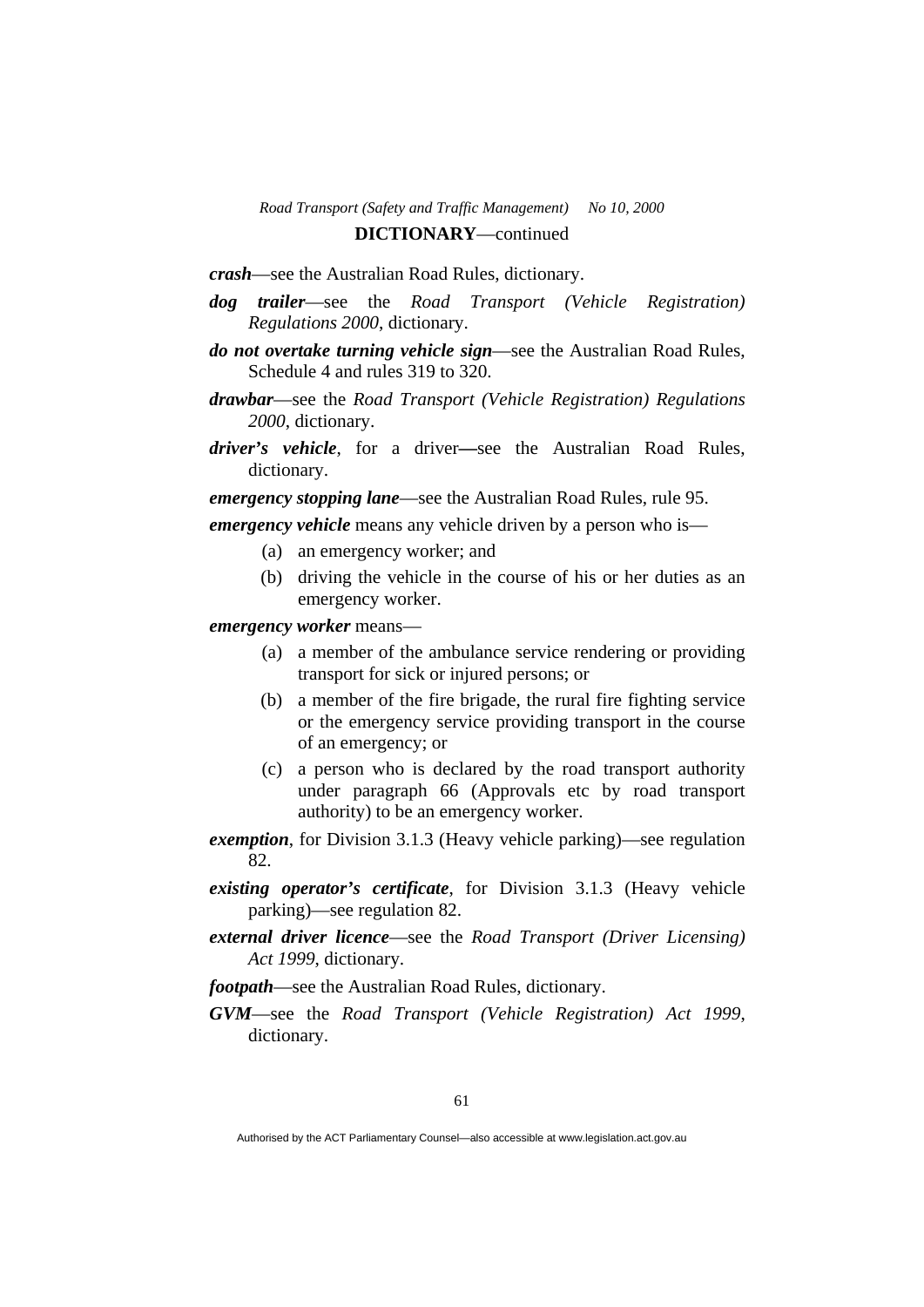- *heavy vehicle*, for Division 3.1.3 (Heavy vehicle parking)—see regulation 82.
- *implement*—see the *Road Transport (Vehicle Registration) Regulations 2000*, dictionary.
- *land adjoining residential land*, for Division 3.1.3 (Heavy vehicle parking)—see regulation 82.
- *length of road*—see the Australian Road Rules, dictionary.
- *lift and tow trailer* means a trailer consisting of an axle group and a drawbar designed to support 1 axle group of a vehicle under tow.
- *loading zone*—see the Australian Road Rules, rule 179.
- *loading zone permit* means a loading zone permit issued under regulation 100 (Parking permits).
- *metered parking area* means a length of road or area that is set aside as a metered parking area in accordance with regulation 73 (Metered parking areas).
- *metered parking scheme* means a metered parking scheme under Division 3.1.1.
- *metered parking sign* means a *permissive parking sign* with the word 'meter' on or with the sign.
- *metered parking space* means an area that is a metered parking space mentioned in regulation 75.
- *mobility parking scheme authority* means an authority issued under regulation 101 (Mobility parking schemes and authorities).
- *motorbike*—see the Australian Road Rules, dictionary, definition of *motor bike*.
- *multi-space parking meter* means a parking meter that applies to 2 or more metered parking spaces.
- *nature strip*—see the Australian Road Rules, dictionary.
- *night*—see the Australian Road Rules, dictionary.
- *no parking sign*—see the Australian Road Rules, Schedules 2 and 3 and rules 314 to 316.
- *no trucks sign*—see the Australian Road Rules, Schedule 2 and rules 314 to 316.

Authorised by the ACT Parliamentary Counsel—also accessible at www.legislation.act.gov.au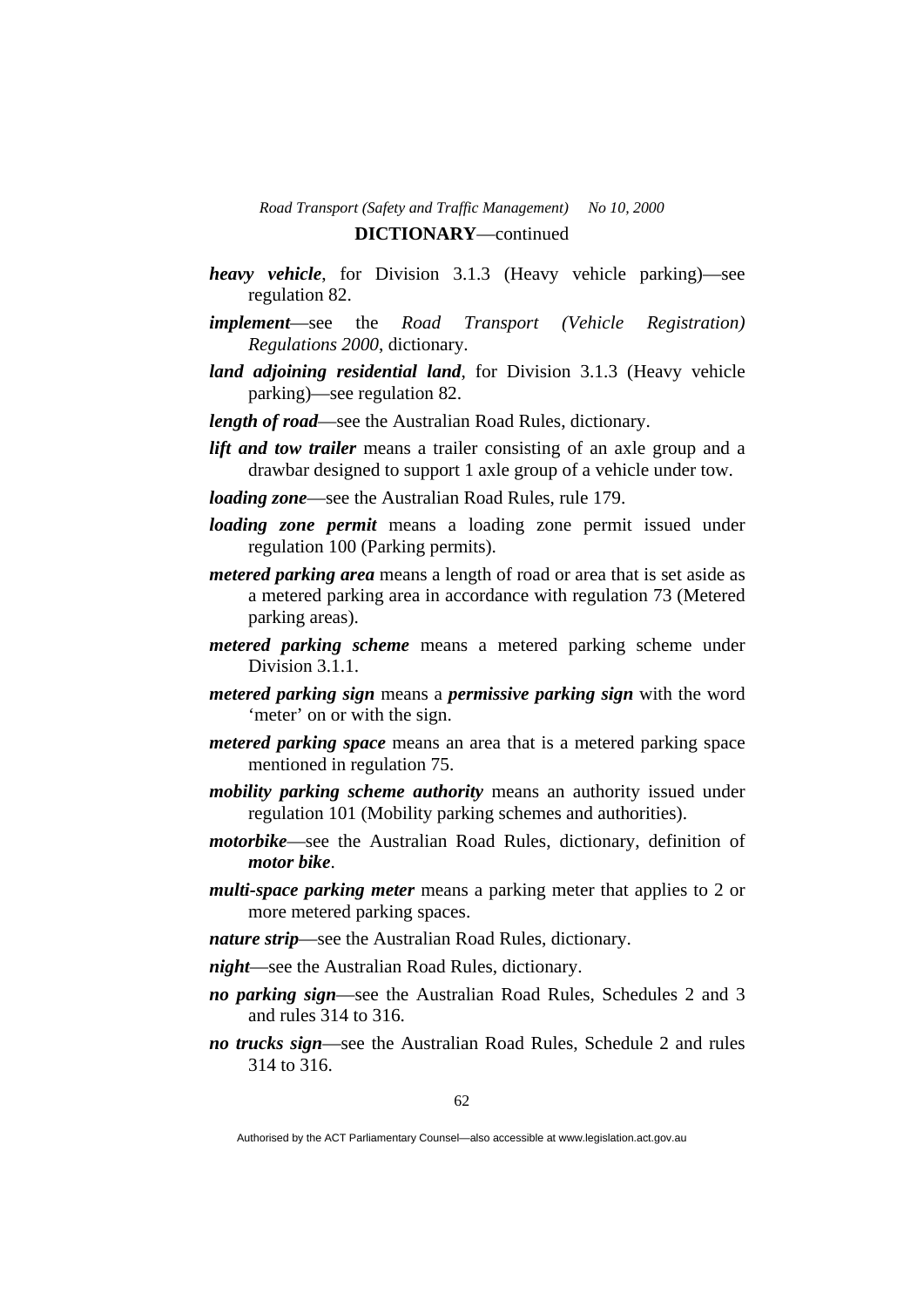- *oncoming vehicle*, for a driver—see the Australian Road Rules, dictionary.
- *park*, in relation to a driver, includes stop and allow the driver's vehicle to stay (whether or not the driver leaves the vehicle).

*parking bay*—see the Australian Road Rules, dictionary.

*parking control sign*—see the Australian Road Rules, dictionary.

- *parking meter* means a device designed to indicate, or capable of indicating, whether the fee fixed by the road transport authority for the parking of a vehicle in a metered parking space has been paid, and includes the stand on which such a device is erected.
- *parking meter hood* means a hood or other cover designed to be fitted to a parking meter and to cover the part of the meter that would normally display a sign with the word 'expired' when the meter is not in operation.
- *parking permit* means a permit issued under regulation 100 (Parking permits).
- *parking ticket* means a ticket issued by the road transport authority (by means of a parking ticket machine) for display in or on a vehicle as evidence of the prepayment of a parking fee.
- *parking ticket machine* means a device designed to issue parking tickets, and includes the stand on which such a device is erected.
- *pay parking area* means a metered parking area or ticket parking area.
- *pay parking device*—see subregulation 76 (2) (Ticket parking schemes).
- *pay parking scheme* means a metered parking scheme or ticket parking scheme.
- *pay parking space* means a metered parking space or ticket parking space.
- *permissive parking sign*—the Australian Road Rules, Schedules 2 and 3 and rules 314 to 316.

*person with a disability* means a person—

 (a) who cannot walk because of permanent or temporary loss of the use of 1 or both legs or another permanent medical or physical condition; or

Authorised by the ACT Parliamentary Counsel—also accessible at www.legislation.act.gov.au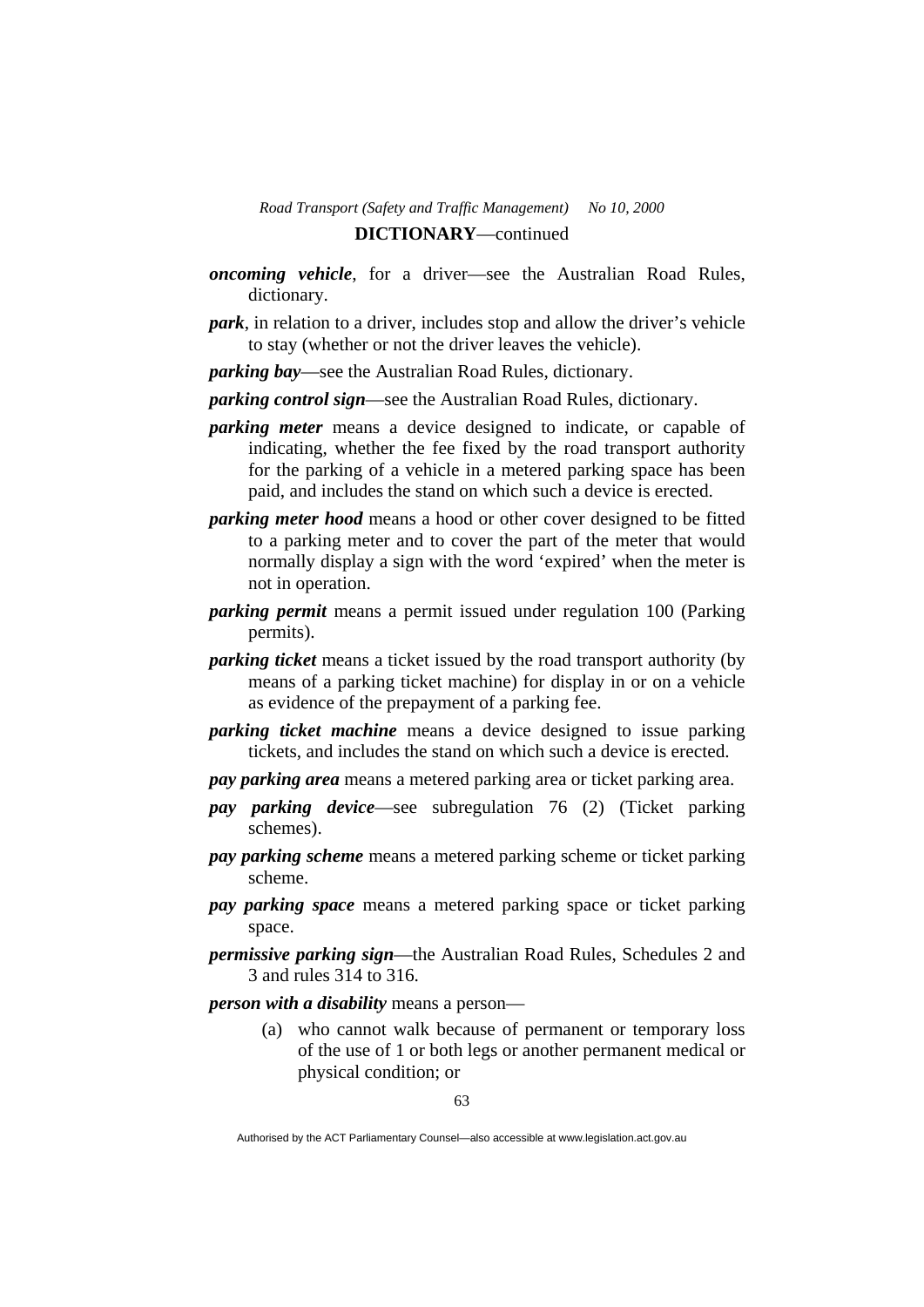- (b) whose physical condition is detrimentally affected by walking 100m; or
- (c) who needs to use a walking frame, crutches, callipers, a scooter, a wheelchair or a similar mobility aid.

*police vehicle* means any vehicle driven by a person who is—

- (a) a police officer; and
- (b) driving the vehicle in the course of his or her duties as a police officer.

*postal vehicle*—see the Australian Road Rules, dictionary.

*Note* Postal worker is defined in regulation 32 for the Australian Road Rules.

*prime mover*—see the *Road Transport (Vehicle Registration) Regulations 2000*, dictionary.

*private hire car*—see the *Road Transport (General) Act 1999*, section 100.

*public bus* means a motor vehicle that—

- (a) is built mainly to carry people; and
- (b) seats more than 8 adults (including the driver); and
- (c) is used to transport passengers for hire or reward or in the course of trade or business.

*registered interest*—see the Act, dictionary.

- *registered operator*—see the *Road Transport (Vehicle Registration) Act 1999*, dictionary.
- *relevant parking fee*, for the parking of a vehicle in a pay parking space, means the fee for parking a vehicle in the space, for the day and time when the vehicle is parked in the space, as indicated on the parking meter or ticket machine applying to the space.
- *residential land*, for Division 3.1.3 (Heavy vehicle parking)—see regulation 82.
- *restricted hire vehicle*—see the *Road Transport (General) Act 1999*, section 100.
- *restricted taxi*—see the *Road Transport (General) Act 1999*, section 100.

*road* includes a road related area.

Authorised by the ACT Parliamentary Counsel—also accessible at www.legislation.act.gov.au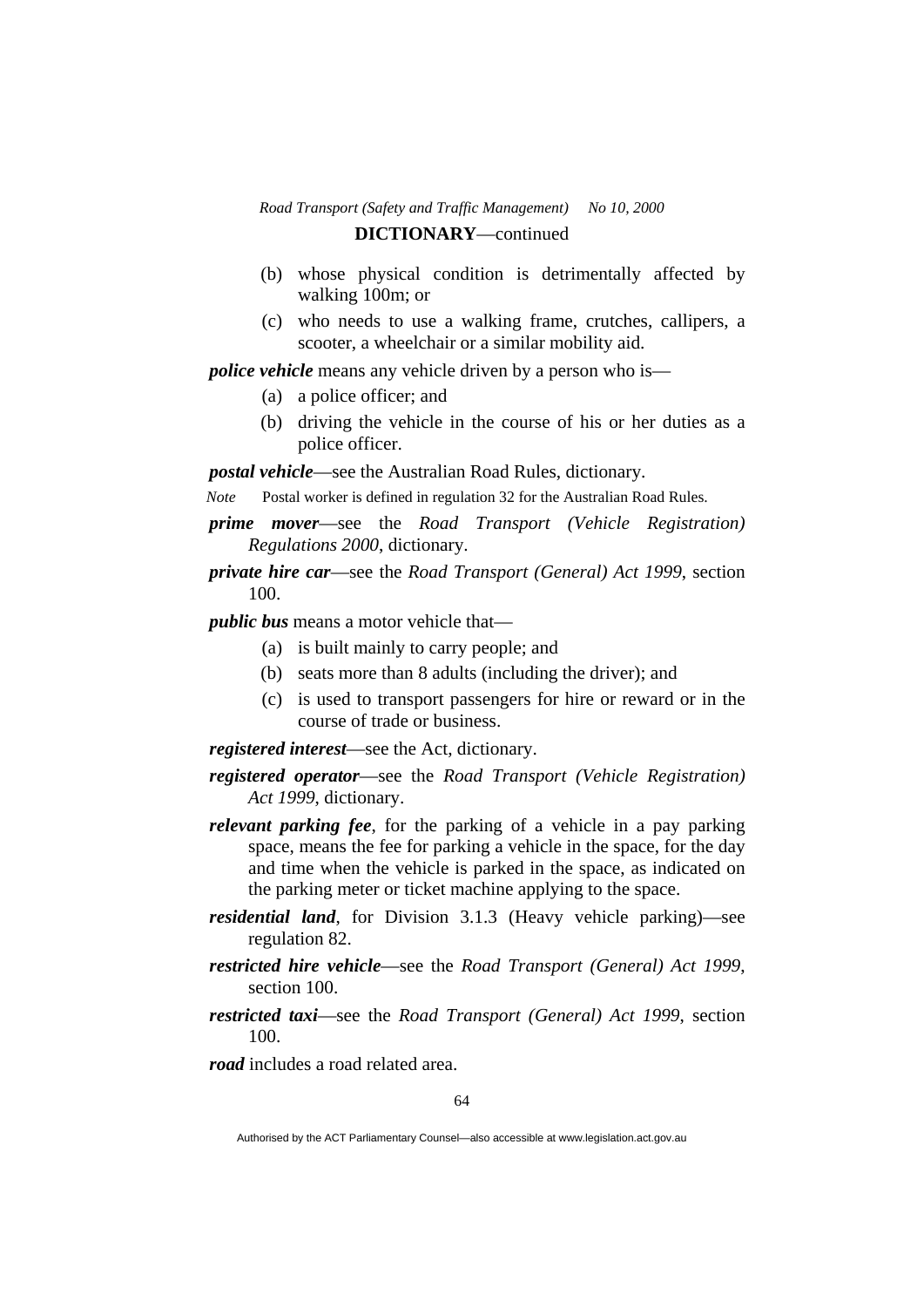*road marking*—see the Australian Road Rules, dictionary.

*road train*—see the *Road Transport (Vehicle Registration) Regulations 2000*, dictionary.

*road user*—see the Australian Road Rules, rule 14.

- *semitrailer*—see the *Road Transport (Vehicle Registration) Regulations 2000*, dictionary.
- *stock truck*, for Division 3.1.3 (Heavy vehicle parking)—see regulation 82.
- *stop*, for a driver, includes park, but does not include stop to reverse the driver's vehicle into a parking bay or other parking space.

*taxi*—

- (a) see the *Road Transport (General) Act 1999*, section 100; and
- (b) includes a restricted taxi.
- *the Act* means the *Road Transport (Safety and Traffic Management) Act 1999*.
- *ticket parking area* means a length of road or area that is set aside as a ticket parking area in accordance with regulation 77 (Ticket parking areas).
- *ticket parking scheme* means a ticket parking scheme under Division 3.1.2.
- *ticket parking sign* means a *permissive parking sign* with the word 'ticket' on or with the sign.
- *ticket parking space* means an area that is a ticket parking space mentioned in regulation 78 (Ticket parking spaces).
- *tow truck—*see the *Road Transport (Vehicle Registration) Regulations 2000*, dictionary.
- *towing attachment* means a device fitted to a vehicle to which the drawbar of a trailer may be attached.
- *tractor*—see the *Road Transport (Vehicle Registration) Regulations 2000*, dictionary.
- *traffic control device*—see the Australian Road Rules, dictionary.

*traffic-related item*—see the Australian Road Rules, dictionary.

Authorised by the ACT Parliamentary Counsel—also accessible at www.legislation.act.gov.au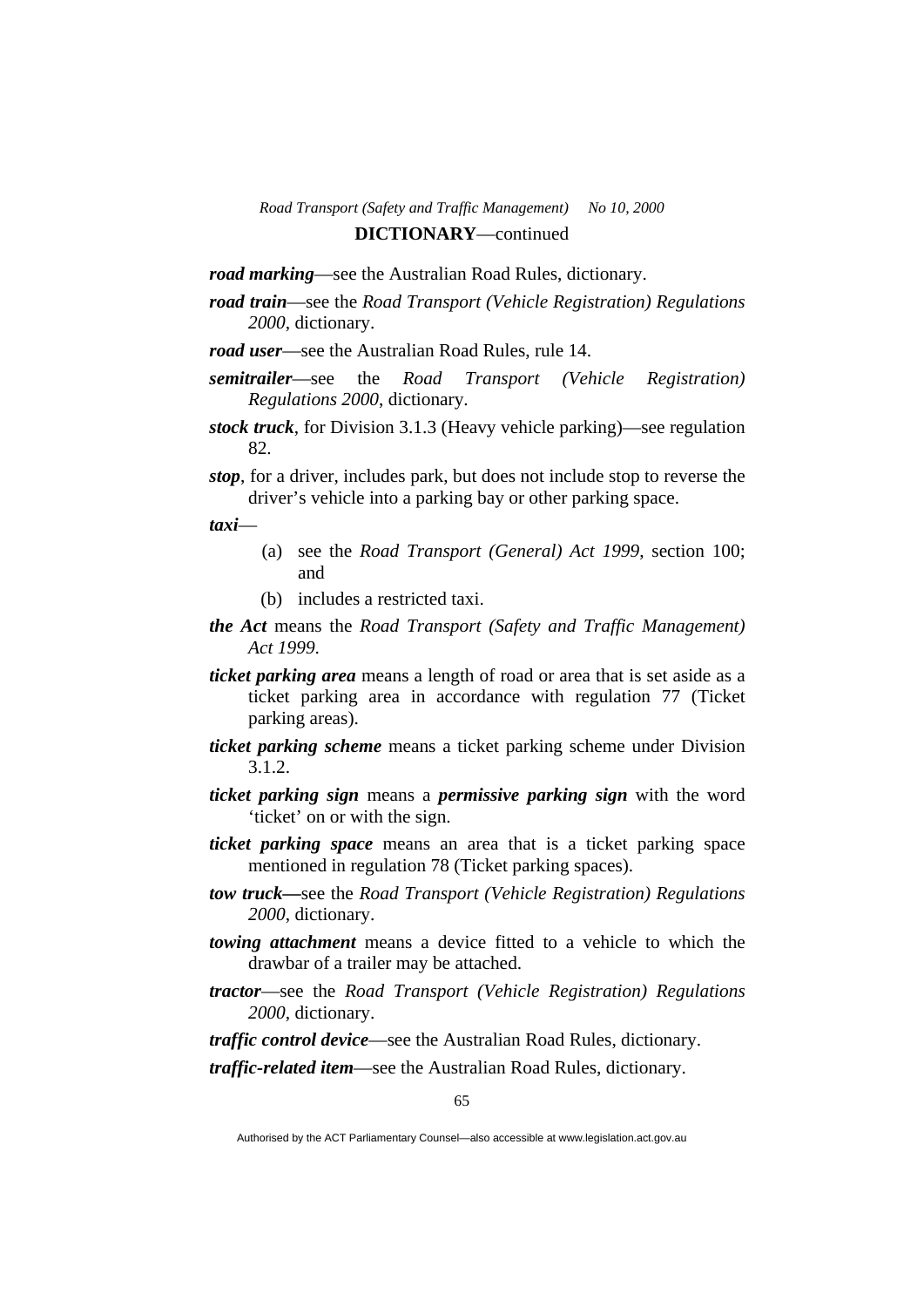## *Road Transport (Safety and Traffic Management) No 10, 2000*  **DICTIONARY**—continued

*traffic sign*—see the Australian Road Rules, dictionary.

*traffic signals*—see the Australian Road Rules, dictionary.

*transit lane*—see the Australian Road Rules, rule 156.

*truck lane*—see the Australian Road Rules, rule 157.

*use* a vehicle includes drive, park or stop the vehicle.

- *with*, for information about the application of a traffic control device see the Australian Road Rules, dictionary.
- *wheeled recreational device*—see the Australian Road Rules, dictionary.

*wheeled toy*—see the Australian Road Rules, dictionary.

Authorised by the ACT Parliamentary Counsel—also accessible at www.legislation.act.gov.au